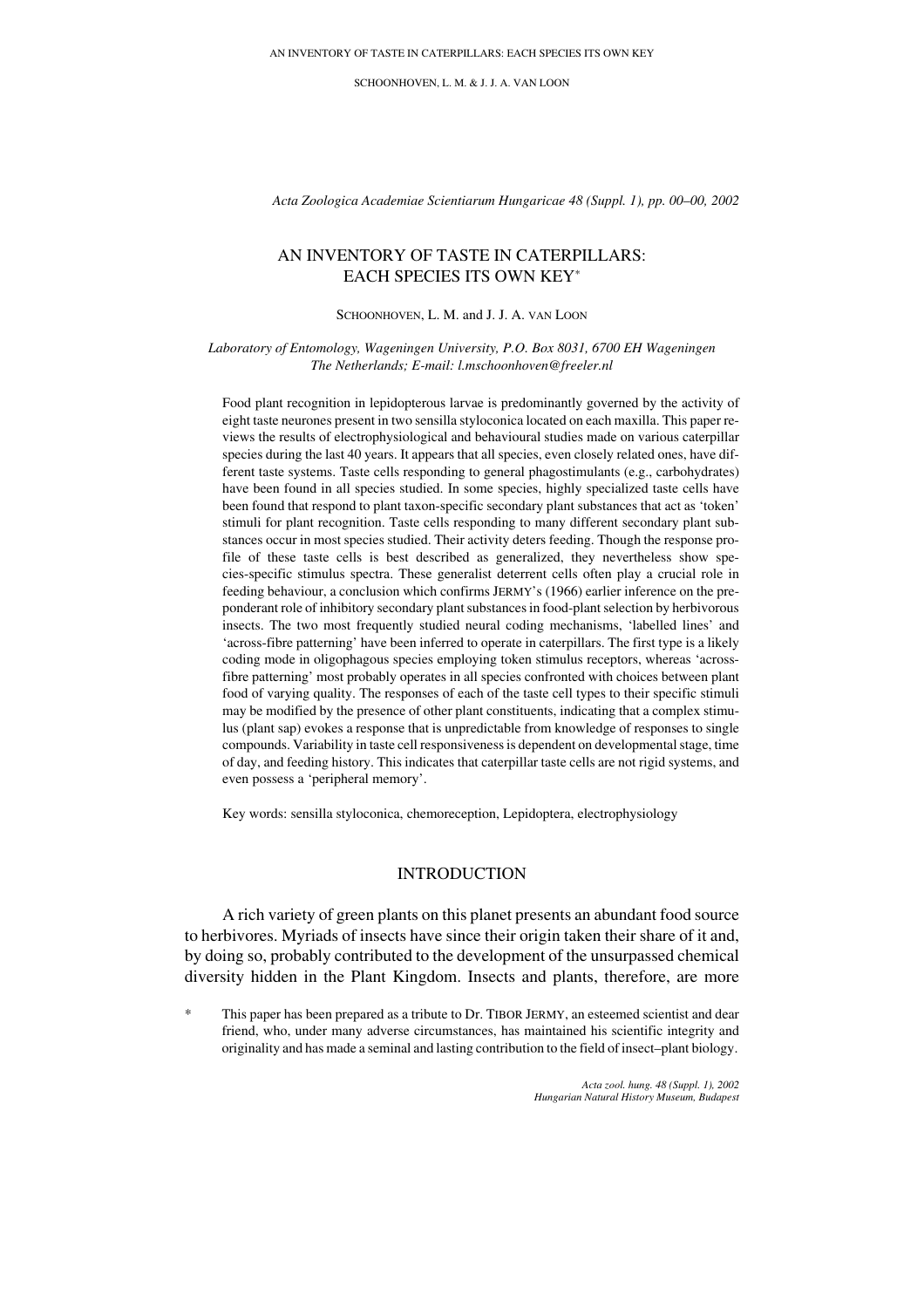firmly interwoven than has been thought for a long time. A conspicuous feature of herbivorous insects is a preponderance of food specialization in this group. Lepidoptera, comprising about 10 per cent of all animal species, form a striking illustration, since they are generally finicky eaters. The great majority of lepidopterous larvae are specialists with regard to the kind of food they accept: only one plant species, ora few species belonging eitherto the same genus (monophagy), or to the same family (oligophagy). Even generalist species are selective in their food choice and do show preferences for some plants over others.

Diet specialization is a fundamental aspect of an animal's biology and has at the same time far-reaching ecological implications. To properly value the ecological impact of food selection behaviour and its evolutionary significance, it is helpful, if not a dire necessity, to understand the underlying mechanism of this behaviour.

A plant's chemical composition is in many cases the most important source of information which herbivorous insects use to discriminate between host and non-host plants. Lepidopterous larvae have been known for a long time to use this kind of information (VERSCHAFFELT 1910). Caterpillars are in many respects also ideal insects to unravel some principles which govern food selection behaviour. Their size and amenability make them quite suitable for behavioural studies. Their sense of taste, an essential faculty in food recognition, is by a stroke of luck singularly simple and easily accessible to experimentation. Based on unique temporal patterns of firing it appeared possible to reliably discriminate between different taste cells in one and the same sensillum (PETERSON *et al.* 1993; GLENDINNING & HILLS 1997). Neurophysiological recordings from intact animals allow long-lasting experiments on individuals, which subsequently may be used for behavioural tests (GOTHILF & HANSON 1994). These characteristics have contributed to the fact that many efforts to elucidate the role of taste in herbivorous insects have employed caterpillars.

The aims of this paper are (1) to present an overview of our present knowledge of taste receptors in caterpillars, (2) to explain interspecific differences in their taste system in relation to food-plant preferences, (3) to discuss the concept of sensory codes which direct food selection behaviour, and (4) to indicate some avenues which may be pursued in order to obtain a full answer to the question why a caterpillar accepts certain plants while rejecting others.

After a brief discussion of the structure and function of all taste receptors in caterpillars this paper will focus on the responses of the two maxillary sensilla styloconica to a spectrum of chemicals known to occur in plants. The chemosensory properties of these sensilla will be discussed in relation to food-plant recognition.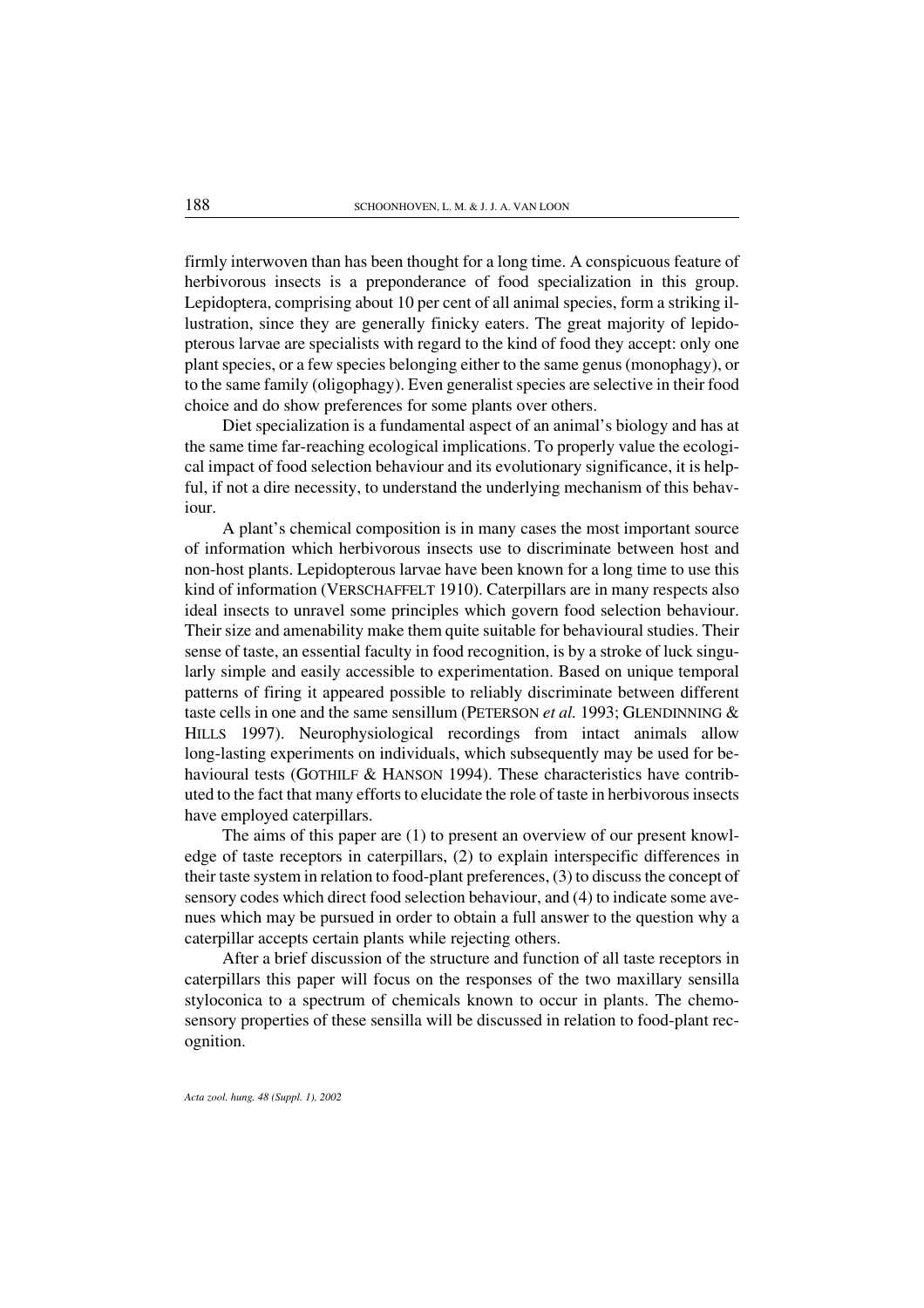### THE SENSE OF TASTE: MORPHOLOGY AND FINE STRUCTURE

The sense of taste in lepidopterous larvae is located in sensilla on the maxillae and epipharynx (DETHIER 1937) and possibly in some receptors in the hypopharynx and deeper portions of the buccal cavity (KENT & HILDEBRAND 1987). Each maxilla has two lobes arising from the basal segment (palpiger). The medial lobe is the galea and the lateral three-segmented lobe is the maxillary palpus (Fig. 1).

*Galea.* Each galea bears two elongated blunt protuberances which each support a uniporous peg, commonly referred to as the medial and lateral sensilla styloconica (Fig. 2). Light microscopic and electronmicroscopic examination showed that each sensillum styloconicum is innervated by five bipolar neurones, one of which functions as a mechanoreceptor. The dendrites of the four remaining chemoreceptor cells extend into the lumen of the peg, and terminate at a short distance from a minute pore in the tip of the peg (SCHOONHOVEN & DETHIER 1966, DEVITT & SMITH 1982). A detailed description of the internal structure of the sensilla styloconica of *Mamestra configurata* is given by SHIELDS (1994). There is no evidence of close contacts or tight junctions between styloconic chemoreceptor cells, as has been observed in tarsal sensilla of adult cabbage root flies (ISIDORO *et al.* 1994).

In a beautifully illustrated report GRIMES and NEUNZIG (1986a) concluded from a comparative study on 41 species that on the outside both sensilla styloconica vary little among species and appear to be the most conservative structures among all (eight) sensilla on each galea.



Fig. 1. Ventral view of a caterpillar head.  $G =$  galea, bearing two sensilla styloconica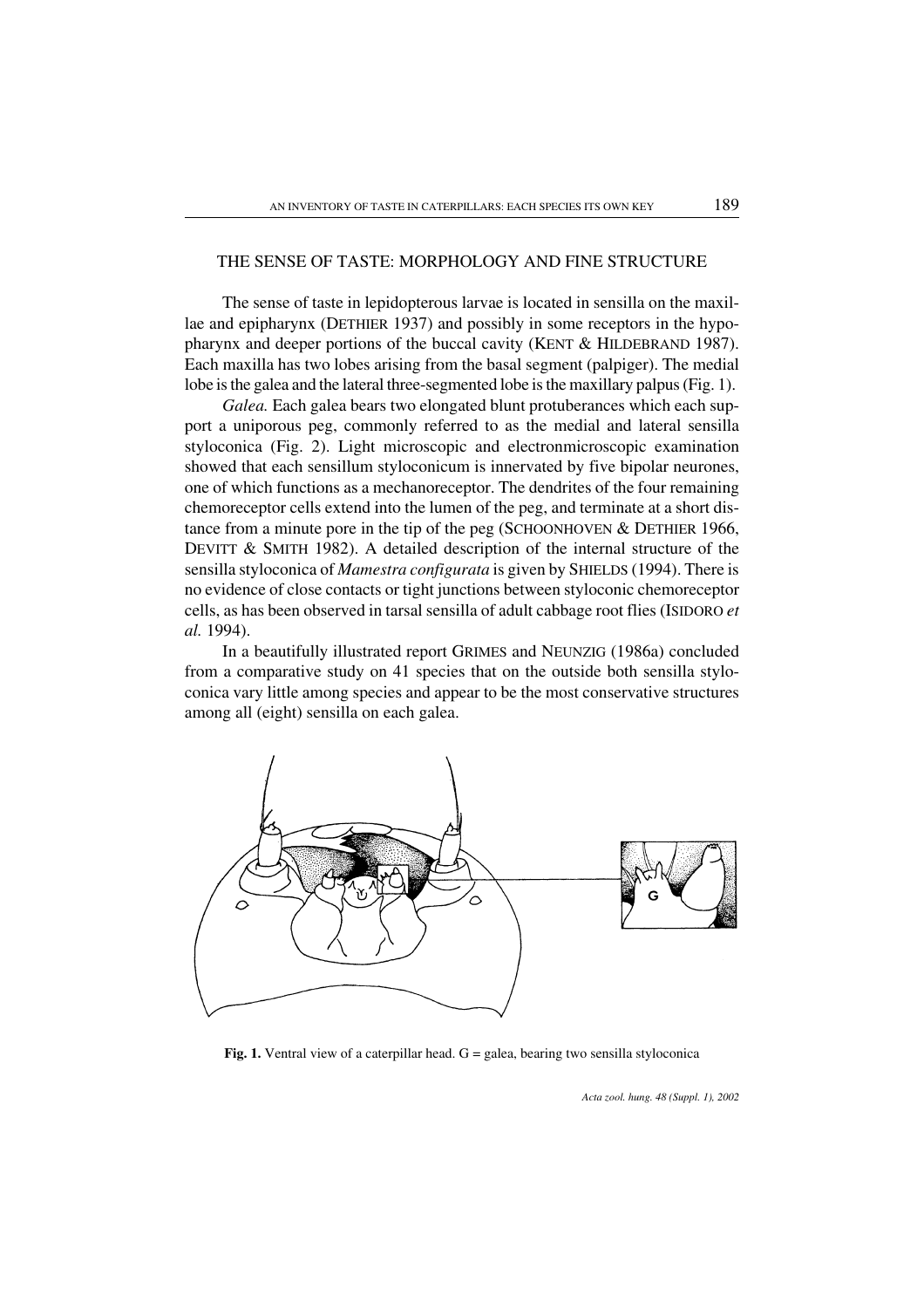*Maxillary palpus.* The third (distal) segment of the palpus bears a group of eight terminal sensilla basiconica, each innervated by 3–4 chemoreceptor neurones (SCHOONHOVEN & DETHIER 1966, DEVITT & SMITH 1982). Three of them have a grainy or pitted appearance, presumably due to the presence of pits which are entrances to underlying pores. It is speculated that these sensilla have an olfactory function, whereas the shape and smoothness of the remaining five uniporous sensilla indicate a role in contact chemoreception. In a more detailed study based on scanning electronmicroscopic images GRIMES and NEUNZIG (1986*b*) discern three different types of sensilla basiconica. They suggest that morphological differences observed between exophagous and endophagous species reflect functional differences with respect to taste and olfaction.

*Epipharynx*. One pair of dome-shaped epipharyngeal sensilla may be located on the epipharynx, the inner surface of the labrum. They have been described in larvae of *Bombyx mori* (GRANDI 1922, 1923), *Pieris brassicae* and *Manduca sexta* (MA 1972), *Malacosoma americana* (DETHIER 1975), and *Choristoneura fumiferana* (ALBERT 1980). Each sensillum is served by three neurones. These sensilla are not universally present in caterpillars, because they have been reported to be absent in *Mamestra brassicae* (BLOM 1978) and *Euxoa messoria* (DEVITT & SMITH 1982). The neurons innervating the epipharyngeal sensilla project on the frontal ganglion (MA 1972), tritocerebrum (MA 1976*a*, DE BOER *et al.* 1977) and suboesophageal ganglion (KENT & HILDEBRAND 1987).



Fig. 2. Scanning electron micrograph of sensilla styloconica of *Spodoptera littoralis*. Scale = 10 µM (courtesy of W.M. BLANEY)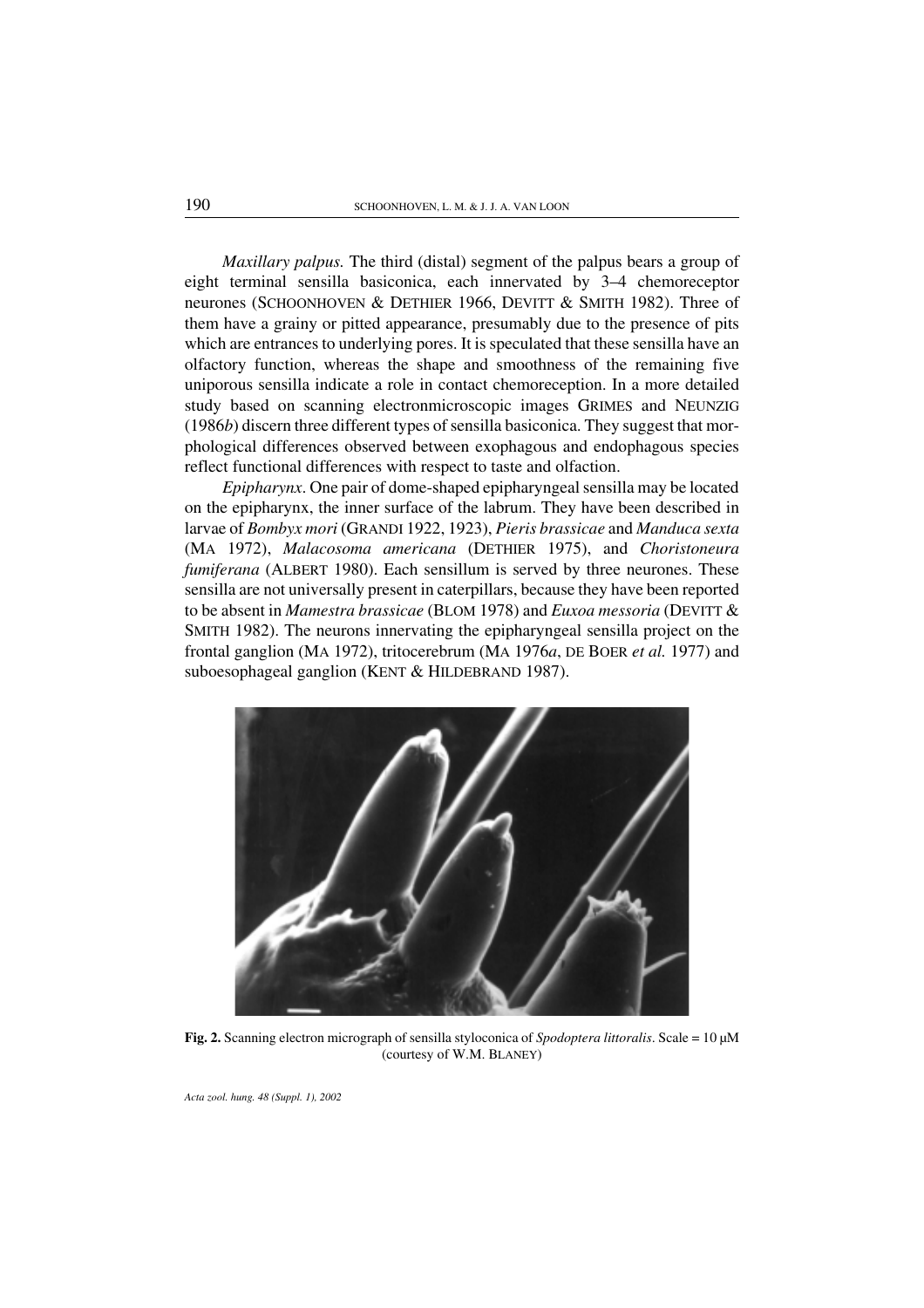### THE SENSE OF TASTE: BEHAVIOUR AND ELECTROPHYSIOLOGY

Physiological information on taste receptors located on the maxillary palps and epipharynx is pathetically limited.

*Maxillarypalpus.* Behavioural experiments on *Lymantria dispar* (DETHIER 1937) and *B. mori* (ISHIKAWA *et al.* 1969) after removal of their maxillary palpi, provided evidence for the assumption that these appendages harbour olfactory receptors. This conclusion was confirmed unequivocally by recordings of increased neural activity in the palpi of *Manduca sexta* and *Hyalophora gloveri* in response to various plant odours (SCHOONHOVEN & DETHIER 1966, DETHIER & SCHOON-HOVEN 1969). Similar results were obtained in *B. mori* (ISHIKAWA *et al.* 1969). Additionally, a gustatory role of some palpal sensilla could be inferred from the fact that topical application of some solutions caused changes in feeding behaviour (DETHIER 1937). Moreover, stimulation of the palpus with plant saps or dissolved chemicals elicited electrophysiological responses in *B. mori* (ISHIKAWA *et al.* 1969). More recently, GLENDINNING *et al.* (1998) published a detailed investigation of the responses from palpal chemoreceptors to compounds which deter feeding in *Manduca sexta* larvae.

*Epipharynx*. Early experiments in which the maxillae were surgically removed led to the unexpected observation that amputation of these appendages stimulated silkworms to eat plants that are normally rejected (TORII & MORII 1948). However, the fact that *Manduca sexta* caterpillars deprived of their maxillae still could discriminate between some host and non-host plants suggested the involvement of some hitherto unknown chemoreceptors in food selection behaviour (WALDBAUER & FRAENKEL 1961). When both maxillae as well as the antennae, bearing olfactory receptors, were extirpated, the ability to discriminate was still not completely lost (SCHOONHOVEN & DETHIER 1966). Therefore, it was hypothesized that the oral cavity also contains taste receptors. Only when, together with the maxillae and antennae, the labrum was removed, the loss of host discrimination appeared to be complete (DE BOER & HANSON 1987).

A taste function of the epipharyngeal sensilla has been proved by applying electrophysiological techniques in some taxonomically unrelated insect species. Thus, neural responses from these organs were obtained in *Pieris brassicae* (MA 1972), *Spodoptera exempta* (MA 1976a), *Manduca sexta* (DE BOER *et al.* 1977, GLENDINNING *et al.* 1999*b*, GLENDINNING *et al.* 2000), *Choristoneura fumiferana* (ALBERT 1980), *Bombyx mori*, and *Antheraea yamamai* (ASAOKA & AKAI 1991, ASAOKA & SHIBUYA 1995, ASAOKA 2000). All studies yielded evidence for the presence of three different taste cells, which were found to respond to deterrents and salts, and occasionally to other compounds as well.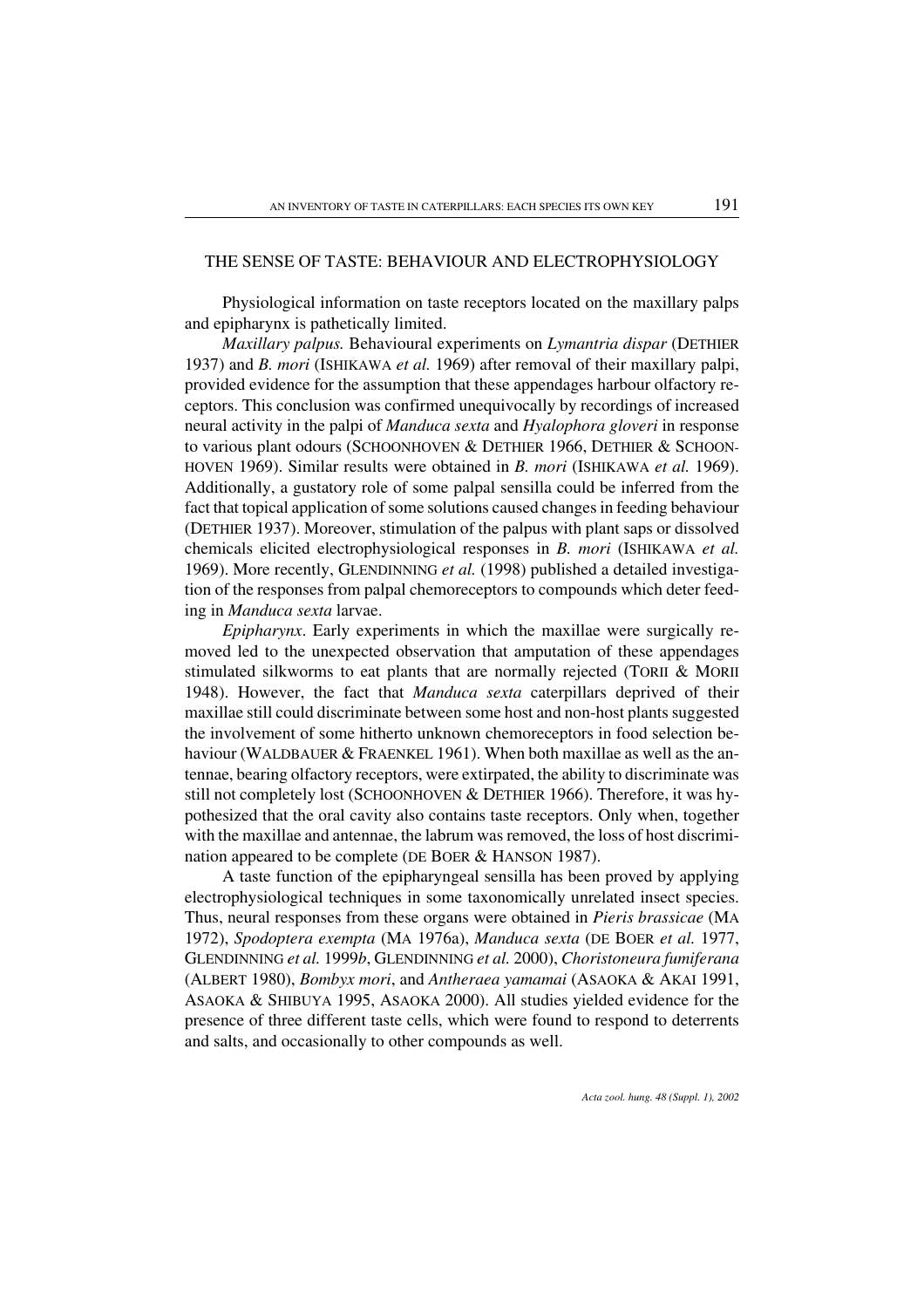### SENSILLA STYLOCONICA: THE FUNCTIONS OF 8 TASTE CELLS

The two sensilla styloconica on each maxilla undoubtedly play a decisive role in hostplant selection behaviour. Therefore, though they contain only eight (paired) cells out of a total of approximately 59 (paired) chemoreceptory cells present in caterpillars (SCHOONHOVEN & DETHIER 1966), the function of these two sensilla has received more interest than all other chemoreceptors together. The main goal of most investigators has been to understand the sensory message which arises in these sensilla upon contact with a plant and which wholly or largely determines the insect's subsequent feeding response. To this end early students in this field recorded neural responses to saps from acceptable or unacceptable plants. To their disappointment they found these recordings, often showing impulses from all four cells, to be complex and too difficult to analyse to allow an in-depth analysis. Though different plant saps clearly evoked different impulse patterns, the character of the overall pattern of responses bore no orderly relationship to the acceptability or non-acceptability of the plants (ISHIKAWA 1966, SCHOONHOVEN & DETHIER 1966). Clearly, some detailed knowledge of the specificity spectra of all eight cells is needed before responses to complex stimuli, involving several receptors, may be understood. Thus, in the past decades most studies have concentrated on the identification of specific cells and their sensitivity to pure compounds or binary mixtures. Studies on responses to plant saps have been relatively rare (but see, e.g., SIMMONDS & BLANEY 1991).

Even the determination of the specificity ranges of individual cells has been found to be more difficult than anticipated. The analysis of a receptor's specificity range is impeded by the fact that many factors may affect a receptor's quantitative responsiveness. Factors that may exert profound effects on receptor sensitivity include larval stadium (e.g., differences between 4th and 6th instar: PANZUTO & ALBERT 1997, 1998), developmental stage (e.g., receptors of mid-instar larvae showing maximal responses: SIMMONDS *et al.* 1991), time of day (SCHOONHOVEN *et al.* 1991), nutritional status, and experience. Populations of different origin may also show qualitative and quantitative differences in responsiveness (e.g., WIE-CZOREK 1976). On top of that one usually encounters, also under fully standardized conditions, considerable interindividual variation, as well as marked intraindividual (i.e. measurements on the same individual) variation (e.g., SCHOON-HOVEN 1976, SIMMONDS & BLANEY 1991, FRAZIER 1992, MENKEN & ROES-SINGH 1998). Last but not least inhibitory or synergistic interactions commonly transmute receptor responsiveness when it is exposed to two (or more) compounds simultaneously. Despite this multitude of receptor modulating factors our knowledge of stimulus specificity and sensitivity of many taste cells has made ample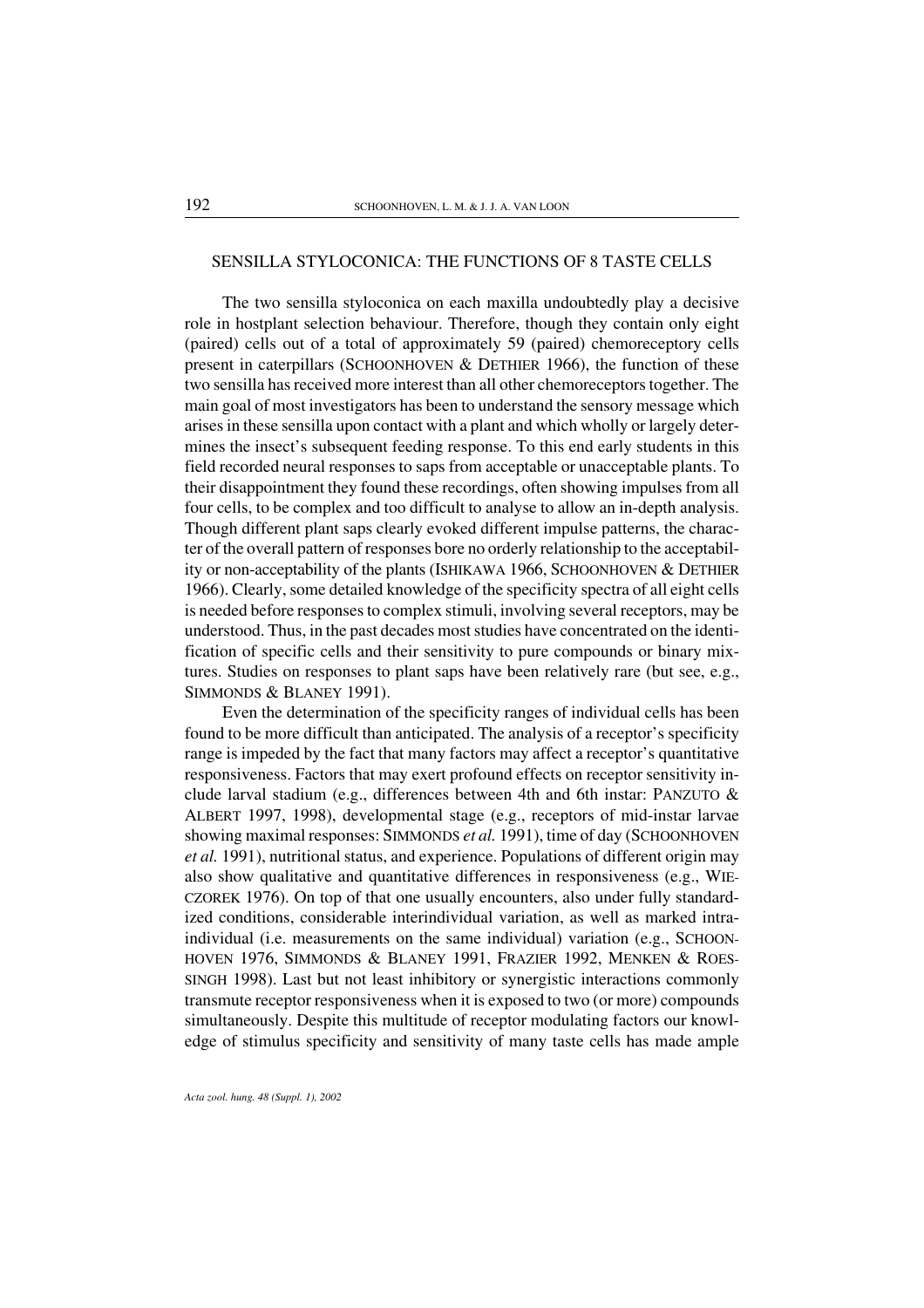progress and provided fascinating new insights into their role of the process of food recognition, as will be shown in the following.

#### SPECIFICITY RANGES OF STYLOCONIC TASTE CELLS

In the course of years a typology of styloconic taste cells has been made for over 20 caterpillar species, inviting a comparison of the results (Table 1). It should be kept in mind, however, that different authors have often tested different sets of chemicals, thereby reducing the comparability of their results. There is also little uniformity in cell labelling. To establish whether or not two compounds stimulate one and the same cell, it is necessary to test them as a mixture. This has not been done forall possible combinations of stimulants on which Table 1 is based, and therefore some uncertainties remain.

Evidently the characterization of most taste cells is only partially complete. Even the taste spectra of some of the most thoroughly investigated species, e.g. *Pieris brassicae* and *Manduca sexta*, cannot be considered to be fully known. In spite of such gaps Table 1 shows some clear patterns among this not only taxonomically, but also behaviourally (specialists *versus* generalists) diverse group of insects. Responses to salt (NaCl and KCl) occur in all species tested. Some authors consider salt responses to originate in so-called deterrent (D) cells, another cell type of universal occurrence.

Receptor cells responding to one (sucrose, glucose or fructose; 'S', 'G' or 'F') or more ('sugars') carbohydrates likewise occur in all species tested. Many, but not all species have inositol cells. Specialized amino acid cells have been described only for some species, but not all listed species have been tested for their responsiveness to this group of chemicals. In some instances taste cells were found which specifically respond to host-plant specific secondary plant substances. For example, *Pieris brassicae* and *P. rapae* larvae possess two glucosinolate cells and most *Yponomeuta* species have dulcitol and/or sorbitol receptors, responding to the predominant carbohydrate in their host plants.

Sugars and, though to a lesser extent, inositol are general feeding stimulants. Clearly insects are equipped with taste cells which are tuned to detect feeding stimulants (sugars, inositol, amino acids, secondary plant substances occurring in their host plants) as well as cells (D cells and, to some extent, salt cells) signalling the presence and quantities of compounds which reduce or inhibit feeding.

A general pattern emerges when all cells are labelled according to their either stimulating or inhibiting effect on feeding, as suggested by BERNAYS and CHAPMAN (2001*a*). According to this classification each sensillum styloconicum in most cat-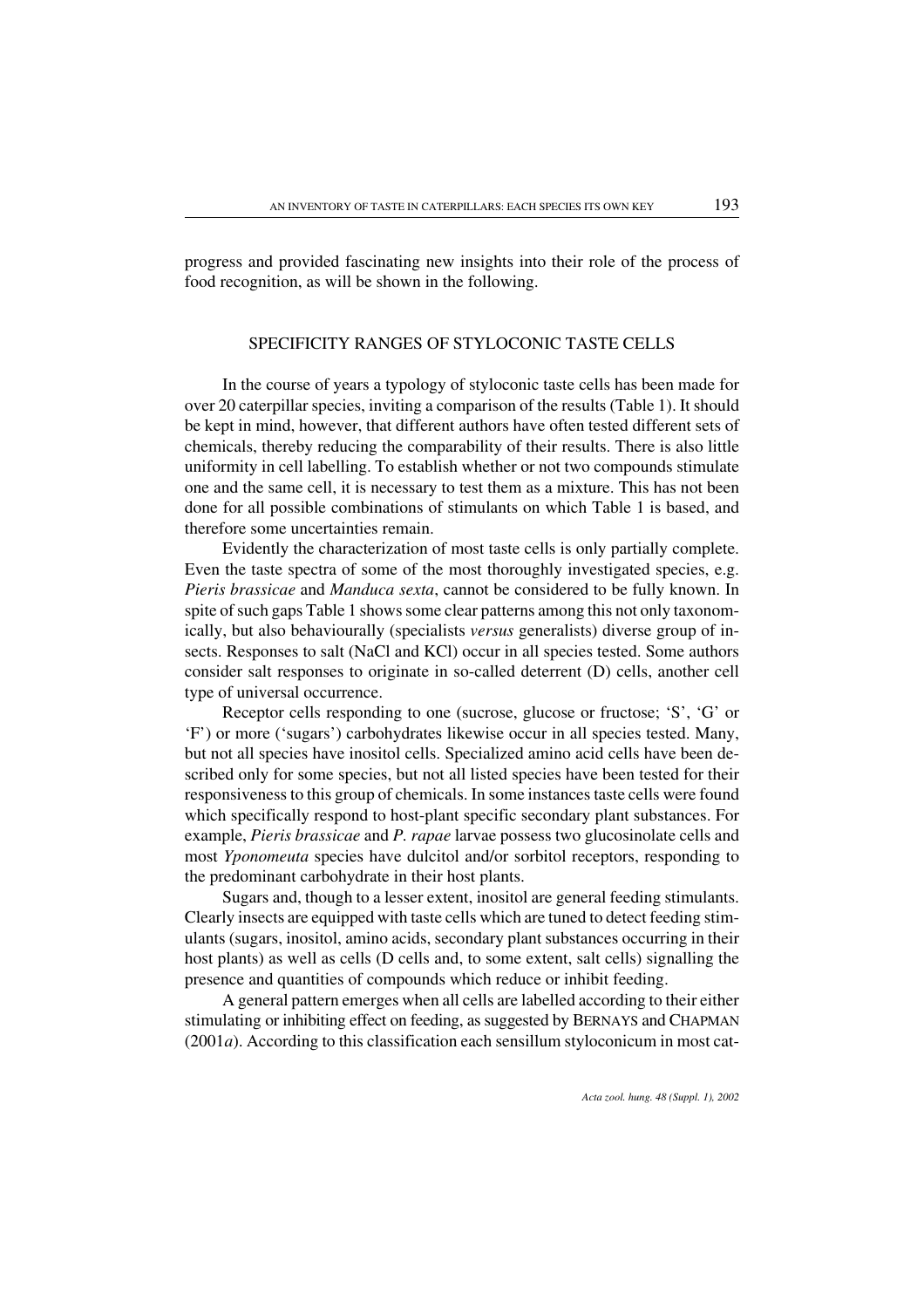|                                                                         |                  | Medial sensillum |           |              |        |                        | Lateral sensillum     |            |
|-------------------------------------------------------------------------|------------------|------------------|-----------|--------------|--------|------------------------|-----------------------|------------|
|                                                                         |                  | $\mathcal{L}$    | 3         | 4            |        | $\mathcal{L}$          | $\tilde{\phantom{0}}$ | 4          |
| Adoxophyes orana (1) <sup>a</sup>                                       |                  |                  | salt      | $_{\rm sat}$ | S      | $\Delta$               | inositol              | phloridzin |
| Choristoneura fumiferana (2,3,4)                                        | water            | proline          | salt      | salt         | sugars | $\mathsf{A}\mathsf{A}$ | water                 | salt       |
| Yponomeuta cagnagellus <sup>b</sup> (5)                                 |                  | dulcitol         | $\Box$    | salt         | S      | dulcitol               | $\Box$                | salt       |
| $Y.$ malinellus $(5)$                                                   |                  |                  | $\bigcap$ | salt         | S      | sorbitol               | ≏                     | salt       |
| Chilo partellus (6)                                                     | water            |                  | Chlor.A   | salt         | S      |                        |                       | salt       |
| $\widehat{\tau}$<br>Eldana saccharina (6,                               | water            | S                |           | salt         | S      |                        |                       | salt       |
| Maruca testulalis (6)                                                   | water            |                  |           | salt         | S      |                        |                       | salt       |
| Bombyx mori (8)                                                         | water            | salt             |           | salt         | sugars | inositol               | U                     | salt       |
| Philosamia cynthia (9)                                                  | U                | inositol         | salt      | salt         | S      | inositol               | $\circ$               | salt       |
| Pieris brassicae $(9, 10, 11, 12, 13)$                                  | sugars           | ar. glucosinol   | එ         | salt         | S      | $\Delta\!A$            | glucosinol            | G          |
| P. rape (12, 13, 14, 15)                                                | sugars           | ar. glucosinol   | ٩,        | salt         | sugars | $\forall$              | glucosinol            | G          |
| $\odot$<br>Operophtera brumata                                          | glycosides       |                  | salt      | salt         |        | inositol               |                       |            |
| 17, 18, 19)<br>Manduca sexta (9,16,                                     | U                | inositol         | ≏         | salt         | S/G    | inositol               |                       | tis        |
| $\label{eq:color} \textit{Ladho} e \; \textit{populi} \left( 1 \right)$ | PO/SA            |                  |           |              | S      | $\forall A$            | <b>PO/SA</b>          |            |
| (21,22)<br>Grammia geneura (20                                          | sugars/AA/CAT    |                  |           | ≏            | Щ      | $\mathbb{A}\mathbb{A}$ | $\triangleright$      |            |
| Euproctis phaeorrhoea (9)                                               | glycosides       | inositol         |           | salt         | S      | inositol               |                       | salt       |
| Heliothis virescens (23,24)                                             | <b>S/alanine</b> | inositol         |           | $\Box$       | S      | alanine                |                       | $\Box$     |
| H. armigera (23)                                                        | $\mathfrak o$    | alanine          |           | $\Box$       | S      | alanine                |                       | ≏          |
| Mamestra brassicae (25,26)                                              | sinigrin         | inositol         |           | salt         | sugars | salt                   |                       | salt       |

# 194 SCHOONHOVEN, L. M. & J. J. A. VAN LOON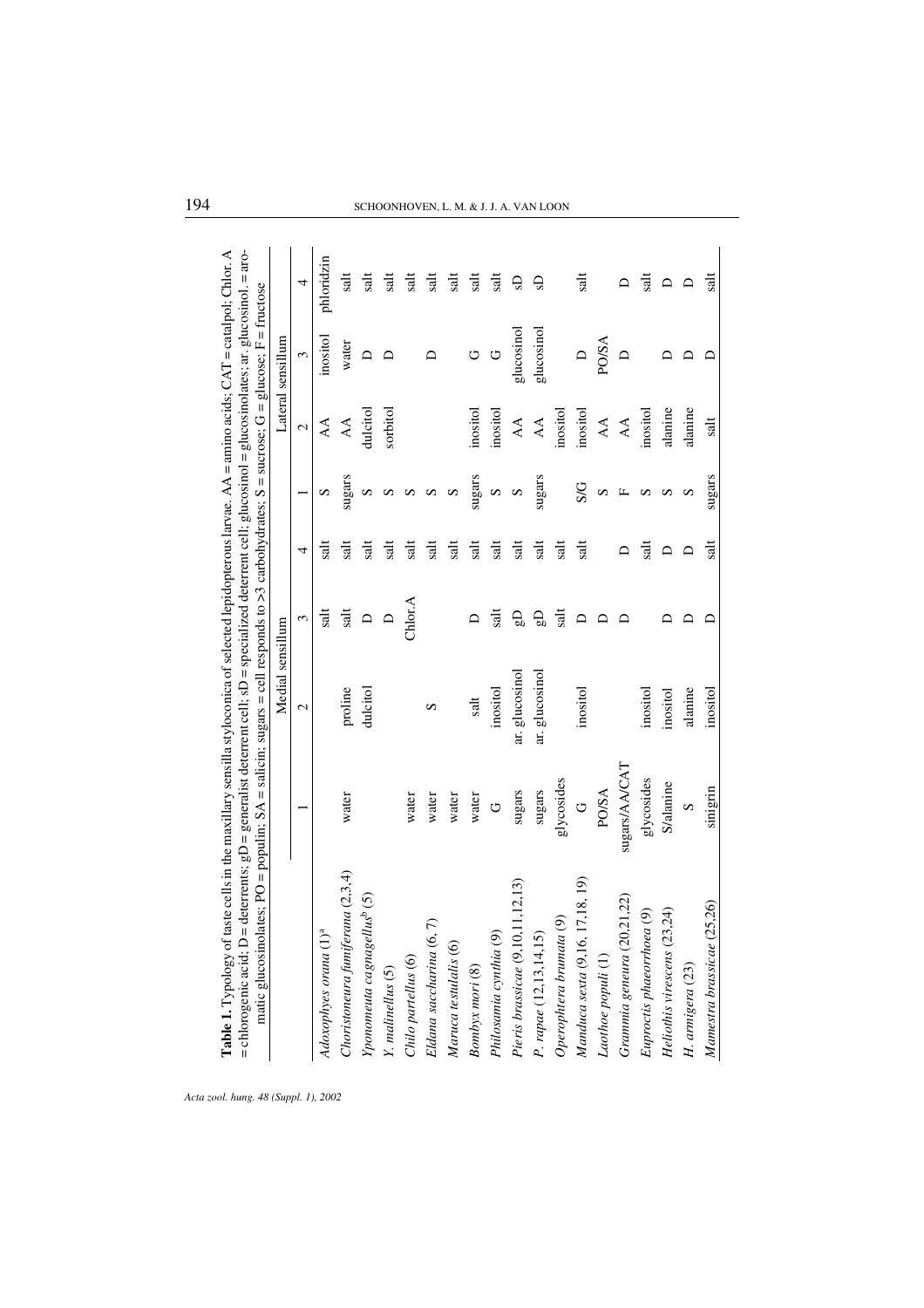|                                                                                                                                                                                                                                                                                                                                                                                                                                                                                                                                                                                                                                                                                                                                                                                                                                                                                                                                                                                                 |                          | Table 1 (continued) |                          |        |               |                   |                          |
|-------------------------------------------------------------------------------------------------------------------------------------------------------------------------------------------------------------------------------------------------------------------------------------------------------------------------------------------------------------------------------------------------------------------------------------------------------------------------------------------------------------------------------------------------------------------------------------------------------------------------------------------------------------------------------------------------------------------------------------------------------------------------------------------------------------------------------------------------------------------------------------------------------------------------------------------------------------------------------------------------|--------------------------|---------------------|--------------------------|--------|---------------|-------------------|--------------------------|
|                                                                                                                                                                                                                                                                                                                                                                                                                                                                                                                                                                                                                                                                                                                                                                                                                                                                                                                                                                                                 | Medial sensillum         |                     |                          |        |               | Lateral sensillum |                          |
|                                                                                                                                                                                                                                                                                                                                                                                                                                                                                                                                                                                                                                                                                                                                                                                                                                                                                                                                                                                                 | $\overline{\mathcal{C}}$ |                     |                          |        | $\mathcal{C}$ | 3                 | 4                        |
| M. configurata (27)                                                                                                                                                                                                                                                                                                                                                                                                                                                                                                                                                                                                                                                                                                                                                                                                                                                                                                                                                                             | inositol                 |                     | $\overline{\phantom{a}}$ |        | salt          | smgrin            | salt                     |
| (6,7,23,28)<br>Spodoptera exempta                                                                                                                                                                                                                                                                                                                                                                                                                                                                                                                                                                                                                                                                                                                                                                                                                                                                                                                                                               | inositol                 |                     |                          |        | adenosine     |                   |                          |
| S. littoralis (23)                                                                                                                                                                                                                                                                                                                                                                                                                                                                                                                                                                                                                                                                                                                                                                                                                                                                                                                                                                              | alanine                  |                     |                          |        | alanine       |                   |                          |
| S. frugiperda (23)                                                                                                                                                                                                                                                                                                                                                                                                                                                                                                                                                                                                                                                                                                                                                                                                                                                                                                                                                                              | alanine                  |                     |                          |        | alanine       |                   |                          |
| S. litura (29)                                                                                                                                                                                                                                                                                                                                                                                                                                                                                                                                                                                                                                                                                                                                                                                                                                                                                                                                                                                  | inositol                 | salt                | tks                      | sugars | water         |                   | $\overline{\mathsf{sl}}$ |
| Trichoplusia ni (27)                                                                                                                                                                                                                                                                                                                                                                                                                                                                                                                                                                                                                                                                                                                                                                                                                                                                                                                                                                            |                          | sinigrin            | salt                     | n      |               | sinigrin          | salt                     |
| BLANEY 1991; (24) BERNAYS & CHAPMAN 2000; (25) WIECZOREK 1976; (26) BLOM 1978; (27) SHIELDS & MITCHELL 1995; (28) MA 1976a,<br>EEUWIJK 1989; (15) VAN LOON unpubl.; (16) SCHOONHOONHER 1966; (17) PETERSON et al. 1993; (18) GLENNDINNING et al. 1999b;<br>200 BERNAYS et al. 2000a; (21) BERNAYS & CHAPMAN 2001b; (22) BERNAYS & CHAPMAN 2001a; (23) SIMMONDS &<br>"Data from: (1) SCHOONHOVEN 1973; (2) ALBERT 1980; (3) ALBERT & PARISELLA 1988a; (4) PANZUTO & ALBERT 1997, 1998; (5) VAN<br>SCAPIN 1990, 141 VAN 2000 HHO HHOUROOUDOO X 2001 ZAN VAN 10001 ZOON 10001 ZOON 10001 ZOON 1001 (11) VAN 2000 HHOUROOUDOOUDOOUDOOUDOO X 2001 ZAN 2001 ZAN 2001 X 101 ZOON 10001 ZOON 10001 ZOON 10001 ZOON 10001 ZOON 10001 ZOO<br>Drongelen 1979; (6) Waladde et al. 1989; (7) den Otter 1992; (8) Ishikawa 1963, 1967; (9) Schonhoven 1969c; (10)<br>PResults on 7 other <i>Yponomeuta</i> species are presented in VAN DRONGELEN 1979<br>1977a; (29) HIRAO et al. 1992<br>(19) FRAZIER 1986; |                          |                     |                          |        |               |                   |                          |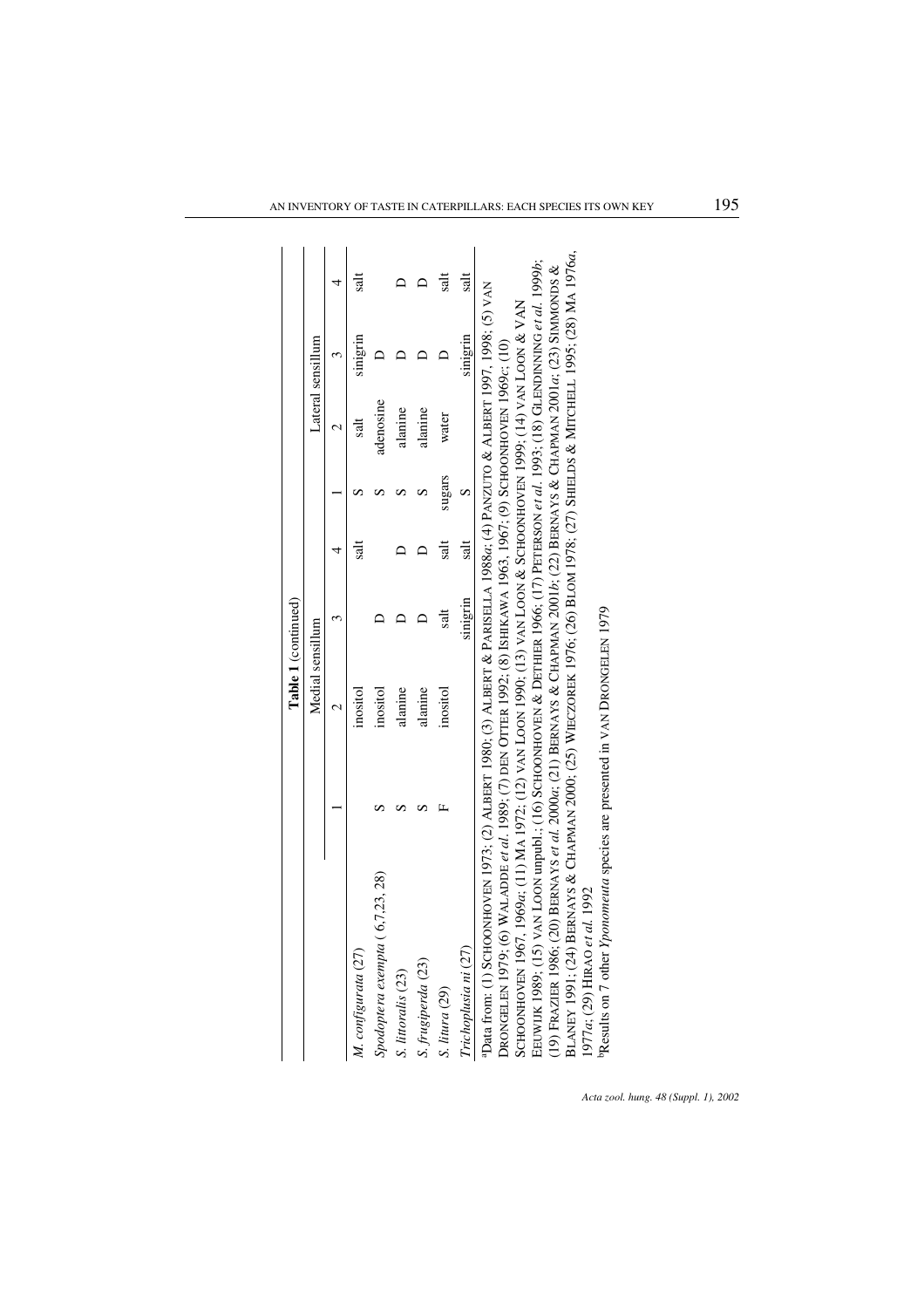erpillar species contains two feeding stimulating and two deterrent cells (SIMMONDS & BLANEY 1991, BERNAYS & CHAPMAN 2001*a*). Such grouping, though satisfying our sense of unity in nature, hides the endless variation which exists among species. Detailed comparisons of their taste spectra show that each species is suited with a unique chemoreceptor system, as will be amplified in the next sections.

#### SUGAR CELLS

Plants generally contain sucrose and its constituent monosaccharides glucose and fructose as primary metabolites resulting from their photosynthetic activity. These compounds function as strong phagostimulants to most herbivorous insects, equipped with specialized receptors to detect sugars. Table 1 shows that all species tested have a sugar cell (cell #1 in the lateral taste hair) which responds to one or more kinds of sugar. In several instances a second sugar cell is found in the medial sensillum (cell #1). The stimulus ranges of the sugar cells have been investigated only in a limited number of species. Various mono-, di-, and trisaccharides may stimulate the sugar cell in some insects (Table 2), whereas in other species this receptor responds exclusively to sucrose (Table 3) or glucose ('G' in Table 1) or fructose ('F'). It should be noted, however, that a number of cells designated as sucrose ('S') cells in Table 1 have been identified by stimulation with sucrose only, and thus may possess a wider stimulus range. Though sucrose is a strong stimulant to most lepidopterous larvae, some species are insensitive to it. *Helicoverpa zea* does not electrophysiologically respond to sucrose, but it does to glucose (DETHIER & KUCH 1971). Other species are stimulated by sucrose only and appear insensitive to other sugars (DEN OTTER 1992).

Most caterpillar sugar cells have a threshold sensitivity of 0.1–1 mM and reach saturation at about 100 times higher concentrations. These cells thus are most sensitive over a range of about two orders of magnitude, a span that nicely covers the range of sugar levels generally present in green leaves, i.e., 10–50 mM/l (Table 4).

An important conclusion emerging from Tables 2 and 3 is, despite the limited information available, that the response properties of sugar cells vary widely between species. Also, when a species has two sugar-sensitive cells these cells appear to differ in their response characteristics with respect to quality and/or quantity of their stimuli (Tables 1–3).

A more detailed analysis of responsiveness to various sugars in relation to age showed that changes may occurwith development. A striking example concerns the spruce budworm, *Choristoneura fumiferana*. The order of stimulating ef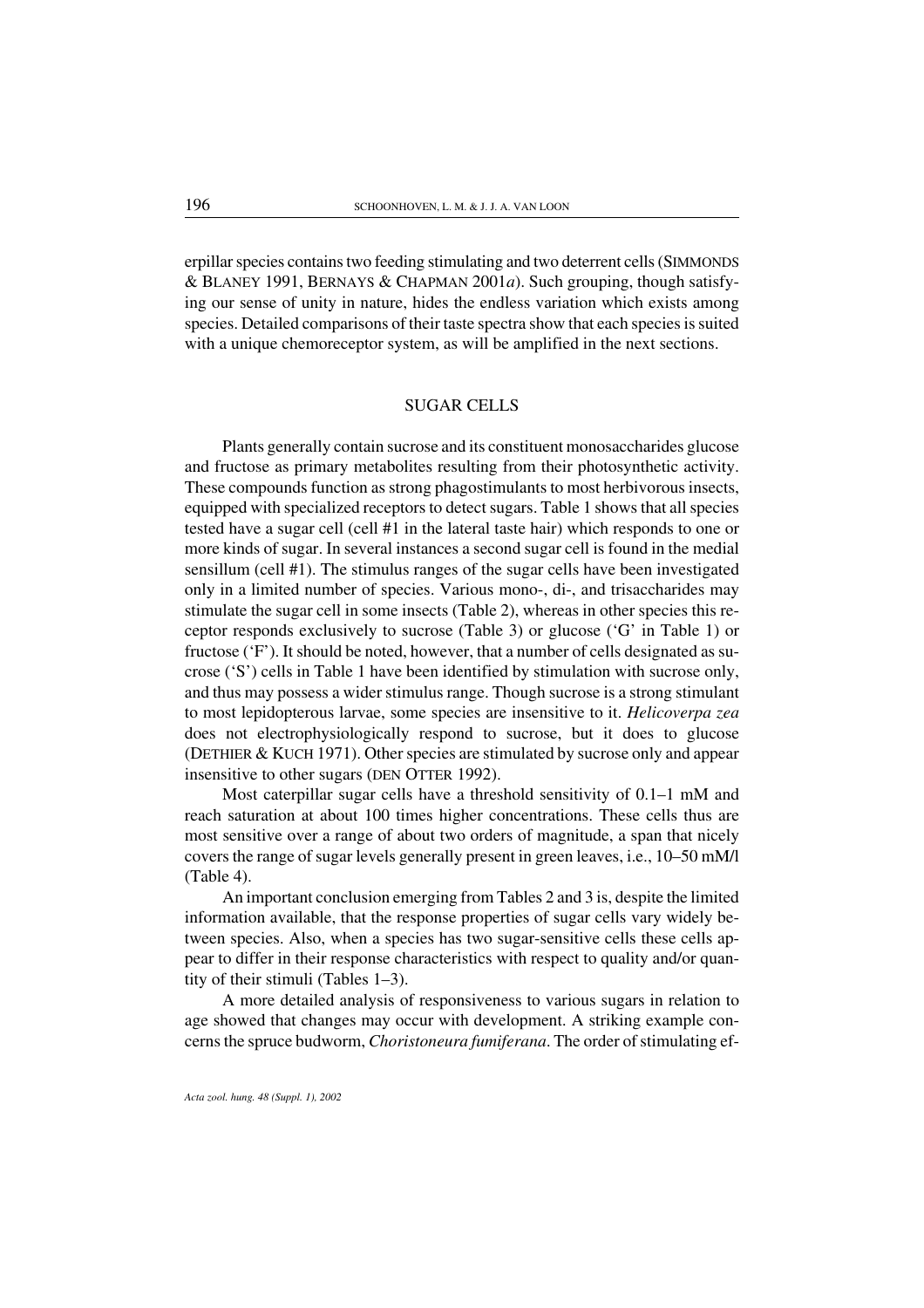fectiveness of a number of sugars for fourth-instar larvae differs from that of sixth-instar larvae. This change is correlated with temporal changes in carbohydrate composition of their food plants (PANZUTO & ALBERT 1997).

Some non-sugar organic compounds which stimulate human sugar receptors appear to be ineffective when applied to caterpillar sugar cells. Saccharin in con-

|                      |              | P. brassicae |                | P. rapae     | D. pini      |                |              |           |                | C. fumiferana B. mori M. brassicae |
|----------------------|--------------|--------------|----------------|--------------|--------------|----------------|--------------|-----------|----------------|------------------------------------|
|                      |              | $(1)^{a}$    |                | (2)          | (1)          |                |              | (3)       | (4)            | (5)                                |
|                      | M            | L            | M              | L            | М            | L              | M            | L         | L              | L                                  |
| Pentoses             |              |              |                |              |              |                |              |           |                |                                    |
| D-arabinose          | $\mathbf{o}$ | $\mathbf 0$  |                |              | $\ddot{}$    | $\mathbf{o}$   |              |           | $^{++}$        | $+$                                |
| L-arabinose          | $\mathbf{o}$ | $\mathbf{o}$ | $+$            | $+$          | $\ddot{}$    | $\mathbf{o}$   | $\mathbf{o}$ | $\ddot{}$ | $\ddot{}$      | $+$                                |
| L-fucose             | $++$         | $\mathbf{o}$ | $^{+++}$       | $\ddot{}$    | $^{+++}$     | $^{+++}$       |              |           |                | $\ddot{}$                          |
| D-ribose             | $\mathbf{o}$ | $\mathbf{o}$ | $+$            | $\mathbf{O}$ | $\mathbf{o}$ | $+$            |              |           | 土              |                                    |
| D-xylose             | $\mathbf{o}$ | $\mathbf 0$  | $\mathbf{o}$   | $+$          | $^{+++}$     | $\mathbf{o}$   | $\mathbf{o}$ | $\ddot{}$ | $\pm$          |                                    |
| Hexoses              |              |              |                |              |              |                |              |           |                |                                    |
| D-fructose           | $+$          | $\mathbf{o}$ | $^{++}$        | $\mathbf{O}$ | $\ddot{}$    | $\mathbf O$    | $\mathbf{o}$ | $^{+++}$  | $\ddot{}$      | $+$                                |
| D-galactose          | $\mathbf{o}$ | $\mathbf{o}$ | $\mathbf{o}$   | $\mathbf{O}$ | $^{++}$      | $\mathbf{O}$   | $\mathbf{o}$ | $+$       | $+$            | $+$                                |
| D-glucose            | $\ddot{}$    | $^{++}$      | $\overline{+}$ | $^{++}$      | $^{+++}$     | $+$            | $\mathbf{O}$ | $^{++}$   | $^{++}$        | $+$                                |
| D-mannose            | $\mathbf{o}$ | $\mathbf{o}$ | $\mathbf{o}$   | $\mathbf{o}$ | $+$          | $\mathbf{o}$   |              |           | $\pm$          | $\mathbf{o}$                       |
| L-sorbose            | $+$          | $\mathbf{o}$ | $\ddot{}$      | $^{++}$      | $+$          | $+$            |              |           | $+/++$         |                                    |
| <b>Disaccharides</b> |              |              |                |              |              |                |              |           |                |                                    |
| Lactose              | $\mathbf{o}$ | $\mathbf{o}$ | $\mathbf O$    | $\mathbf{o}$ | $\mathbf O$  | $\ddot{}$      |              |           | 土              | $\mathbf{o}$                       |
| D-maltose            | $\mathbf{o}$ | $\mathbf{o}$ | $\mathbf{o}$   | $+++$        | $\mathbf{o}$ | $\mathbf{o}$   |              |           | $^{+++}$       | $^{+}$                             |
| Sucrose              | $^{++}$      | $^{+++}$     | $^{++}$        | $+++$        | $\ddot{}$    | $^{+++}$       | $\mathbf{o}$ | $^{+++}$  | $++++$         | $\ddot{}$                          |
| D-trehalose          | $\mathbf{o}$ | $\mathbf 0$  | $\mathbf O$    | $+$          |              |                | $\ddot{}$    |           | $\overline{+}$ | $\mathbf 0$                        |
| Melibiose            |              |              |                |              |              |                | $\mathbf{O}$ | $^{++}$   | Ŧ              |                                    |
| Trisaccharides       |              |              |                |              |              |                |              |           |                |                                    |
| Melezitose           | $\mathbf{o}$ | $\mathbf 0$  |                |              | $\mathbf{o}$ | $\overline{+}$ |              |           | $\ddot{}$      |                                    |
| Raffinose            | $\mathbf{o}$ | $\mathbf{o}$ |                |              | $\mathbf{o}$ | $\mathbf O$    | $\mathbf O$  | $^{++}$   | $\ddot{}$      |                                    |
| Polyhydric alcohols  |              |              |                |              |              |                |              |           |                |                                    |
| Inositol             | $\mathbf{o}$ | $\mathbf{o}$ | $\mathbf{o}$   | $\mathbf{o}$ | $^{+++}$     | $\mathbf{o}$   | $+++$        | $^{+++}$  | $\mathbf 0$    |                                    |
| D-sorbitol           | $\mathbf O$  | $\mathbf{o}$ | O              | $\mathbf O$  |              |                | $\ddot{}$    | $\ddot{}$ | 土              |                                    |

Table 2. Stimulus spectra of sugar cells in the maxillary sensilla styloconica to various carbohydrates.  $M$  = medial and  $L$  = lateral sensillum

 $+++$  = strong reaction,  $++$  = medium reaction,  $+$  mild reaction,  $\pm$  little or no reaction, o = no reaction a (1) MA 1972; (2) VAN LOON unpubl.; (3) PANZUTO & ALBERT 1997; (4) ISHIKAWA 1967; (5) WIECZOREK 1976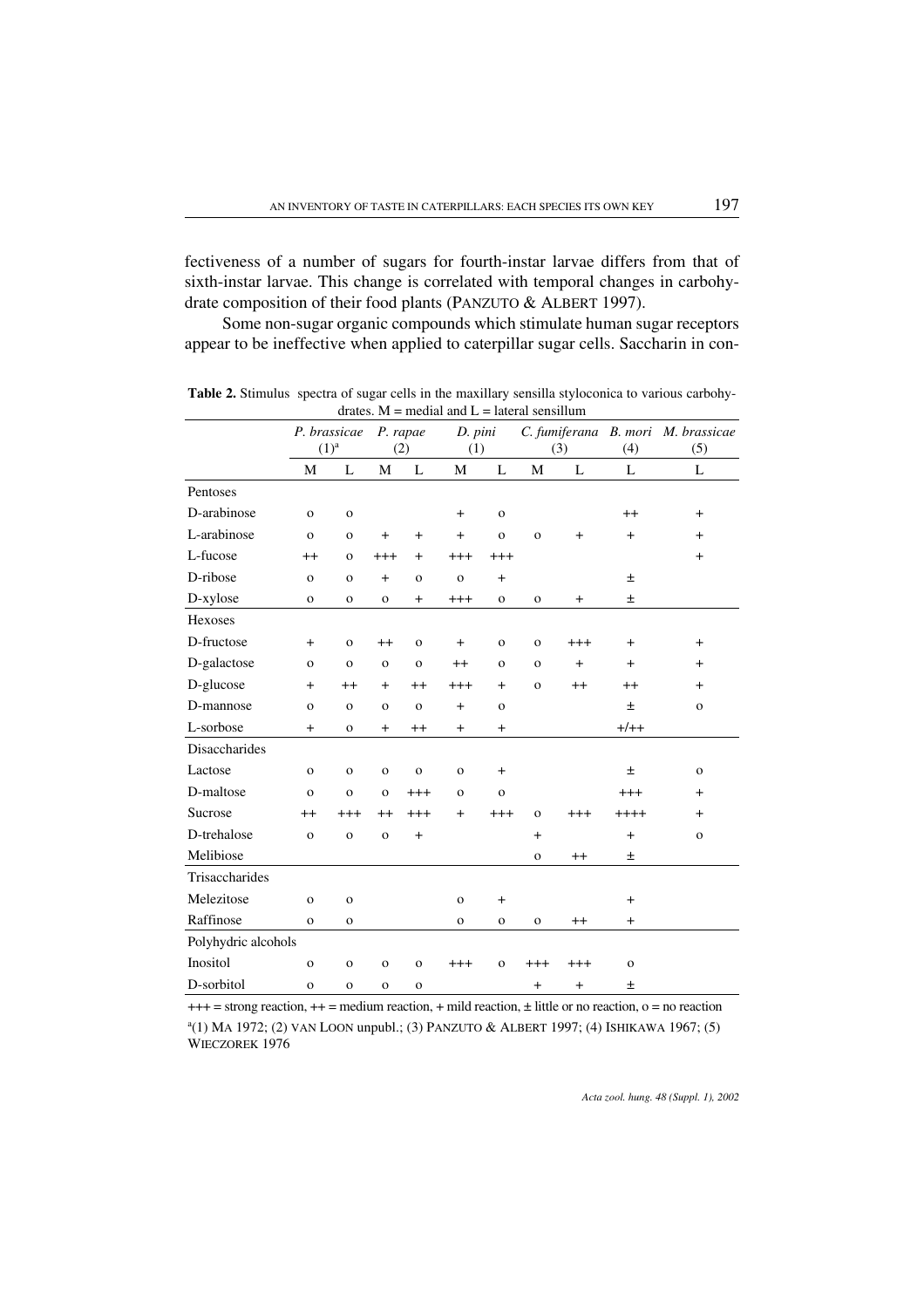centrations up to 10 mM does not stimulate taste cells in *Manduca sexta* or *Pieris brassicae*. Sodium cyclamate is also inactive in *Philosamia cynthia* and *P. brassicae* larvae, although in the latter another receptor cell (presumably the amino acid cell) is stimulated (SCHOONHOVEN 1974). This corresponds with the observation that saccharin does not stimulate feeding in behavioural tests (EGER 1937). The finding that in vertebrates non-sugar sweeteners act via a different transduction pathway from that used for sugars (BERNHARDT *et al.* 1996) suggests that this pathway is absent from insect sugar receptors. Likewise, thaumatin, a botanical protein very sweet to man, does not elicit responses from styloconic sugar cells in *P. brassicae* and gymnemic acid, a compound that suppresses sugar sensitivity in vertebrates, does not affect electrophysiological responses to sugar in *P. brassicae*

**Table 3.** Carbohydrates ranked in order of effectiveness for different sugar receptors.  $M =$  medial and  $L =$  lateral sensillum styloconicum

| $P.$ brassicae $(1)$                   | M:                | $fucose$ > sucrose > glucose > fructose (15 other sugars do not<br>stimulate)                                                                   |
|----------------------------------------|-------------------|-------------------------------------------------------------------------------------------------------------------------------------------------|
|                                        | L:                | sucrose $>$ glucose (17 other sugars do not stimulate)                                                                                          |
| P. rapae(2)                            | M:                | $fucose > sucrose = fructose > glucose = ribose = arabinose (8$<br>other sugars do not stimulate)                                               |
|                                        | L:                | $successe =$ maltose > glucose = sorbose > arabinose = fucose =<br>xylose (7 other sugars do not stimulate)                                     |
| D. pini(1)                             | M:                | $xylose > glucose > fucose = inositol = galactose > sucrose > ara-$<br>$binose = fructose >$ mannose (8 other sugars do not stimulate)          |
|                                        | L:                | sucrose > fucose > glucose > ribose = sorbose (12 other sugars<br>do not stimulate)                                                             |
| C. fumiferana $(3)$ L $(4th instar)$ : |                   | $melibiose$ > sucrose > raffinose > fructose > inositol > glucose<br>$>L$ -arabinose = xylose = galactose > sorbitol                            |
|                                        | $L$ (6th instar): | sucrose > fructose > inositiol > raffinose > glucose =<br>melibiose > sorbitol > L-arabinose > $xy$ lose = galactose                            |
| $B.$ mori $(4)$                        | Ŀ.                | sucrose $>$ maltose $>$ glucose = D-arabinose = rhamnose $>$ sor-<br>$bose > L$ -arabinose = fructose = galactose = trehalose = mele-<br>zitose |
| E. saccharina (5) M:                   |                   | sucrose (12 other sugars do not stimulate)                                                                                                      |
|                                        | Ŀ.                | sucrose (12 other sugars do not stimulate)                                                                                                      |
| $C.$ partellus $(5)$                   | L:                | sucrose (12 other sugars do not stimulate)                                                                                                      |
| $M.$ testulalis $(5)$                  | Ŀ.                | sucrose (12 other sugars do not stimulate)                                                                                                      |
| $S.$ exempta $(5)$                     | Ŀ.                | sucrose (12 other sugars do not stimulate)                                                                                                      |

(1) MA 1972; (2) VAN LOON unpubl.; (3)PANZUTO & ALBERT 1997; (4) ISHIKAWA 1963; (5) DEN OTTER 1992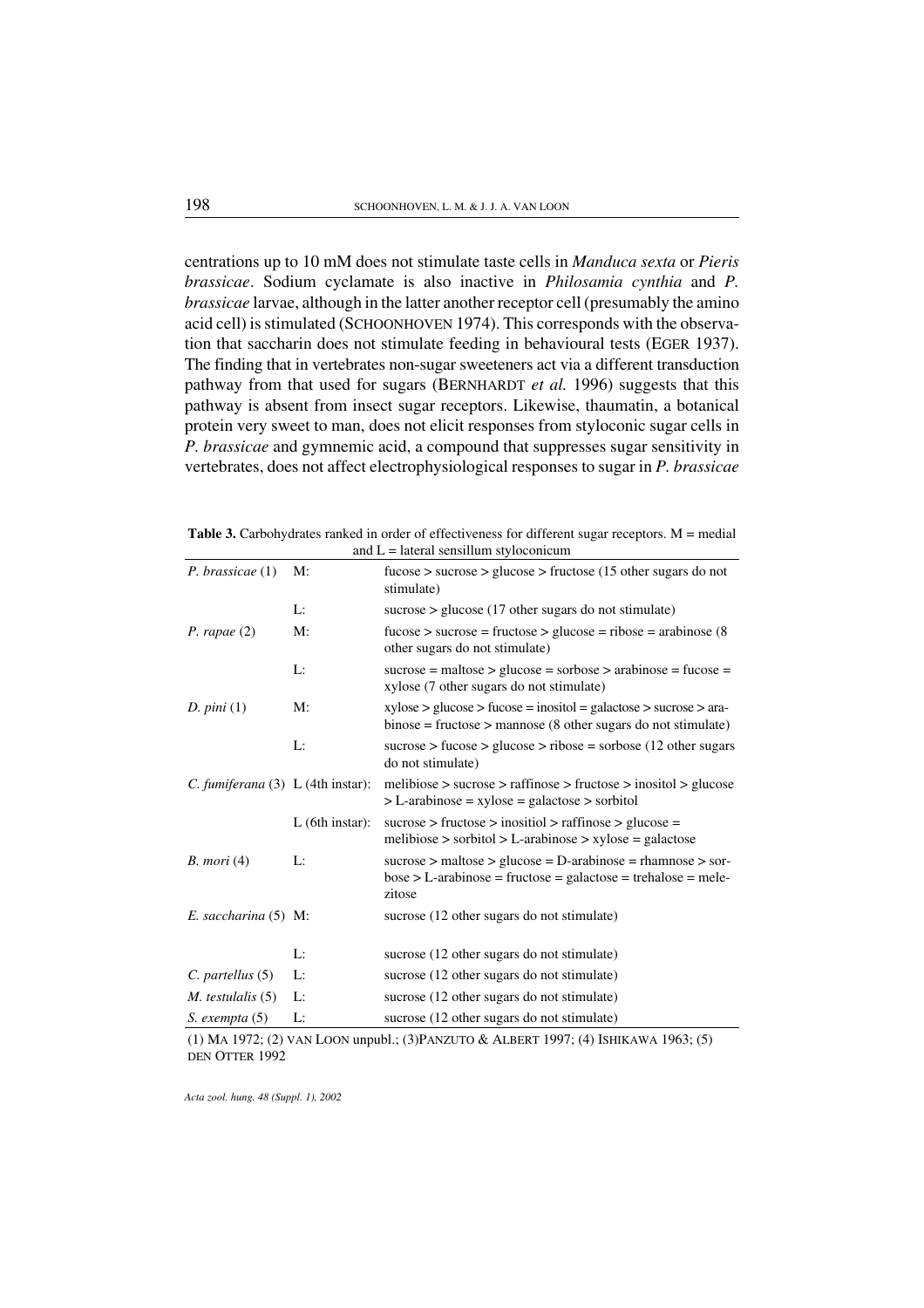or *M. sexta*, again indicating basic differences in transduction processes (SCHOON-HOVEN 1974, SCHIFFMAN 1997).

Few studies on herbivorous insects have addressed the causes of differences in stimulating capacity between different sugars for one receptor cell, or differences between receptor cells in their responsiveness to the same sugar. LAM and FRAZIER (1991) conclude from a structure-activity study that the difference in responsiveness to glucose between the glucose-sensitive cell located in the medial sensillum styloconicum of *M. sexta* and the cell in its lateral hair responding to su-

|               |   |                         | sensillum      |         |      |                        |
|---------------|---|-------------------------|----------------|---------|------|------------------------|
|               |   |                         | Threshold      | Plateau | Kb   |                        |
|               |   | Sugar                   | (mM)           | (mM)    | (mM) | Reference <sup>a</sup> |
| B. mori       | L | sucrose                 | 0.1            | 10      |      | (1)                    |
|               |   | glucose                 | $\overline{c}$ |         |      |                        |
|               |   | fructose                | $5 - 10$       |         |      |                        |
| P. brassicae  | L | sucrose                 | 1              | 100     | 50   | (2)                    |
|               |   | glucose                 | 10             | 300     |      |                        |
|               | M | sucrose                 | 10             |         |      | (2)                    |
| P. rapae      | L | sucrose                 | 0.1            | 20      | 0.5  | (3)                    |
|               |   | glucose                 | 0.1            | 100     | 1.0  |                        |
|               | M | sucrose                 | 0.5            | 32      | 1.0  | (3)                    |
| D. pini       | M | glucose                 | < 0.5          | 50      | 30   | (4)                    |
| M. sexta      | M | glucose                 | 0.5            | 100     | 8    | (5)                    |
| C. fumiferana | L | sucrose                 | < 0.5          | 50      | 1.5  | (6)                    |
| S. exempta    | L | sucrose                 | < 0.1          |         |      | (7)                    |
| M. testulalis | L | sucrose                 | < 0.1          | 10      |      | (7)                    |
| E. saccharina | L | sucrose                 | 0.1            | 100     |      | (7)                    |
|               | М | sucrose                 | 0.1            | 10      |      |                        |
| C. partellus  | L | sucrose                 | 0.1            | 100     |      | (7)                    |
| H. virescens  | L | sucrose                 | 0.5            | 10      |      | (8)                    |
| H. subflexa   | L | sucrose                 | 0.5            | 10      |      | (8)                    |
| G. geneura    | M | sucrose                 | < 0.1          | 50      |      | (9)                    |
|               |   | $(serine)^b$            | < 0.1          | 10      |      |                        |
|               |   | (catalpol) <sup>b</sup> | 0.01           | 5       |      |                        |

Table 4. Sensitivity thresholds and saturation levels of some sugar cells.  $L =$  lateral and  $M =$  medial

a (1) ISHIKAWA 1963; ASAOKA 2000; (2) MA 1972; (3) VAN LOON unpubl.; (4) MENCO *et al*. 1974; (5) FRAZIER 1986; (6) ALBERT & PARISELLA 1988*a*; (7) DEN OTTER 1992; (8) BERNAYS & CHAPMAN 2000; (9) BERNAYS *et al.* 2000*a*

b Compounds stimulate sucrose-sensitive cell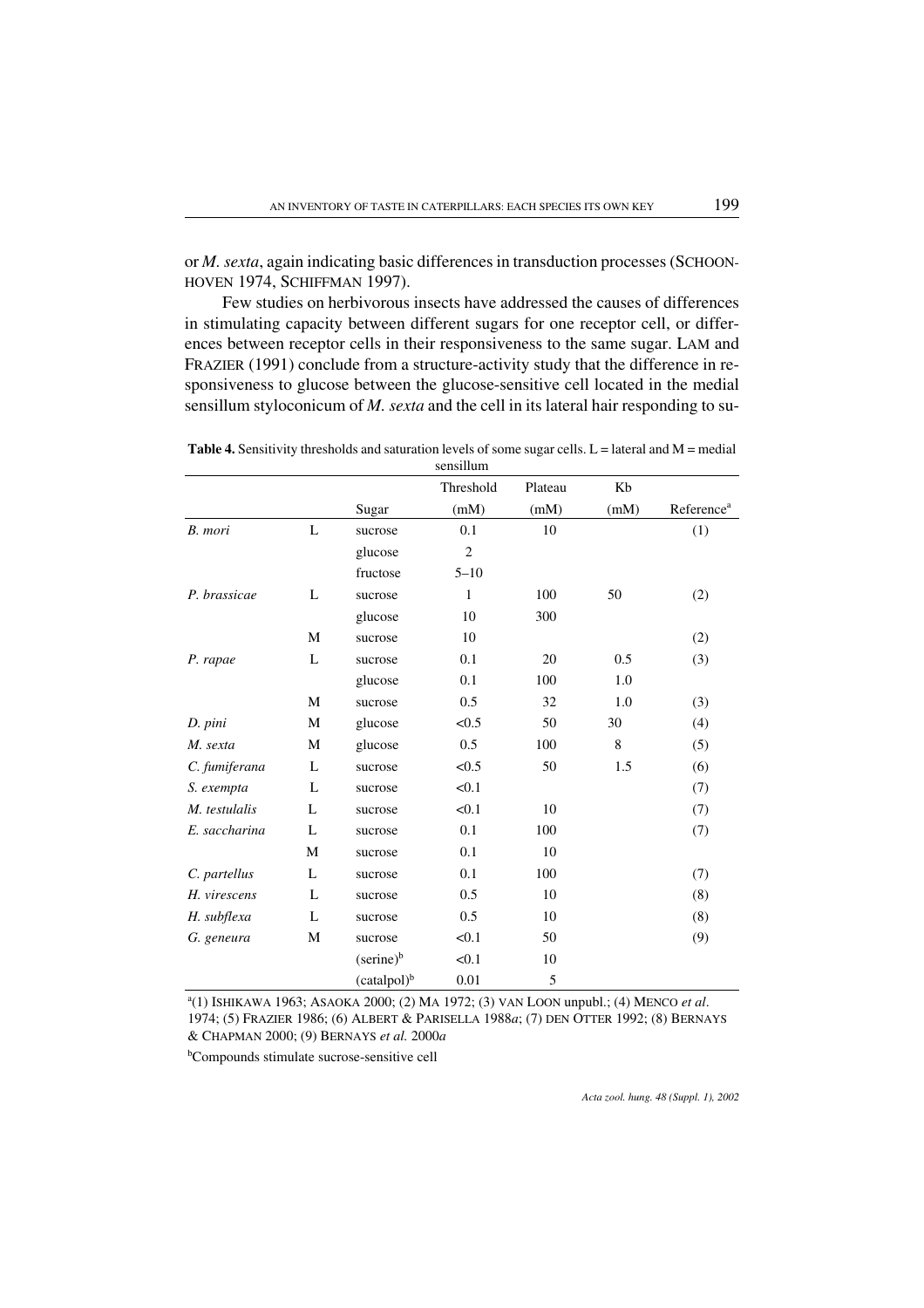crose and glucose can be attributed to differences in topographical binding-site characteristics.

Several studies have shown that feeding behaviour is quantitatively related to sensory input, as may be expected for a major and in most cases even dominant phagostimulant (e.g., BLOM 1978). The rank order of the major sugars for behavioural preferences in spruce budworm larvae correlates with that for firing frequency of the sugar-sensitive neuron in its lateral sensillum styloconicum (PANZU-TO & ALBERT 1997), another indication of the importance of input from this cell to the gustation processing centre.

| Species                                | M         | L              | Reference <sup>a</sup> |
|----------------------------------------|-----------|----------------|------------------------|
| Cossus cossus (Cossidae)               | $\ddot{}$ |                | (1)                    |
| Adoxophyes orana (Tortricidae)         |           | $\ddot{}$      | (2)                    |
| Choristoneura fumiferana (Tortricidae) | $+$       | $\ddot{}$      | (3)                    |
| Euchaetias egle (Oecophoridae)         |           |                | (4)                    |
| Calpodes ethilus (Hesperiidae)         |           | $\ddot{}$      | (5)                    |
| Dendrolimus pini (Lasiocampidae)       | $\ddot{}$ |                | (6)                    |
| Malacosoma americana (Lasiocampidae)   | $\ddot{}$ | $\pmb{+}$      | (5)                    |
| Bombyx mori (Bombycidae)               |           | $\overline{+}$ | (7)                    |
| Philosamia cynthia (Saturniidae)       | $\ddot{}$ | $\overline{+}$ | (2)                    |
| Papilio troilus (Papilionidae)         | $\ddot{}$ |                | (4)                    |
| P. glaucus (Papilionidae)              |           |                | (4)                    |
| P. polyxenes (Papilionidae)            | $+$       | $\ddot{}$      | (4)                    |
| Pieris brassicae (Pieridae)            |           |                | (6)                    |
| P. rapae (Pieridae)                    |           |                | (8)                    |
| Danaus plexippus (Danaidae)            |           | $\pmb{+}$      | (4)                    |
| Bupalus piniarius (Geometridae)        |           | $\ddot{}$      | (6)                    |
| Operophtera brumata (Geometridae)      |           | $\pmb{+}$      | (2)                    |
| Celerio euphorbiae (Sphingidae)        | $\ddot{}$ | $\ddot{}$      | (1)                    |
| Ceratomia catalpae (Sphingidae)        | $\ddot{}$ | $\pmb{+}$      | (4)                    |
| Manduca sexta (Sphingidae)             | $\ddot{}$ | $\pmb{+}$      | (2)                    |
| Sphinx ligustri (Sphingidae)           | $+$       | $\ddot{}$      | (1)                    |
| Estimene acrea (Arctiidae)             | $\ddot{}$ |                | (4)                    |
| Grammia geneura (Arctiidae)            |           |                | (9)                    |
| Isia isabella (Arctiidae)              | $\ddot{}$ | $\pmb{+}$      | (4)                    |
| Euproctis chrysorrhoea (Lymantriidae)  | $\ddot{}$ | $\ddot{}$      | (1)                    |
| Lymantria dispar (Lymantriidae)        | $\ddot{}$ | $\,{}^+$       | (4)                    |

Table 5. Responses to inositol in medial (M) and lateral (L) sensilla styloconica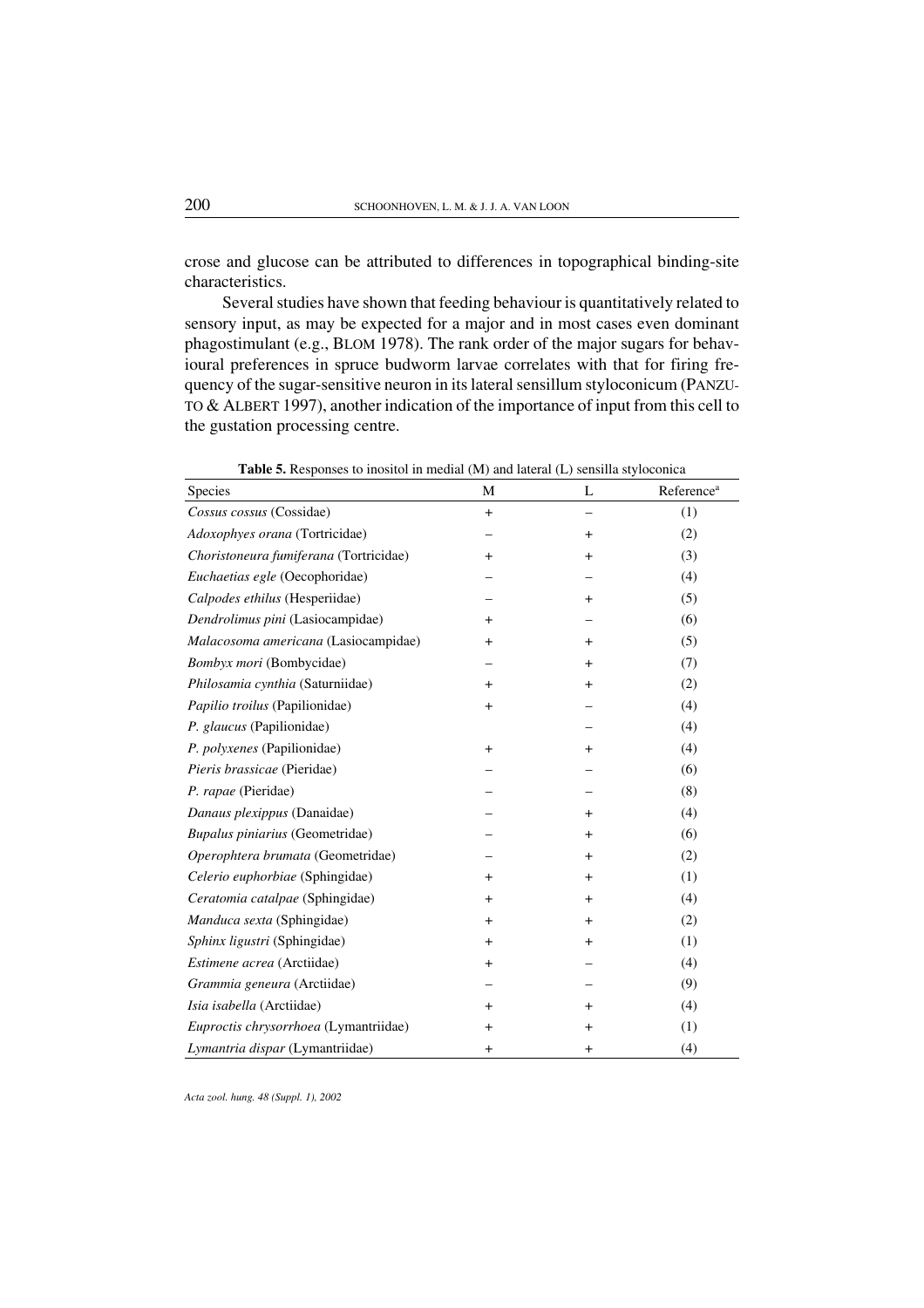|                                       | <b>Table 5</b> (continued) |                |                        |
|---------------------------------------|----------------------------|----------------|------------------------|
| <b>Species</b>                        | М                          | L              | Reference <sup>a</sup> |
| Leucoma salicis (Lymantriidae)        | $^{+}$                     |                | (1)                    |
| Episema caeruleocephala (Noctuidae)   | $^{+}$                     |                | (1)                    |
| Helicoverpa zea (Noctuidae)           | $^{+}$                     |                | (4)                    |
| <i>H. virescens</i> (Noctuidae)       | $\div$                     |                | (10)                   |
| H. subflexa (Noctuidae)               | $\ddot{}$                  |                | (10)                   |
| <i>Mamestra brassicae</i> (Noctuidae) | $\pm$                      | $\overline{+}$ | (6)                    |
| <i>M. configurata</i> (Noctuidae)     | $\ddot{}$                  |                | (11)                   |
| <i>Spodoptera exempta</i> (Noctuidae) | $^{+}$                     |                | (12)                   |
| <i>S. littoralis</i> (Noctuidae)      | $\ddot{}$                  | $\ddot{}$      | (13)                   |
| <i>Trichoplusia ni</i> (Noctuidae)    |                            |                | (11)                   |

a (1) SCHOONHOVEN 1973; (2) SCHOONHOVEN 1969*c*; (3) PANZUTO & ALBERT 1997; (4) DETHIER 1973; (5) DETHIER & KUCH 1971; (6) MA 1972; (7) ISHIKAWA 1963; (8) VAN LOON unpubl.; (9) BERNAYS & CHAPMAN 2001*a*; (10) BERNAYS & CHAPMAN 2000; (11) SHIELDS & MITCHELL 1995; (12) MA 1977*a*; (13) SCHOONHOVEN *et al*. 1991

#### SUGAR ALCOHOL CELLS

Since ISHIKAWA's initiating paper (1963) on taste receptors in the silkworm, in which he reported the presence of, among others, a specific inositol-sensitive cell, many species of caterpillar have been found to possess a cell that vigorously responds to inositol (Table 5). In some cases, for instance in *Dendrolimus pini* (MA 1972, MENCO *et al.* 1974) and *Choristoneura fumiferana* (PANZUTO & ALBERT 1997), inositol stimulates the sugar cell. Usually, however, inositol stimulates one or even two specialized, so-called inositol cells. Their specificity spectra have been studied in a few species only, but it is generally assumed that they are highly specific. Thus, out of the nine stereo-isomeric configurations of inositol, only myo- and epi-inositol stimulated the inositol cell in *B. mori* (JAKINOVICH & AGRANOFF 1971, 1972). Both inositol cells in *M. sexta* are insensitive to the cyclitols mannitol, sorbitol, pinitol and quebrachitol (GLENDINNING *et al.* 2000).

The sensitivity of inositol cells is generally fairly high and comparable to threshold levels found in sugar cells, i.e., 0.1 mM (ISHIKAWA 1967, DEN OTTER 1992, BERNAYS *et al.* 1998). Their dynamic range (i.e., the steepest part of the concentration/response curve) overlaps with the known range of inositol concentrations in plant tissues, i.e., 0.5–10 mM (MORRÉ *et al.* 1990, NELSON & BERNAYS 1998). Thus, these cells are well equipped to quantitatively determine the presence of inositol in food plants.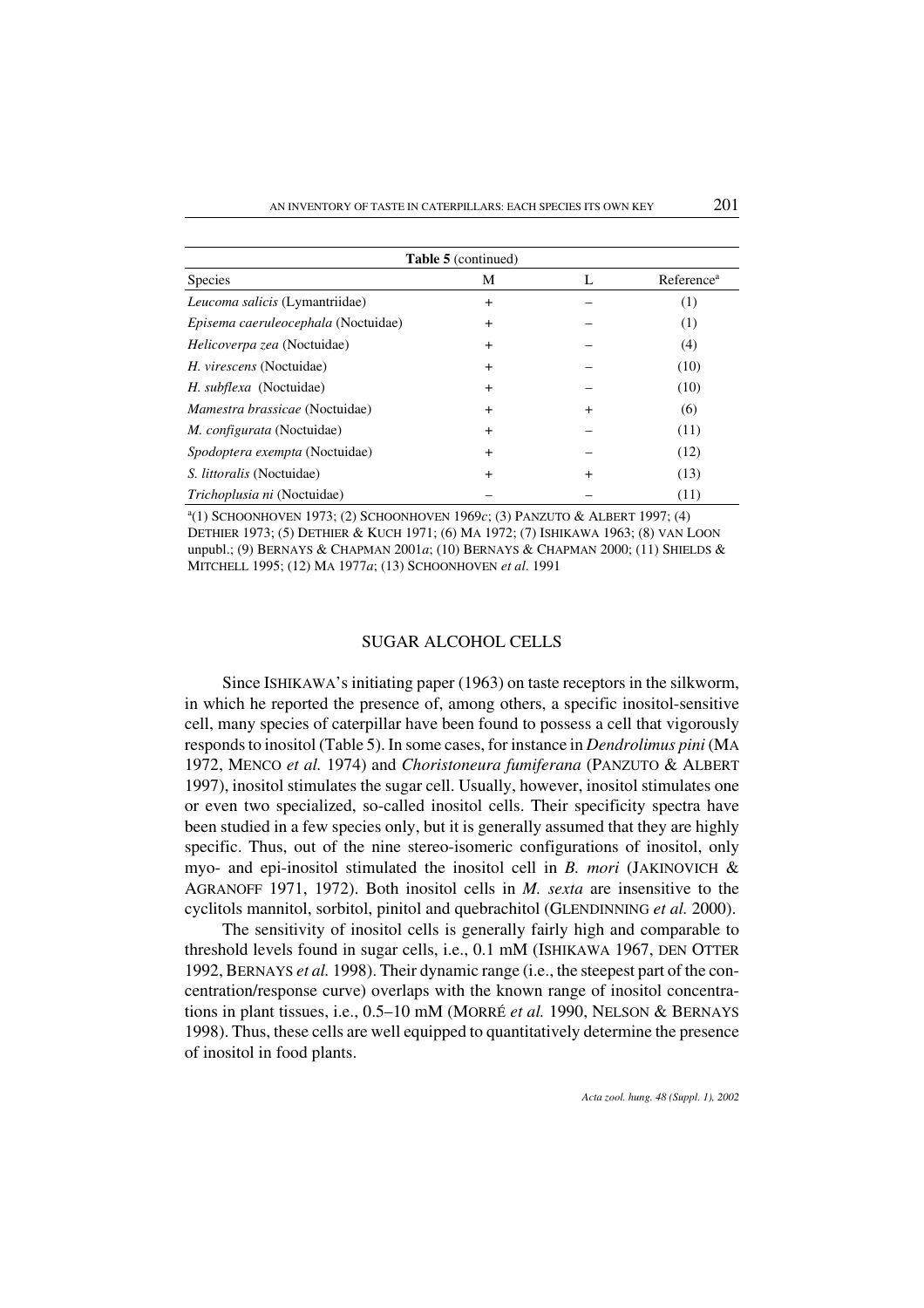The finding that many caterpillars devote out of their styloconic complement of only eight cells one oreven two taste cells to inositol perception, suggests that inositol, an ubiquitous plant constituent (LOEWUS & MURTHY 2000), is an important signal in host-plant recognition and/or assessing plant nutritional value. It does indeed stimulate feeding behaviour when added to an artificial diet or smeared on an otherwise unacceptable plant leaf (e.g., SCHOONHOVEN 1969*c*, HAMAMURA 1970, GLENDINNING *et al.* 2000). However, the effects on feeding behaviour can only partially explain why caterpillars spend so much sensory input capacity on this simple compound. Inositol is known to occupy a multifunctional role in plant metabolism and to affect in manifold ways growth and development (LOEWUS  $\&$ MURTHY 2000). Possibly inositol levels signal to the insect some important feature of a plant other than its nutritional value *per se* (NELSON & BERNAYS 1998, GLEN-DINNING *et al.* 2000).

| Species                  | Feeding            | Food plants                        | Sorbitol cell |              | Reference <sup>b</sup> |
|--------------------------|--------------------|------------------------------------|---------------|--------------|------------------------|
|                          | range <sup>a</sup> |                                    | M             | L            |                        |
| Malacosoma americana     | $\Omega$           | mainly Rosaceae                    | $\mathbf{O}$  | $+$          | (1)                    |
| Episema caeruleocephala  | O                  | Rosaceae                           | $\mathbf{O}$  | $^{+}$       | (2)                    |
| Lymantria dispar         | P                  | Rosaceous and other trees          | $+$           | $\mathbf{o}$ | (3)                    |
| Yponomeuta evonymellus   | М                  | <i>Prunus padus</i> (Ros.)         | $\mathbf 0$   | $+$          | (4)                    |
| Y. malinellus            | M                  | <i>Malus</i> spp. (Ros.)           | $\mathbf{O}$  | $+$          | (4)                    |
| Y. padellus              | O                  | Rosaceae                           | $\mathbf{O}$  | $+$          | (4)                    |
| Y. mahalebellus          | M                  | <i>Prunus mahaleb</i> (Ros.)       | $\mathbf{O}$  | $^{+}$       | (4)                    |
| Y. cagnagellus           | M                  | <i>Euonymus europaeus</i> (Celas.) | $\mathbf 0$   | $\mathbf{o}$ | (4)                    |
| Y. irrorellus            | M                  | E. europaeus                       | $\mathbf{O}$  | $\mathbf O$  | (4)                    |
| Y. plumbellus            | M                  | E. europaeus                       | $\mathbf{O}$  | $\mathbf{o}$ | (4)                    |
| Y. rorellus              | M                  | Salix spp. (Salic.)                | $\mathbf{o}$  | $\mathbf O$  | (4)                    |
| Y. vigintipunctatus      | M                  | Sedum telephium (Crass.)           | $\mathbf{O}$  | $\mathbf{o}$ | (4)                    |
| Estigmene acrea          | P                  | herbaceous plants                  | $\mathbf{O}$  | $\mathbf{O}$ | (3)                    |
| Choristoneura fumiferana | $\Omega$           | Picea spp. (Pinac.)                | $\mathbf 0$   | $\ddot{}$    | (5)                    |
| Dendrolimus pini         | O                  | Pinus spp. (Pinac.)                | $\mathbf 0$   | $\mathbf{o}$ | (6)                    |
| Pieris brassicae         | $\Omega$           | Cruciferae                         | $\mathbf 0$   | $\mathbf O$  | (7)                    |
| Manduca sexta            | O                  | Solanaceae                         | $\mathbf{O}$  | $\mathbf{o}$ | (8)                    |
| Papilio troilus          | P                  | various trees                      | $\mathbf{O}$  | $\mathbf O$  | (1)                    |

Table 6. Presence of sorbitol-sensitive taste cells in medial (M) or lateral (L) sensillum styloconicum

 ${}^{a}O =$  oligophagous,  $P =$  polyphagous, and  $M =$  monophagous

<sup>b</sup>(1) DETHIER 1973; (2) SCHOONHOVEN 1973; (3) DETHIER & KUCH 1971; (4) VAN DRONGELEN 1979; (5) PANZUTO & ALBERT 1997; (6) MENCO *et al*. 1974; (7) MA 1972; (8) GLENDINNING 2000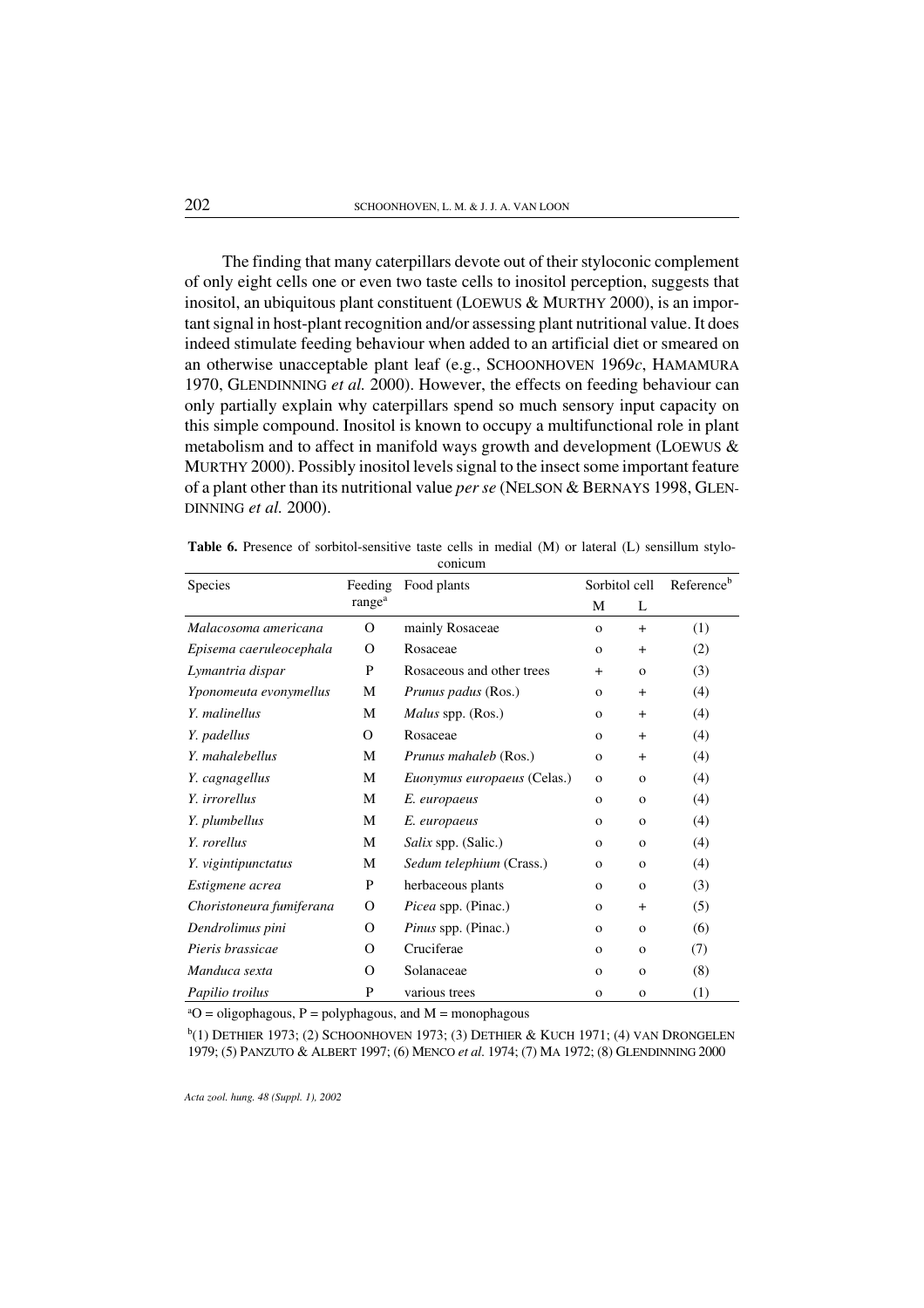Some other sugar alcohols play a dominant role in certain caterpillar–hostplant relationships. Taste cells which typically respond to sorbitol or dulcitol, compounds which occur at high concentrations in Rosaceae and Celastraceae respectively, are present in species which feed exclusively or to a greater extent on plants belonging to these taxa, whereas species feeding on other plant taxa lack such receptors (Table 6). A well documented example of specialized sorbitol and dulcitol cells is provided in an electrophysiological inventory covering nine *Yponomeuta* species, all feeding specialists (VAN DRONGELEN 1979). Four species bound to rosaceous plant species possess sorbitol-specific taste cells, whereas the remaining five species lack such receptors. Three of the latter species feed monophagously on *Euonymus europaeus*, a shrub which is characterized by large amounts of dulcitol (a stereoisomer of sorbitol). These species are equipped with specific dulcitolsensitive receptor cells in their lateral and, in two species, also in their medial sensilla styloconica (VAN DRONGELEN *l. c*.).

## AMINO ACID CELLS

Since several amino acids stimulate feeding behaviour in various herbivorous insects (BERNAYS & SIMPSON 1982, ALBERT & PARISELLA 1988*b*, HIRAO & ARAI 1990) one may expect to find among an insect's chemoreceptor system neurons which respond either directly to amino acids, or whose responses to other compounds are modified by the presence of amino acids. Both modes of perception have been found to coexist in several caterpillar species.

Table 7 lists the results of studies in which the stimulus ranges of styloconic cells for a series of amino acids were determined in some detail. A glance at the table immediately reveals striking differences between species. Even two species considered to be closely related, *Pieris brassicae* and *P. rapae*, show several significant differences in their responses to the same set of amino acids. A second noteworthy feature is that all species respond to some nutritionally essential as well as non-essential amino acids. In both *Pieris* species the responses to the essential amino acids are stronger than to the non-essential ones, but this balance is reversed in, for instance, *Ecrisia acrea*. The signalling function of these compounds is presumably more important to the insect than exact knowledge of the presence of nutritionally relevant chemicals.

The picture arising from Table 7 is, however, very incomplete. It only presents data from one of the two sensilla styloconica, whereas it is known that in several cases the complementary sensillum also responds to one or more amino acids. Thus, in *P. brassicae* and *P. rapae* two of the dominant free amino acids in their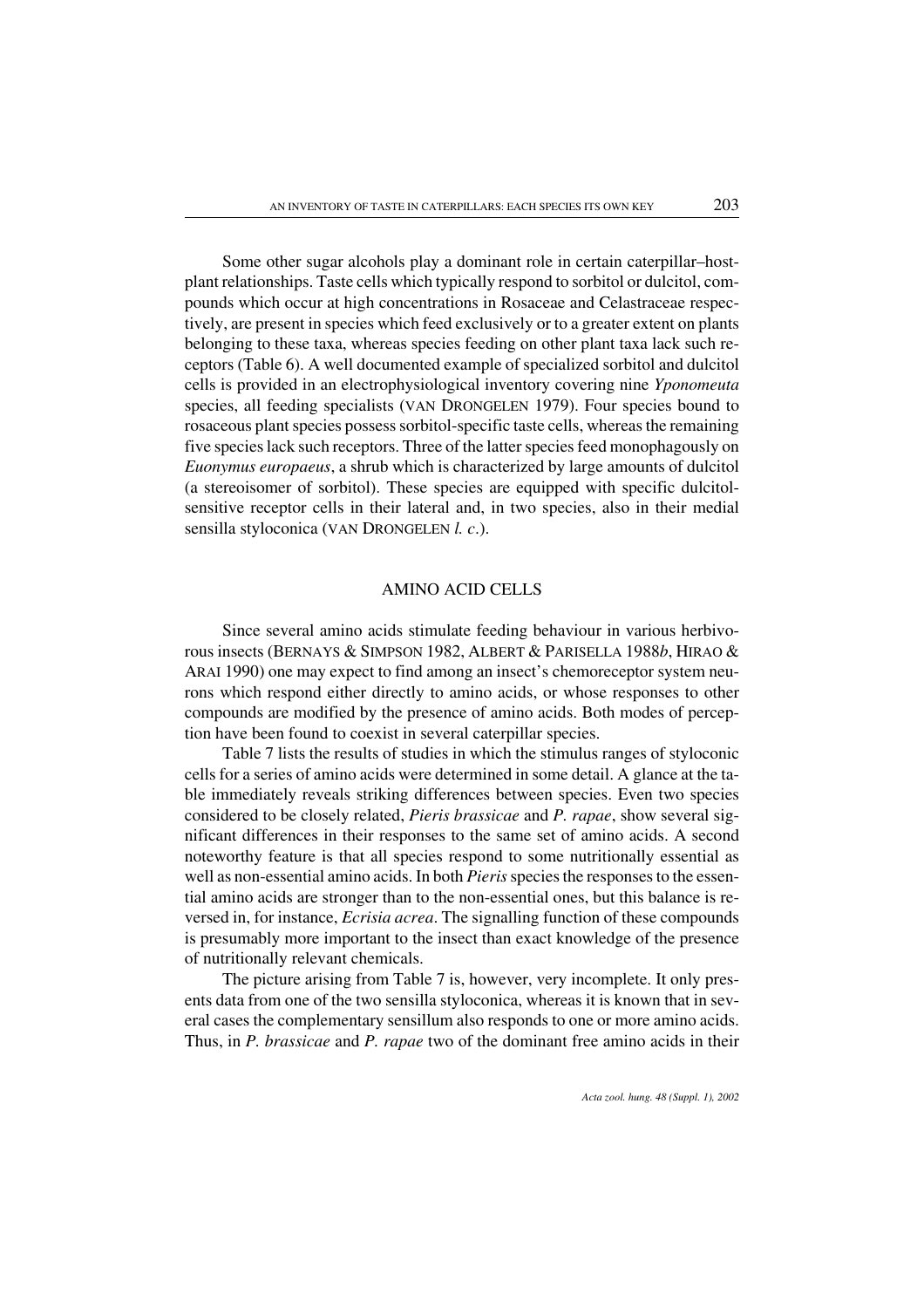food plants, i.e., aspartic acid and glutamic acid, stimulate a cell in the medial sensillum rather than the amino acid cell in the lateral hair (VAN LOON & VAN EEUWIJK 1989). Another example is provided by larvae of *Choristoneura fumiferana*. All amino acids tested, except proline, stimulate a cell located in the other hair. Proline, on the other hand, evokes vigorous responses in the medial sensil-

Table 7. Amino acid receptors in maxillary chemosensilla of selected lepidopterous larvae<sup>a</sup>. L = lateral and M = medial sensillum styloconicum. Arterisks\* indicate essential amino acids. (P.b.: *Pieris brassicae*; P.r.: *Pieris rapae*; H.z.: *Helicoverpa zea*; E.a.: *Ecrisia acrea*; M.a.: *Malacosoma americana*; D.p.: *Danaus plexippus*; P.p.: *Papilio polyxenes*; L.d.: *Lymantria dispar*; C.e.: *Calpodes ethlius*, A.o.: *Adoxophyes orana*; C.f.: *Choristoneura fumiferana*, G.g.: *Grammia geneura*)

|                | P.b.         | P.r.         | H.z.         | E.a.         | M.a.         | D.p.                     | P.p.              | L.d.                     | C.e.         | A.o.         | C.f.         | G.g.         |
|----------------|--------------|--------------|--------------|--------------|--------------|--------------------------|-------------------|--------------------------|--------------|--------------|--------------|--------------|
|                | L            | L            | L            | M            | M            | L                        | L                 | L                        | L            | L            | L            | L            |
|                | $(1,2)^{c}$  | (2,3)        | (3)          | (3)          | (3)          | (3)                      | (3)               | (3)                      | (3)          | (4)          | (5)          | (6)          |
| Arginine*      | $\mathbf{o}$ | $\mathbf{o}$ | $\mathbf{o}$ | $\mathbf{O}$ | $+$          | $\overline{\phantom{0}}$ |                   | $\overline{\phantom{0}}$ | $^{++}$      |              | $\mathbf{o}$ | $^{++}$      |
| Histidine*     | $+++$        | $+$          | $\mathbf{o}$ | $\mathbf{o}$ | $\mathbf{o}$ |                          | $\mathbf{o}$      | $\mathbf{o}$             |              | $+$          | $+$          | $+++$        |
| Isoleucine*    | $^{++}$      | $++$         | $\mathbf{o}$ | $\mathbf{o}$ | $\mathbf{o}$ | $\mathbf{o}$             | $\mathbf{o}$      | $+$                      |              | $^{++}$      |              | $\mathbf{O}$ |
| Leucine*       | $^{++}$      | $+++$        | $^{++}$      | $+$          | $\mathbf{o}$ | $\mathbf{o}$             | $\mathbf{o}$      | $\mathbf{o}$             |              | $+++$        | $+$          | $^{++}$      |
| Lysine*        | $\mathbf{o}$ | $\mathbf{o}$ |              |              |              |                          |                   |                          |              |              |              | $++$         |
| Methionine*    | $^{++}$      | $+++$        | $^{++}$      | $+$          | $\mathbf{o}$ | $^{++}$                  | $\mathbf{o}$      |                          | $^{++}$      | $+$          | $+$          | $^{++}$      |
| Phenylalanine* | $^{+++}$     | $+$          | $\mathbf{o}$ | $++$         | $\mathbf{o}$ | $\mathbf{o}$             | $\mathbf{o}$      | $\mathbf{o}$             |              | $\mathbf{o}$ | $+$          | $\mathbf{O}$ |
| Threonine*     | $+$          | $\mathbf{o}$ | $\mathbf{o}$ | $+$          | $\mathbf{o}$ | $^{++}$                  | $^{++}$           | $+$                      |              | $\mathbf{o}$ |              | $+$          |
| Tryptophan*    | $^{++}$      | $+$          | $\mathbf{o}$ | $\ddot{}$    | $\mathbf{o}$ | $\mathbf{o}$             | $\ddot{}$         | $\mathbf{o}$             |              | $\ddot{}$    |              | $\mathbf{o}$ |
| Valine*        | $^{++}$      | $++$         | -            | $+$          | $^{++}$      | $^{++}$                  | $\mathbf{o}$      | $\mathbf{o}$             |              | $^{++}$      | $+$          | $\mathbf{o}$ |
| Alanine        | $^{++}$      | $++$         | $\mathbf{o}$ | $+++$        | $+++$        | $^{++}$                  | $\mathbf{o}$      | $\mathbf{o}$             |              |              | $+$          | $+$          |
| Asparagine     | $^{++}$      | $^{++}$      |              |              |              |                          |                   |                          |              |              |              | $\mathbf{o}$ |
| Aspartic acid  | $\mathbf{o}$ | $\mathbf{o}$ | $\mathbf{o}$ | $\mathbf{o}$ | $+$          | $\mathbf{o}$             | $\mathbf{o}$      | $\mathbf{o}$             | $^{++}$      |              | $+$          | $+$          |
| Cysteine       | $+$          | $\mathbf{o}$ |              | $^{++}$      | $\mathbf{o}$ |                          | —                 | $\mathbf{o}$             | $++$         |              |              |              |
| Cystine        |              |              | $^{++}$      | $\mathbf{o}$ | $\ddot{}$    | $\ddot{}$                | $\mathbf{o}$      | $\mathbf{o}$             | $+$          |              | $+$          | $\mathbf{o}$ |
| Glutamic acid  | $\mathbf{o}$ | $\mathbf{o}$ | $\mathbf{o}$ | $++$         | $^{++}$      | $\mathbf{o}$             | $\qquad \qquad -$ | $\mathbf{o}$             | $\mathbf{o}$ |              | $+$          | $^{++}$      |
| Glycine        | $+$          | $\mathbf{o}$ | $\mathbf{o}$ | $^{++}$      | —            | $\mathbf{o}$             |                   | $\mathbf{o}$             |              |              | $+$          | $+$          |
| Proline        | $^{++}$      | $++$         | $\mathbf{o}$ | $^{++}$      | $^{++}$      | $+++$                    | $\mathbf{o}$      | $\mathbf{o}$             | $++$         |              | $\mathbf{o}$ | $\mathbf{O}$ |
| Serine         | $^{++}$      | $++$         | $\mathbf{o}$ | $^{+++}$     | $\mathbf{o}$ | $+++$                    | $^{++}$           | $\mathbf{o}$             |              |              | $+$          | $\mathbf{o}$ |
| Tyrosine       | $\mathbf{o}$ | $\mathbf{o}$ | $+$          | $+$          | $\mathbf{o}$ | $\mathbf{o}$             | $\mathbf{o}$      | $\mathbf{o}$             |              |              | $+$          | $\mathbf{o}$ |

 $a_{+++}$  = strong reaction,  $++$  = medium reaction,  $+$  mild reaction,  $o =$  no reaction,  $-$  = inhibition as compared to control

b Different compounds were tested at different concentrations

c Data from (1) SCHOONHOVEN 1969*a*; (2) VAN LOON & VAN EEUWIJK 1989; (3) DETHIER & KUCH 1971; (4) SCHOONHOVEN 1973; (5) PANZUTO & ALBERT 1998; (6) BERNAYS & CHAPMAN 2001*a*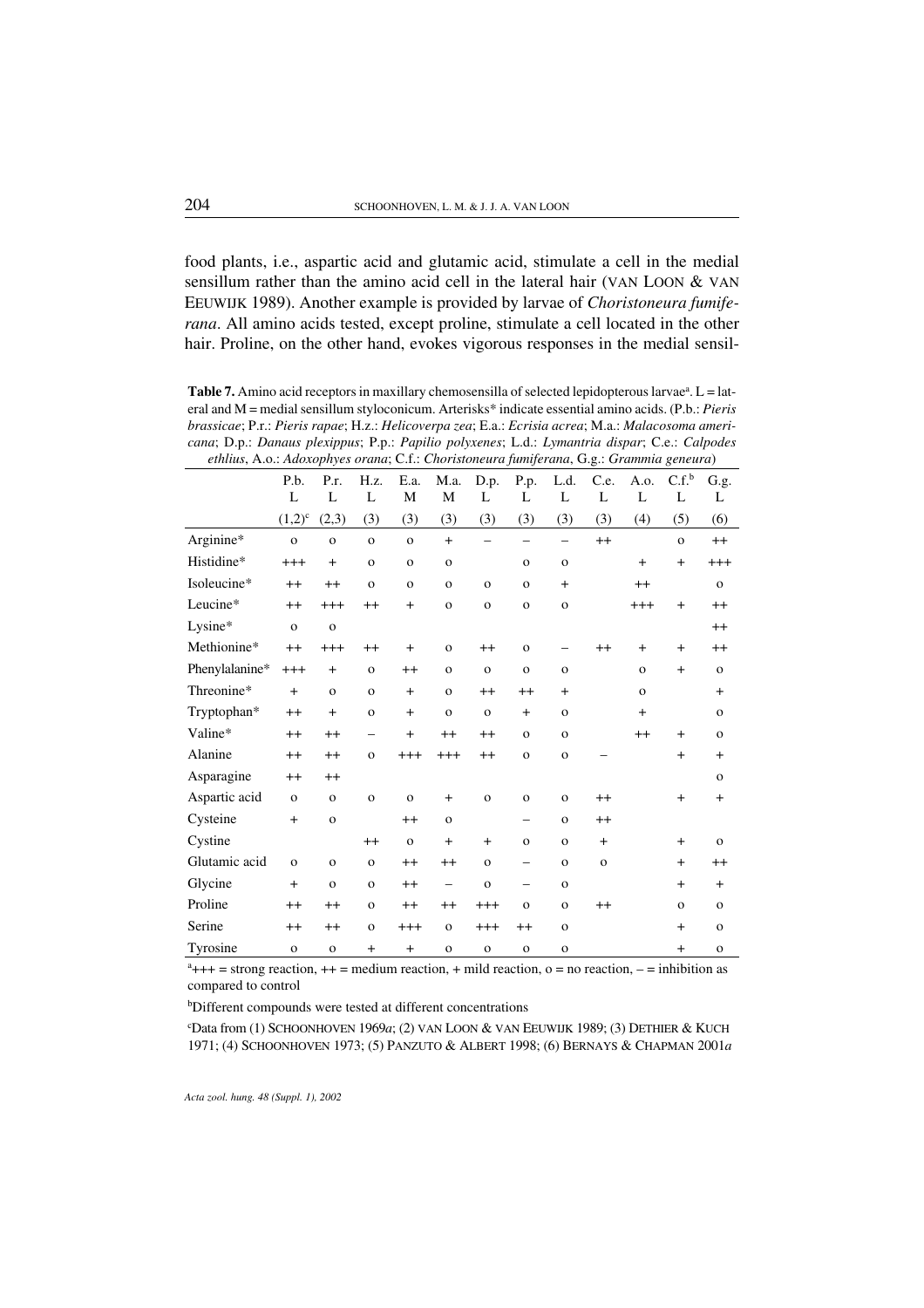lum. In behavioural tests proline strongly stimulates feeding activity in this insect (PANZUTO & ALBERT 1998).

Some amino acids appear to stimulate 'sugar' cells. An interesting case of such a versatile receptor cell is present in *Grammia geneura* larvae. These insects have, in addition to an amino acid cell in their lateral sensillum styloconicum, in the other sensillum a neuron which responds to seven (out of 20) amino acids. The same cell can be stimulated by sucrose, glucose, and trehalose, and, remarkably, also by catalpol. The latter compound, an iridoid glycoside, occurs in a favoured food plant of this species. Because of its multiple specificity BERNAYS and CHAPMAN (2001*a*) named this cell a 'phagostimulatory cell', rather than a 'sugar' or 'amino acid' cell.

As has been described above for sugar cells the dose-response curves of some representative amino acids show a section of increasing responsiveness which spans a concentration range of about two orders of magnitude. In the case of *Pieris* the observed sensitivity ranges cover the concentrations of the compounds concerned as found in cabbage leaves (VAN LOON & VAN EEUWIJK 1989).

The relevance of amino acid receptors may be questioned in view of the fact that relatively small amounts of free amino acids occur in living plant tissues, and herbivores depend for their nitrogen requirements mainly on digestion of proteins. On the other hand, free amino acids are more readily available than proteins which need to be digested first, a process which involves energy. An indication of the fact that the amount of soluble nitrogen is important to an insect is deduced from better growth of *Pieris rapae* larvae on plants in which the tissues contained a greater proportion of the total nitrogen in soluble form than in control plants with similar levels of total nitrogen (SLANSKY & FEENY 1977). Furthermore, quantity and composition of the free amino acid pool may signal the nutritional status of a plant and as such form an important source of information to herbivores. In this context it is interesting to note that proline, though a non-essential amino acid for insects, is compared to other amino acids often a strong stimulus, which in *C. fumiferana* is even perceived via a separate channel. This very compound appears to play an important role in plants under water stress conditions and is known to accumulate in stressed plants (CYR *et al*. 1990). Conceivably, an insect obtains information on a plant's physiological status by measuring its proline level (PANZUTO & ALBERT 1998).

Several authors (e.g., DETHIER & KUCH 1971, HIRAO & ARAI 1990, BERNAYS  $&$  CHAPMAN 2001*a*) have reported that some amino acids may affect the impulse activity (positively or negatively) of various receptor types. Furthermore, cases are known in which a particular amino acid stimulates a deterrent cell (e.g., HIRAO  $\&$ ARAI 1990). The observation that valine, though a strong stimulant of the amino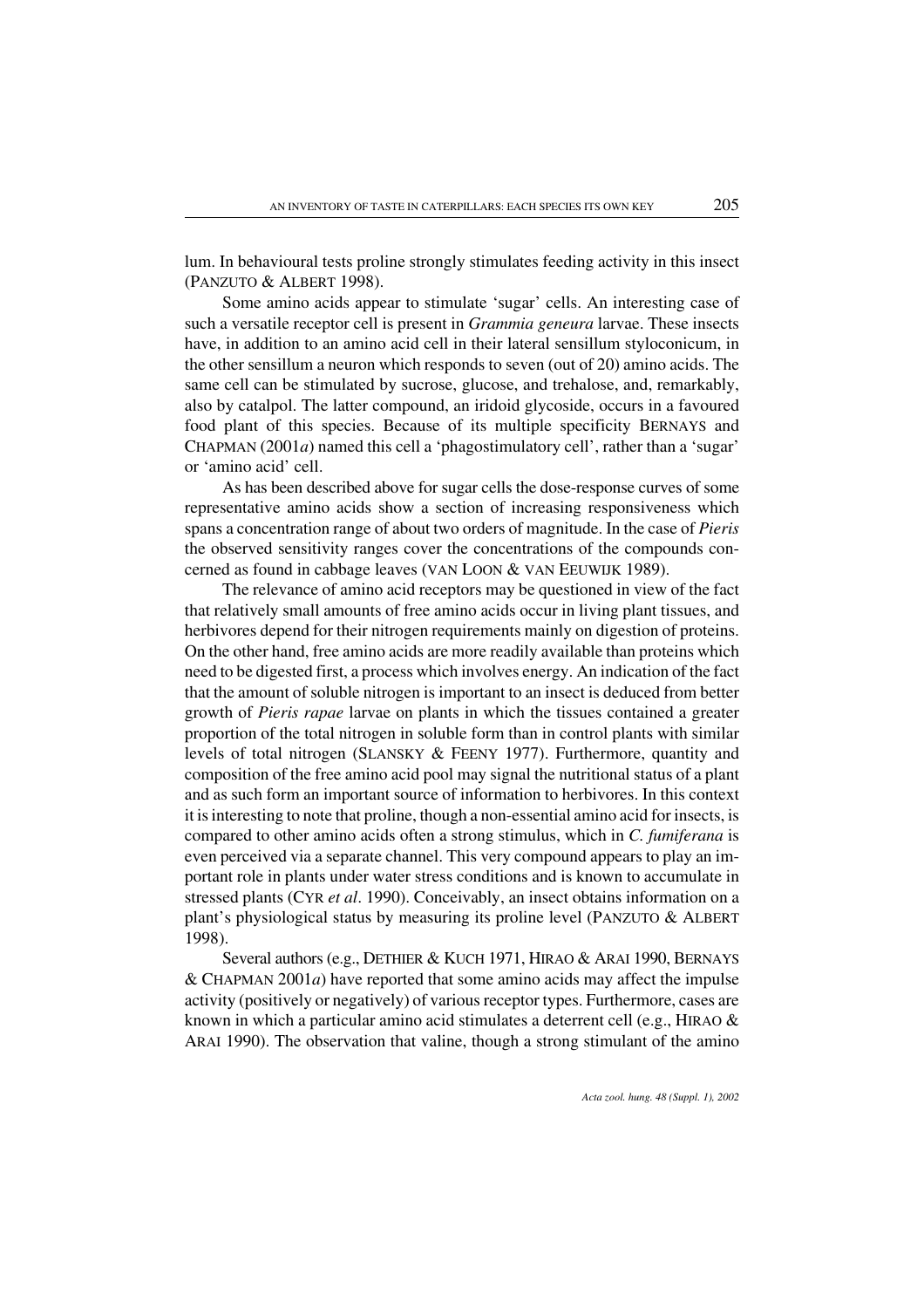acid cell in *C. fumiferana*, appears to be a feeding deterrent in behavioural tests, may be attributed to its multiple effects on more than one cell type (PANZUTO  $\&$ ALBERT 1998).

In conclusion, perception of amino acids is rarely if ever effected via a simple and highly specific chemosensory pathway. The finding that plant-like mixtures of amino acids stimulate two, and sometimes even three cells within the lateral sensillum of *Grammia geneura* (BERNAYS & CHAPMAN 2001*b*) fits into this inference. That multicomponent mixtures often evoke complex responses is hardly surprising in view of the fact that amino acids are structurally much more dissimilar than their common name suggests. Apart from that, their physiological roles in plants are multifaceted, and last but not least, their absolute and relative quantities vary greatly among plant species, as well as within plants, depending on developmental and physiological condition. Altogether, it is to be expected, also taking into account their different feeding habits, that amino acid perception among insect species shows little uniformity.

#### RECEPTORS FOR SIGN OR TOKEN STIMULI

In a pioneer study VERSCHAFFELT (1910) showed that certain specific secondary plant substances serve as cues used by some insects to recognize their food plants. It took half a century before the first chemosensory responses were recorded to one of the compounds which VERSCHAFFELT identified as a *sine qua non* for attack by insects specialized on these plants. He used sinigrin, a glucosinolate occurring in cruciferous plants, to entice *P. brassicae* larvae to feed on normally rejected plant species. Glucosinolates stimulate one neuron in each sensillum styloconicum of this insect, which thus function as phagostimulatory receptors for host-specific compounds (SCHOONHOVEN 1967). The cell located in the lateral sensillum responds to all tested glucosinolates with thresholds of ca. 0.1 mM. The cell in the medial sensillum reacts only to aromatic glucosinolates. This difference in specificity ranges allows the insect in principle to determine the ratio between total glucosinolates and aromatic glucosinolates. (Aromatic glucosinolates are induced in response to damage.)

After the elucidation of glucosinolates as pivotal in a crucifer-herbivore association the search for specific phagostimulants in other plant families was intensified. Although some striking cases have been reported, they are relatively rare in view of the interest in insect-plant relationships during the past decades (STÄDLER 1992, see also MÜLLER & RENWICK 2001). Within the Lepidoptera the most distinct case is found in the association of a number of insect species with Rosaceae.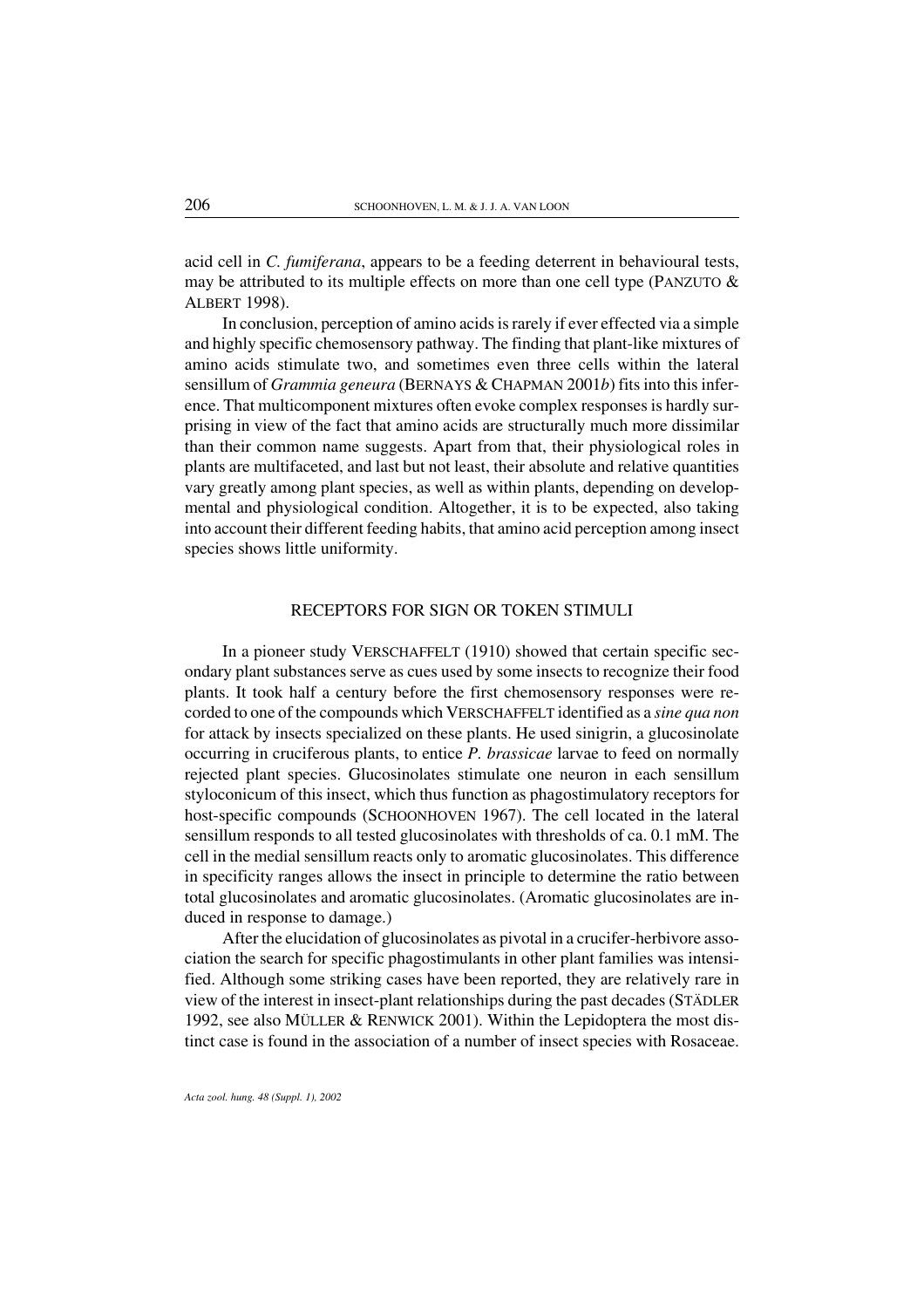The larvae of eight taxonomically diverse lepidopterans that feed only or at least mainly on rosaceous plants have receptors for sorbitol, the predominant soluble carbohydrate typical of this family, whereas such receptors do not occur in other insects (Table 6).

As discussed earlier the presence of sorbitol receptors in some *Yponomeuta* species specialized on rosaceous hosts is mirrored in dulcitol receptors in related *Yponomeuta* species, which feed only on *Euonymus europaeus*, a plant with dulcitol as its primary carbohydrate. These insects thus have, in addition to a sucrose receptor, sorbitol and/or dulcitol specific cells which signal the presence of a host-specific phagostimulant and which is at the same time an important nutrient (VAN DRONGELEN 1979). The dulcitol receptor cell responds to stimulus concentrations as present in its food plant with a maximum firing rate (Fig. 3). This indicates that it functions as a gauge which records the presence or absence of a sign stimulus, rather than measuring stimulus intensity.

An interesting taste cell type has been found in larvae of *Spodoptera exempta*. A cell which is specifically stimulated by adenosine and adenine provides a chemosensory basis for the fact that these compounds stimulate food uptake in this insect. This receptor is insensitive to purine or pyrimidine compounds orderivatives, including nucleotides and nucleosides (MA 1977*a*, MA & KUBO 1977). Whether or not we are dealing with an exceptional type of feeding stimulant



Fig. 3. Dose-response curve for dulcitol of the dulcitol-sensitive cell in the lateral sensillum styloconicum of *Yponomeuta cagnagellus*. The range of dulcitol concentrations in its host plant, *Euonymus europaeus*, lies within the shaded part of the figure (after MENKEN & ROESSINGH, 1998)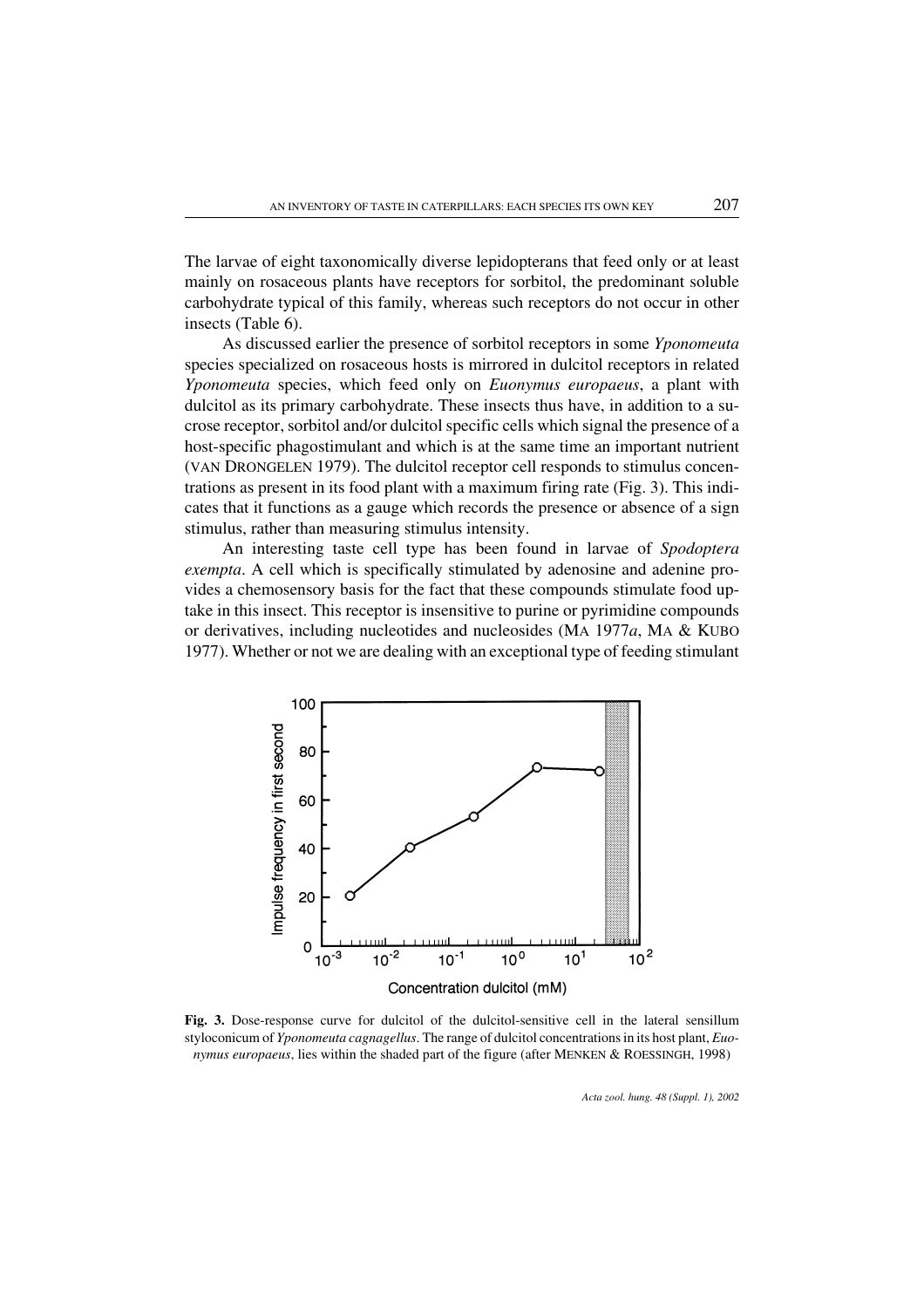is unknown, because these compounds have rarely been included in feeding assays. Based on evidence from some related *Spodoptera* spp. MA (1977*a*) hypothesized that adenosine which occurs at a concentration of ca. 0.2 mMoles/1000g fresh maize leaves, is a more common phagostimulant for insects with grasses in their diet.

As referred to above, catalpol, a compound typically occurring in *Plantago* spp., stimulates at natural concentrations a phagostimulatory cell in *Grammia geneura*. This species, although polyphagous, shows a preference for *Plantago* over several other food plants. Catalpol, when added to a neutral substrate, stimulates feeding activity (BERNAYS *et al.* 2000*a*).

|  |  |  |  | Table 8. Response spectra of deterrent neurones in four caterpillar species belonging to different |  |
|--|--|--|--|----------------------------------------------------------------------------------------------------|--|
|  |  |  |  | food specialization categories, to four classes of secondary plant substances <sup>a</sup>         |  |

|                       | <i>B. mori</i> $(1)^b$ |           |               | P. brassicae $(2, 3, 4)$ M. sexta $(5)$ M. brassicae $(6, 7, 8)$ |
|-----------------------|------------------------|-----------|---------------|------------------------------------------------------------------|
|                       | $M^c$                  | 0         | $\mathcal{O}$ | P                                                                |
| Alkaloids             |                        |           |               |                                                                  |
| Quinine               | $\ddot{}$              | $\ddot{}$ |               |                                                                  |
| Strychnine            | $\ddot{}$              | $^{+}$    |               | $+$                                                              |
| Conessine             | $+$                    | $+$       |               |                                                                  |
| Caffein               | $+$                    |           | $+$           |                                                                  |
| Nicotine              | $+$                    | $+$       |               |                                                                  |
| Terpenoids/steroids   |                        |           |               |                                                                  |
| Azadirachtin          |                        | $+$       |               |                                                                  |
| ß-Ecdysone            | $+$                    | $+$       |               | $+$                                                              |
| Digitoxin             |                        | $\ddot{}$ |               |                                                                  |
| Phenolics, flavonoids |                        |           |               |                                                                  |
| Salicin               | $\ddot{}$              |           | $\ddot{}$     | $\ddot{}$                                                        |
| Rutin                 | $\ddot{}$              |           |               |                                                                  |
| Quercitrin            | $\ddot{}$              |           |               |                                                                  |
| Phloridzin            |                        | $\ddot{}$ | $\ddot{}$     |                                                                  |
| Malvin                |                        |           | $\ddot{}$     |                                                                  |
| Glucosinolates        |                        |           |               |                                                                  |
| Glucocapparin         |                        |           |               | $\ddot{}$                                                        |
| Glucotropaeolin       |                        |           | $+$           | $+$                                                              |

a Most chemicals were tested at concentrations of 1-10 mM or as saturated solutions

b Data taken from: (1) ISHIKAWA 1966; (2) MA 1969, 1972; (3) VAN LOON 1990; (4) VAN LOON & SCHOONHOVEN 1999; (5) SCHOONHOVEN 1973, 1981; (6) WIECZOREK 1976; (7) DESCOINS & MARION-POLL 1999; (8) VAN LOON unpubl.

 ${}^cM$  = monophagous; O = oligophagous; P = polyphagous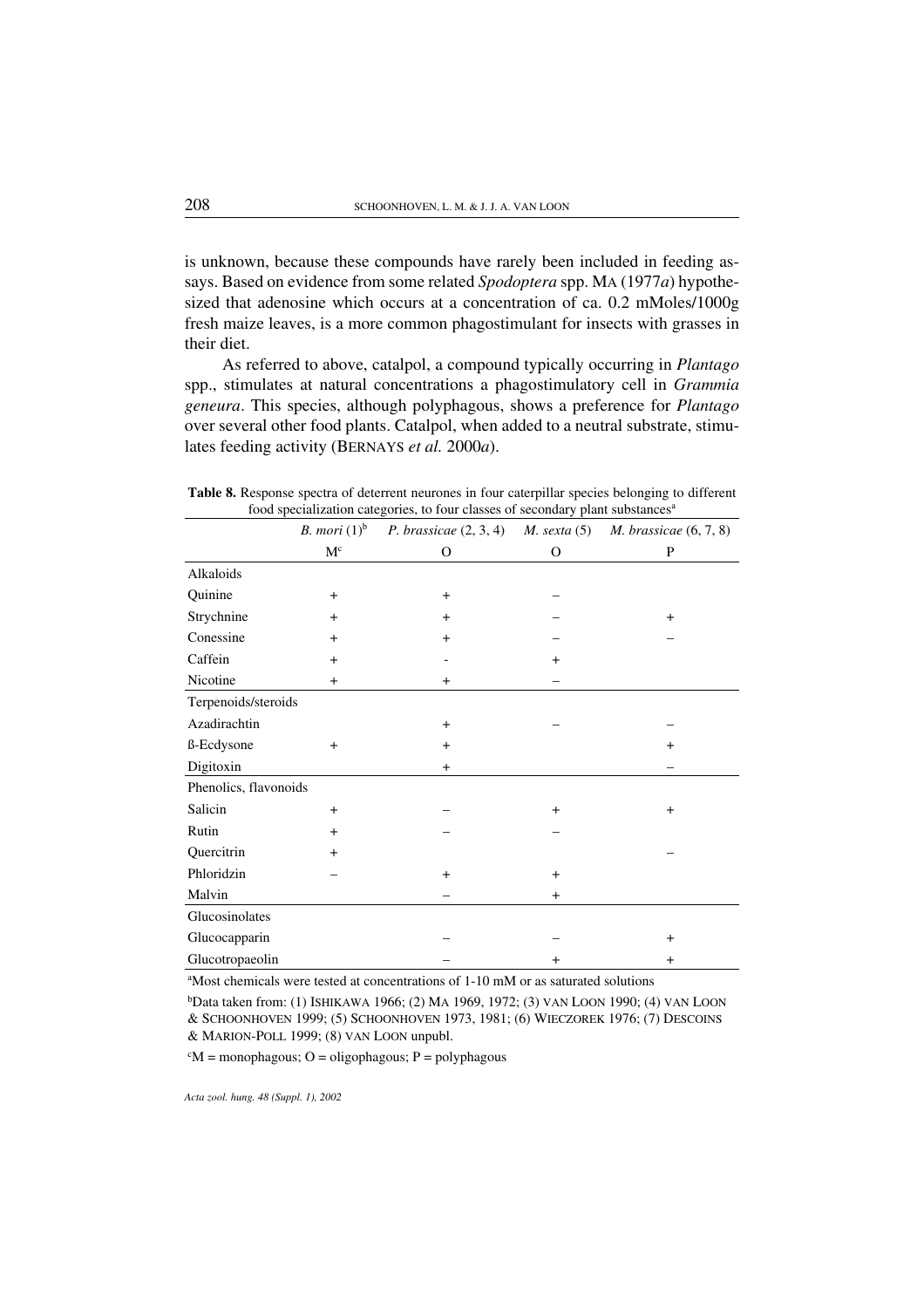The relative paucity of examples discovered up till now of host-plant specific compounds that serve as feeding stimulants may be due to the limited research capacity devoted to this subject, but it could also very well be that clear and simple relationships between insects and their host plants based on one or a few chemicals are less widespread than is often presumed. After all, many groups of minor plant compounds have fairly wide distributions, and relatively few have a sufficiently restricted distribution range to use them as a specific enough characteristic of a certain plant taxon (SWAIN 1972). This implies that when an insect cannot rely on a simple and unequivocal chemical flag, it would have to rely on a chemosensory system that obtains more subtle and at the same time more complex information of a plant's chemical composition to distinguish hosts from non-hosts.

#### DETERRENT CELLS

All herbivorous insects have deterrent (D) receptors which upon stimulation reduce or fully stop feeding activity. These cells fulfil a central role in host-plant recognition, or rather in identifying non-hosts, and have since their discovery (ISHIKAWA 1966) attracted much interest. The fairly extensive literature on the sensory coding of feeding deterrents in various insects is reviewed by FRAZIER (1986, 1992) and SCHOONHOVEN *et al.* (1992).

The apparent simplicity of host-nonhost discrimination by D cells hides a multifarious complexity. First, the response patterns of D cells vary greatly among species, even if they are closely related, both qualitatively (VAN DRONGELEN 1979) and quantitatively (Fig. 4) (DETHIER & KUCH 1971, VAN LOON 1990). Second, in those cases where a range of compounds has been tested, the D cell is sensitive to compounds belonging to more than one chemical class. At the same time, in none of these cases does this cell respond to all chemical classes tested or even to all the compounds within a class (Table 8). Thus, although the stimulus spectra of D cells are often remarkably broad with a seemingly capricious response pattern, they nonetheless display specificity.

Deterrent cells naturally vary in their specificity depending on species and stimulus type. When these cells indeed function as an identification device to perceive secondary plant compounds which may occur in non-hosts their specificity ranges are expected to overlap with the concentration ranges of these compounds as commonly encountered in plants. Table 9 shows threshold values and saturation levels for chemicals which are the strongest stimuli known for the insects mentioned. It may be concluded from this very limited set of data that threshold concentrations are commonly below 1 mM. In some cases this value is even about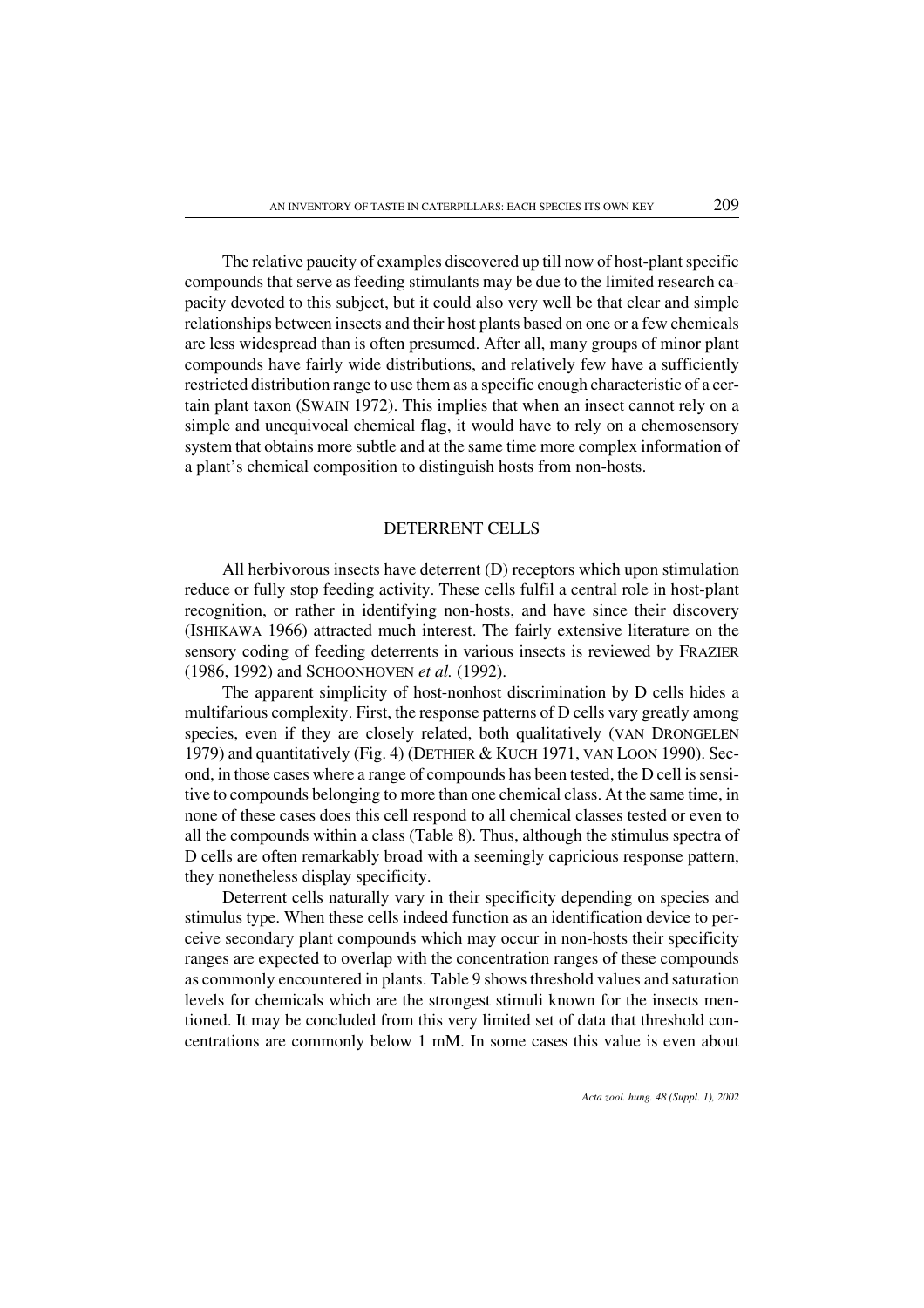1000 times lower and ranks among the lowest reported for insect taste cells (by comparison: human taste threshold for quinine is about 0.00075 mM).

There are many indications that food specialists feature a greater sensitivity to deterrents than polyphagous species (e.g., BERNAYS & CHAPMAN 1994, BERNAYS *et al.* 2000*b*) and, as JERMY more specifically stated, that "the sensitivity of chemoreceptors to deterrents is a general factor determining the host range of chewing phytophagous insects" (JERMY 1966, p. 9). However, to conclude that the data of Table 9 support this hypothesis would be premature, because the high sensitivities observed in the oligophagous species may also be due to the fact that the stimulus spectra of these species have been investigated much more thoroughly than those of the generalist species. It may very well be that much stronger deterrents for the latter species will be found when more compounds are tested.

The concentration range between threshold and maximum firing intensity spans two to three orders of magnitude, and is thus comparable to ranges as determined for sugar cells (Table 4).

An essential difference between D cells and phagostimulatory cells is found in the time characteristics of their responses. Deterrent cells generally show greater latency in their response than phagostimulatory cells (e.g., MA 1972, GLENDINNG & HILLS 1997, DESCOINS & MARION-POLL 1999). Two other features which de-



Fig. 4. Comparison of relative effectiveness of catechin (cat), protocatechuic acid (prot acid), and chlorogenic acid (chlo acid) on specialized deterrent cell in the lateral sensilla styloconica of two *Pieris* species. The three compounds were tested at 1 mM on *P. brassicae* and at 2.5 mM on *P. rapae* (data from VAN LOON 1990)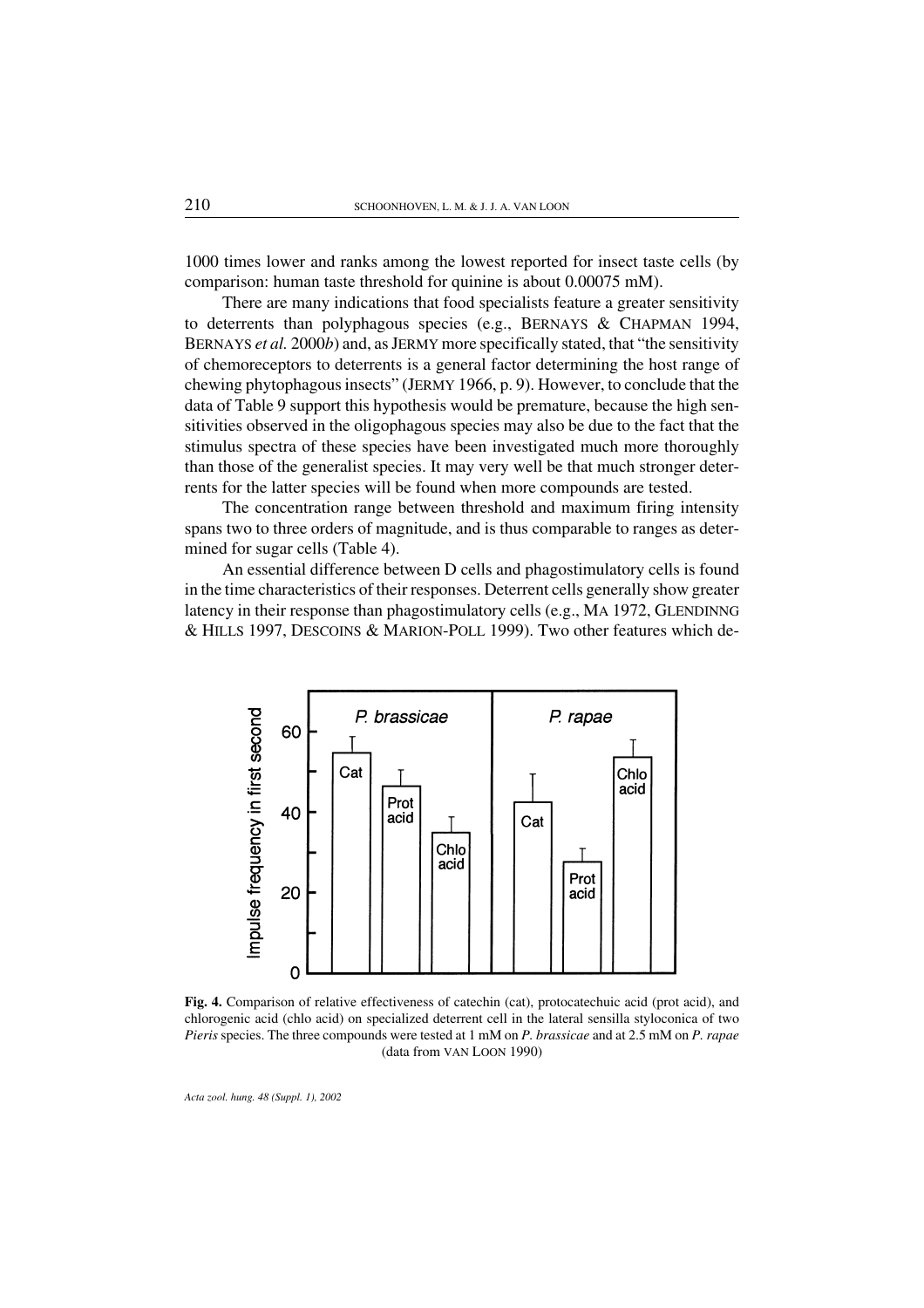|                  |   | Feeding<br>range | <b>Stimulus</b>   | Threshold<br>(mM) | Plateau<br>(mM) | References <sup>a</sup> |
|------------------|---|------------------|-------------------|-------------------|-----------------|-------------------------|
| B. mori          | М | O                | strychnine        | 0.0001            |                 | (1)                     |
| P. brassicae     | L | 0                | helveticoside     | 0.0002            | 0.03            | (2)                     |
|                  | М | 0                | strychnine        | 0.001             | 0.02            | (3)                     |
| M. sexta         | L | O                | aristolochic acid | 0.0003            |                 | (4)                     |
|                  | М | O                | caffeine          | 0.03              | 5               | (4)                     |
| T. ni            | L | P                | sinigrin          | 0.02              | 5               | (5)                     |
|                  | М | P                | sinigrin          | 0.06              | 10              | (5)                     |
| H. virescens     | L | P                | sinigrin          | 0.1               | 5               | (6)                     |
| M. configurata L |   | P                | sinigrin          | 0.16              | 30              | (5)                     |
| M. brassicae     |   | P                | sinigrin          | 0.5               | 500             | (7)                     |

Table 9. Sensitivity thresholds and saturation levels of some deterrent cells.  $L =$  lateral and  $M =$ medial sensillum styloconicum;  $Q =$  oligophagous and  $P =$  polyphagous

a Data from (1) ISHIKAWA 1966; (2) VAN LOON & SCHOONHOVEN 1999; (3) MA 1972; (4) GLEN-DINNING *et al*. 1999*b*; (5) SHIELDS & MITCHELL 1995; (6) BERNAYS & CHAPMAN 2000; (7) WIECZOREK 1967



Fig. 5. Impulse frequencies elicited during the first second of stimulation by 10 µM aristolochic acid and 10 mM salicin in the D cell of the medial sensillum styloconicum of *Manduca sexta* (after GLENDINNING & HILLS, 1997)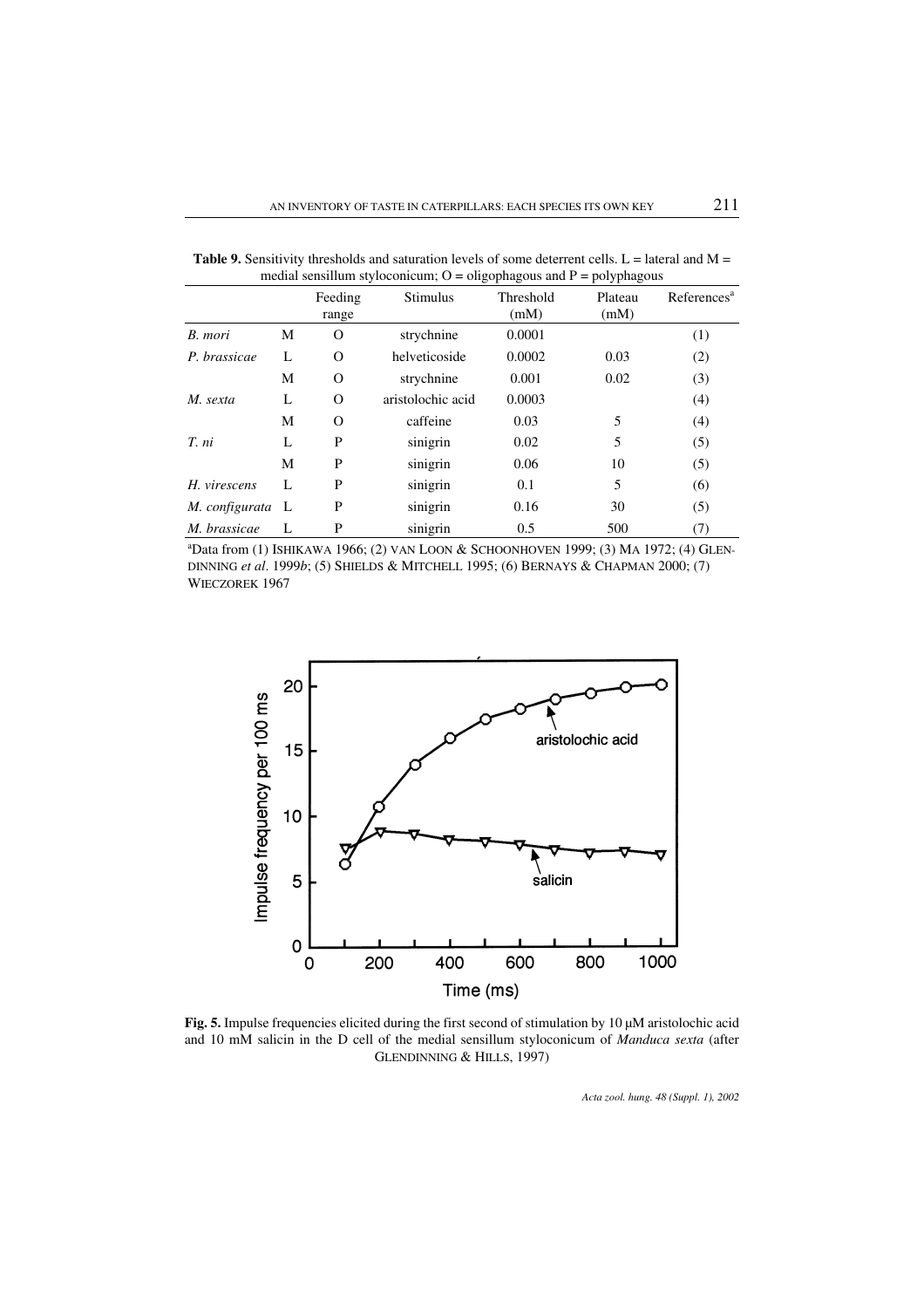terrent cells may show upon stimulation by certain compounds are a slow increase in impulse frequency (Fig. 5), and an increase in impulse amplitude with stimulus concentration (PETERSON *et al.* 1993, VAN LOON & SCHOONHOVEN 1999). Impulse amplitude changes are most likely irrelevant in the central integration process, but the slow start of impulse formation in D cells as compared to phagostimulatory cells is probably of importance. Another characteristic of D cells is their low adaptation rate (e.g., ISHIKAWA 1966, SCHOONHOVEN 1977, SHIELDS  $&$ MITCHELL 1995, DESCOINS & MARION-POLL 1999). The phasic-tonic relationship of a D cell, after it has reached its maximum activity in response to a given deterrent at a given concentration, differs from that of phagostimulatory cells (Fig. 6A), a characteristic which has a very marked effect on the ratio of impulse frequencies between the D cells and those responding to phagostimulants (Fig. 6B). As a consequence, the "taste" of a mixture of, for instance, sucrose and strychnine changes gradually, becoming more repulsive as time passes. Low levels of deter-



Fig. 6. (A) Adapatation curves of some chemoreceptory cells in the sensilla styloconica of *Pieris brassicae*. Stimuli: 0.003 mM strychnine, 100 mM proline, 10 mM sucrose, and 10 mM sinigrin. (B) Responses of four cell types during the 1st and 31st second of stimulation with a mixture of the same four chemicals, provided no interactions between the stimuli occur. The response intensity of the D cell (shaded) upon stimulation by strychnine is expressed as percentage of the summated impulse frequencies of the three phagostimulatory cells upon stimulation by sucrose, proline and siningrin, respectively (after SCHOONHOVEN 1977)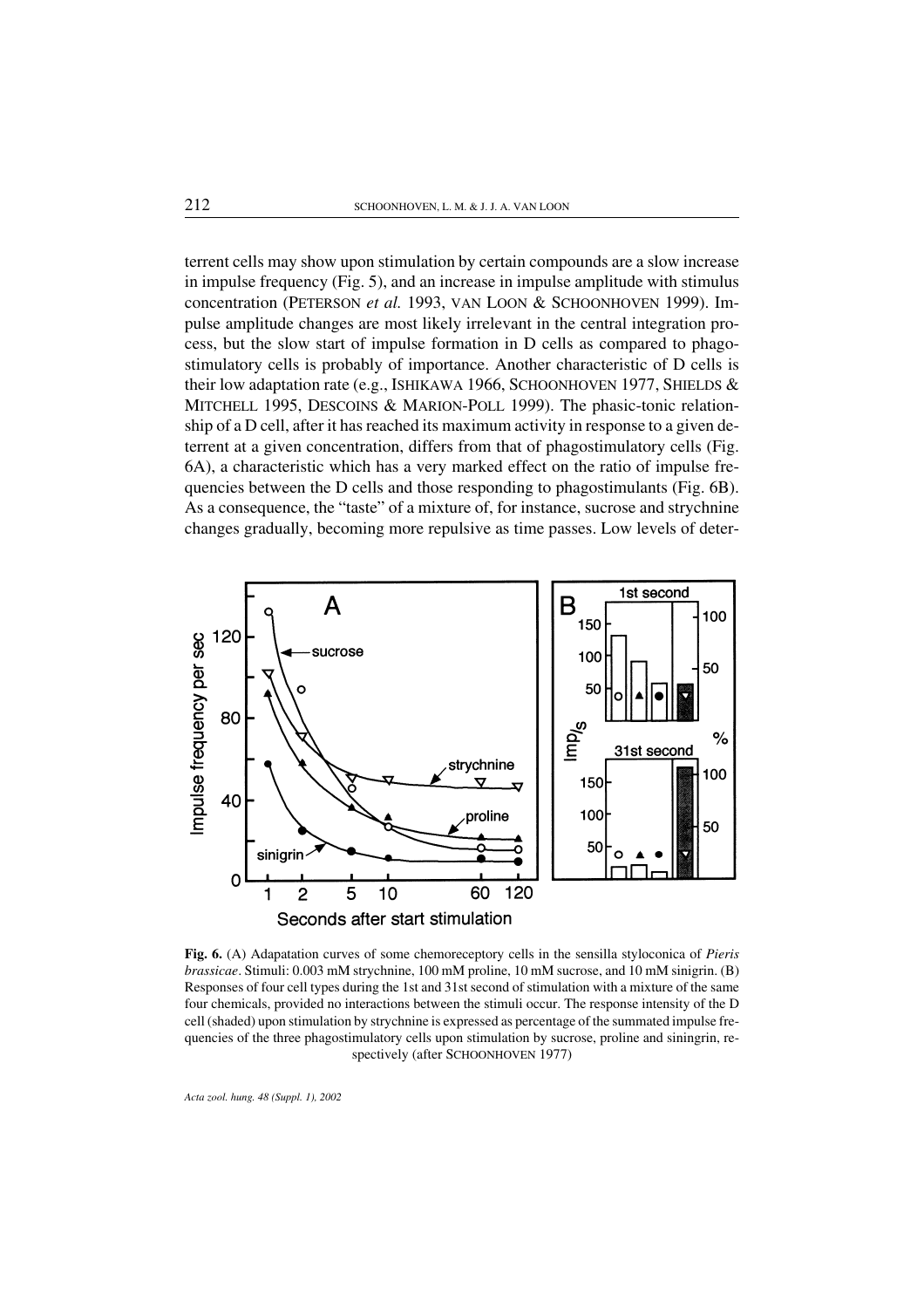rents, though not preventive of feeding, may by way of this physiological mechanism reduce the lengths of feeding bouts. Shorter than normal feeding periods have often been recorded on deterrent foods that were eaten to some extent (BERNAYS *et al.* 2000*b*).

The decisive role of D cells in feeding behaviour is unambiguously supported by observations of a close correspondence between impulse frequencies recorded in D cells upon stimulation by a deterrent at various concentrations, and the feeding intensity on diets containing various amounts of the same compound (BLOM 1978, PETERSON *et al.* 1993, LUO *et al.* 1995, MESSCHENDORP *et al.* 1996, BERNAYS & CHAPMAN 2000).

# SALT CELLS

Most if not all sensilla styloconica show neural activity when stimulated with salt solutions. KCl or NaCl are commonly used as an electrolyte enhancing electrical conduction of the recording electrode. These compounds, at the fairly high concentrations of 50 or 100 mM, stimulate one or two cells which have been labelled as 'salt' cells. Impulses from these cells are in most recordings characterized by relatively small amplitudes. ISHIKAWA (1963) suggested that they function as an anion and a cation cell. He found that the stimulating effect of the salts tested was dominated by the cations involved, and that monovalent cations were more effective stimuli than divalent cations.

Few studies report dose/response curves for one or more salts. A study on *Grammia geneura* shows increasing activity in two salt cells in response to KCl at concentrations ranging from 10 to 1000 mM. NaCl produced also responses in the two cells with slightly higher firing rates than KCl (BERNAYS & CHAPMAN 2001*a*). Interestingly, these authors conclude that salts and deterrents stimulate the same cells. PETERSON *et al.* (1993) also considerone of the two 'salt' cells in the medial sensillum of *Manduca sexta* to be in fact a D cell, and DETHIER (1973) reported that salicin, populin, and sinigrin tend to stimulate the 'primary salt cell' in the lateral sensillum of *Danaus plexippus*. Incongruent with these inferences is the fact that responses to salts display a temporal pattern quite different from that characterizing the majority of D cells (see previous section).

Obviously, sensory responses to salts have attracted only limited attention, which may be due to their supposedly minor role in host-plant selection. Moreover, salt responses appear often to be more or less suppressed when tested in mixtures with, for example, sucrose. It could be argued, therefore, that the role of salts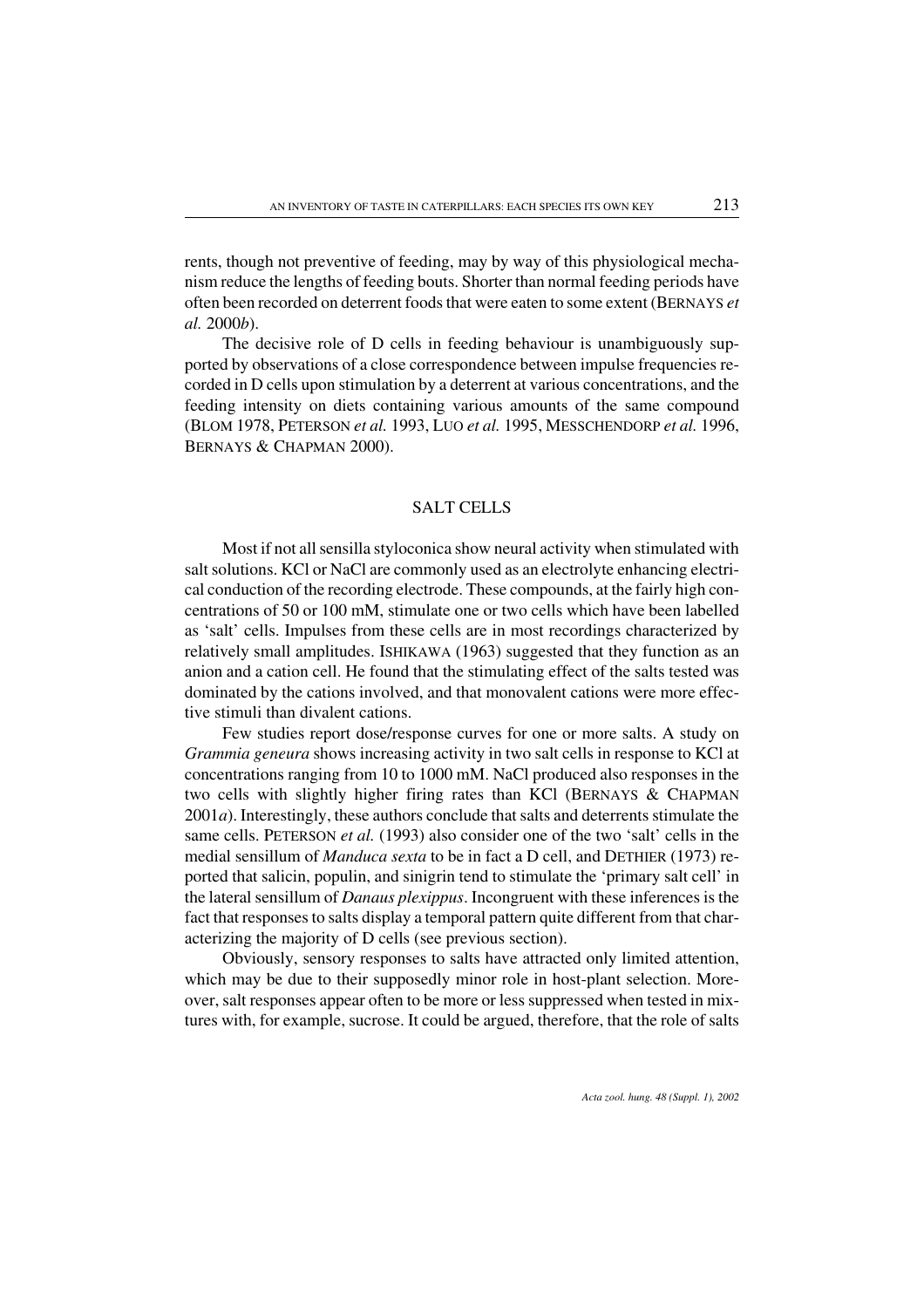under natural conditions, that is as a component of leaf tissue sap, is of limited importance.

The view, recently expressed by BERNAYS and CHAPMAN (2001*a*), that salt cells have to be regarded as synonymous with D cells, opens a new perspective, which merits further investigation.

### WATER CELLS

Water cells form perhaps the most mysterious cell type recognised so far among styloconic taste cells. Its existence has been reported in early papers on styloconic taste cells (ISHIKAWA & HIRAO 1963, SCHOONHOVEN & DETHIER 1966), although in some cases they have laterbeen relabelled as salt cells. New instances of water cells have recently been described for several lepidopterous larvae (DEN OTTER 1992, PANZUTO & ALBERT 1998).

The presence of a water cell was concluded from stimulations with low salt concentrations or even distilled water (hence its sometimes used alternative name: 'low-salt cell'). Characteristically, water cells exposed to increasing salt concentrations are increasingly inhibited and may become fully suppressed, as was seen in *Bombyx mori* upon stimulation by 10 mM NaCl. Sugars and amino acids may inhibit this cell too (ISHIKAWA 1967, PANZUTO & ALBERT 1998).

It remains to be worked out whether 'water' cells under more natural conditions respond to compounds other than pure water, and then have to be renamed.

# PLANT ACIDS

All plants contain organic acids, although the quantities and types of acid vary among species and with physiological state. Ascorbic acid is a common plant constituent, and, in contrast to other organic acids, an essential nutrient for most caterpillars. It stimulates feeding activity in, for instance, *Pieris brassicae* larvae (MA 1972). Therefore, any analysis of a caterpillar's gustatory sense should include responses to ascorbic acid and preferably some other common plant acids as well. However, few studies on this type of stimuli are available. DETHIER and KUCH (1971) and DETHIER (1973) have tested ascorbic acid, malic acid, oxalic acid, succinic acid and nicotinic acid on several caterpillar species. They noticed in several instances some increase of neural activity, and occasionally an inhibition of the salt cells as compared to control stimuli. No attempt was made to assign the observed action potentials to specific cell types. Caterpillars of *Choristoneura*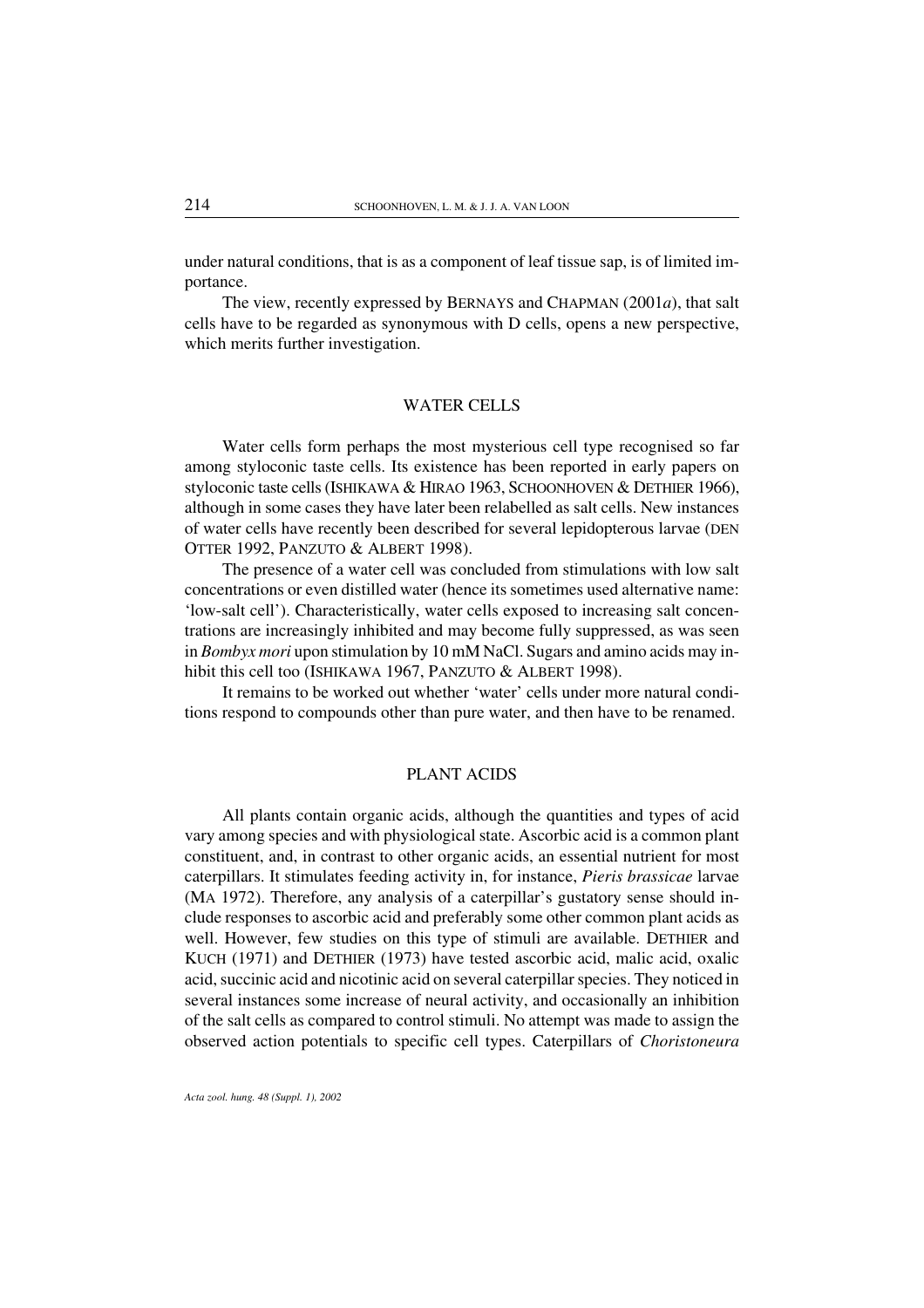*fumiferana* respond to shikimic acid, a known feeding stimulant for this species. It is again unclearwhat cell type is involved (ALBERT 1980). Recently, BERNAYS *et al.* (1998) found that citric acid, oxalic acid and ascorbic acid may reduce salt responses and/or stimulate the D cells in *Manduca sexta* larvae. These responses, however, were largely ascribed to pH and not to specific effects of any of these compounds. Ascorbic acid at concentrations as it occurs in plant tissues consistently reduced responses to glucose and inositol.

The meagre information we have on sensory effects of plant acids does not provide evidence for the presence of a specific acid cell in caterpillars. At the present state of our knowledge it seems most likely that acids at natural concentrations primarily exert an effect on feeding behaviour by modulating the responses of various cell types. Besides, they may stimulate D cells at higher concentrations.

### INHIBITORY AND SYNERGISTIC INTERACTIONS

When a styloconic sensillum is stimulated by a mixture of two compounds its neural response is often different from what would be expected on the basis of responses to the same compounds when tested singly. The presence of sucrose appeared to reduce the impulse frequency of the salt cell in *Bombyx mori*, and when the concentration of salt is increased, the intensity of responses of the sugar cell is reduced (ISHIKAWA 1963). Since ISHIKAWA's observation numerous examples of such negative interactions have been published. Thus, deterrents may inhibit sugar cells (Fig. 7) (e.g., FRAZIER 1986, VAN LOON 1990, HIRAO & ARAI 1991, MES-SCHENDORP *et al.* 1996), and sugars and salts may inhibit D cells (e.g., SIMMONDS & BLANEY 1983, SHIELDS & MITCHELL 1995, GLENDINNING *et al.* 2000). Not only concentration of the inhibitory compound determines the degree of an inhibition, as shown in Fig. 7, but also exposure time. Three taste cells in *Pieris brassicae* responding to phagostimulants showed a gradual decrease of sensitivity when exposed to 1 mM polygodial, a drimane isolated from *Polygonum hydropiper*, for periods of up to 30 minutes. Its lateral glucosinolate receptor then showed a 20% lower sensitivity to sinigrin, while for the sugar cell and the amino acids cell reductions of about 50% were attained (SCHOONHOVEN & YAN 1989).

Another type of modification of normal chemosensory function caused by some feeding deterrents was first described by MA (1977*b*) after studying the effect of warburganal on phagostimulatory cells of *Spodoptera exempta*. This drimane compound appeared to distort the normal function of several cells, resulting in irregular patterns and eventually, depending on concentration and duration of exposure, to 'bursting' activity. The question, however, whether or not this type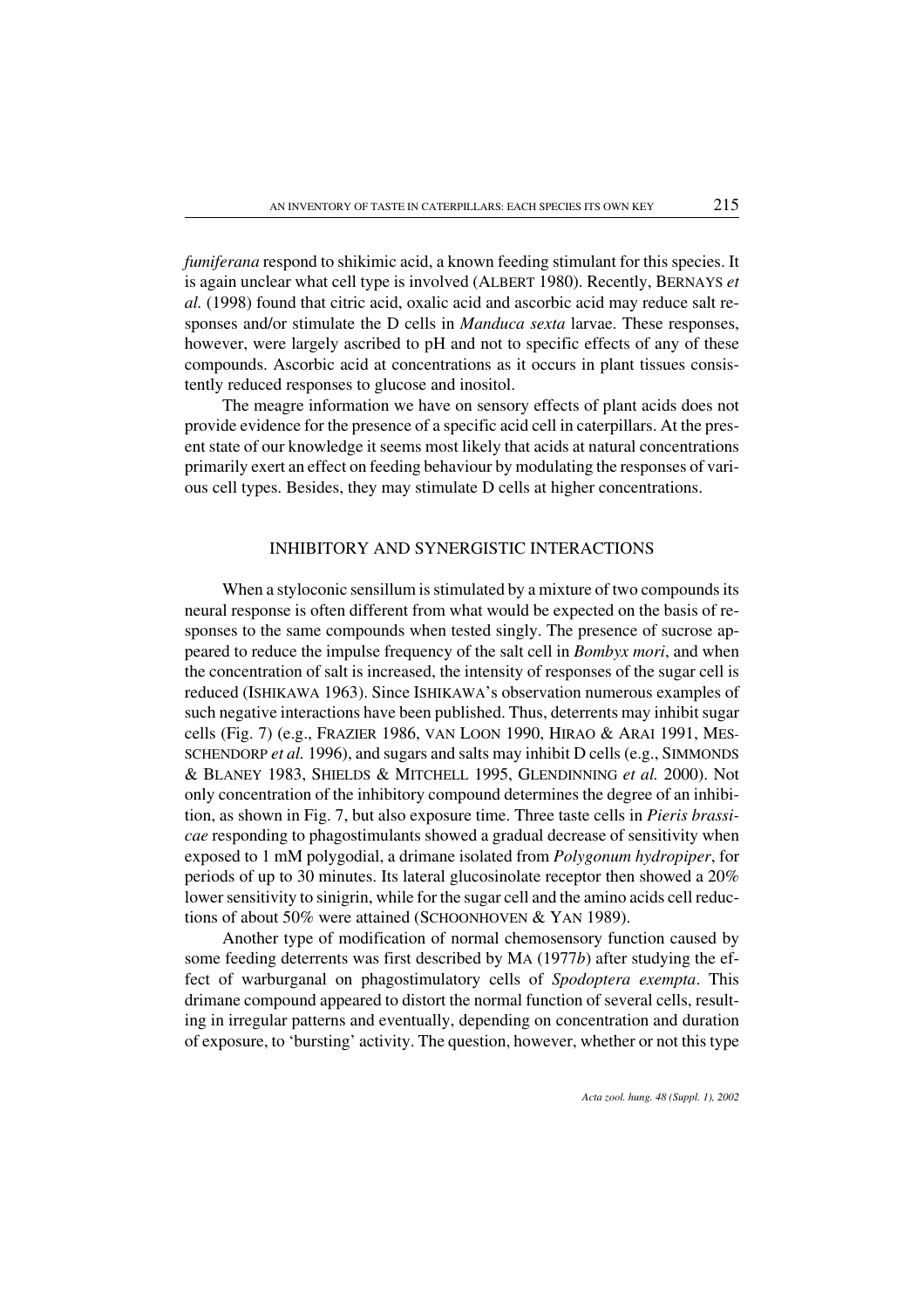of response, observed with relatively high concentrations and/or long stimulation periods, also occurs under natural conditions, remains to be solved (SCHOON-HOVEN *et al.* 1992). The fact that tomatine, a constituent of one of the food plants of *Manduca sexta*, at low concentrations (i.e., 0.1 mM) causes within 30 seconds bursting activity in both sensilla, but is in behavioural experiments a (weak) phagostimulant (PETERSON *et al.* 1993) also seems inconsistent with the assumption that bursting patterns are normal physiological reactions.

Two compounds which both stimulate the same cell may when mixed also evoke a weaker response than expected from tests with the single compounds. A mixture of sucrose and glucose elicits a significantly lower impulse frequency than sucrose at the same concentration alone (ISHIKAWA 1967). Similar inhibitory interactions have been described for binary mixtures of compounds which stimulate, for instance, an amino acid cell [lysine and histidine (BERNAYS & CHAPMAN 2001*b*)] or deterrent cells [caffeine and salicin (SCHOONHOVEN 1978)].

Conversely, some combinations, for instance, inositol and glucose, or serine and alanine resulted in stronger than expected responses of respectively sugar and amino acids cells (MENCO *et al.* 1974, BERNAYS & CHAPMAN 2001*b*).

Deterrent compounds that on their own do not stimulate any neuron within a sensillum may also decrease the responsiveness of a cell responding to a nutrient, as exemplified by sinigrin inhibiting the inositol cell in *Heliothis virescens* (BERNAYS & CHAPMAN 2000).



Fig. 7. Impulse frequencies of the sucrose-sensitive and deterrent cells in the lateral sensillum styloconicum of *Heliothis subflexa* upon stimulation with 5 mM sucrose mixed with different concentrations of sinigrin (after BERNAYS & CHAPMAN 2000)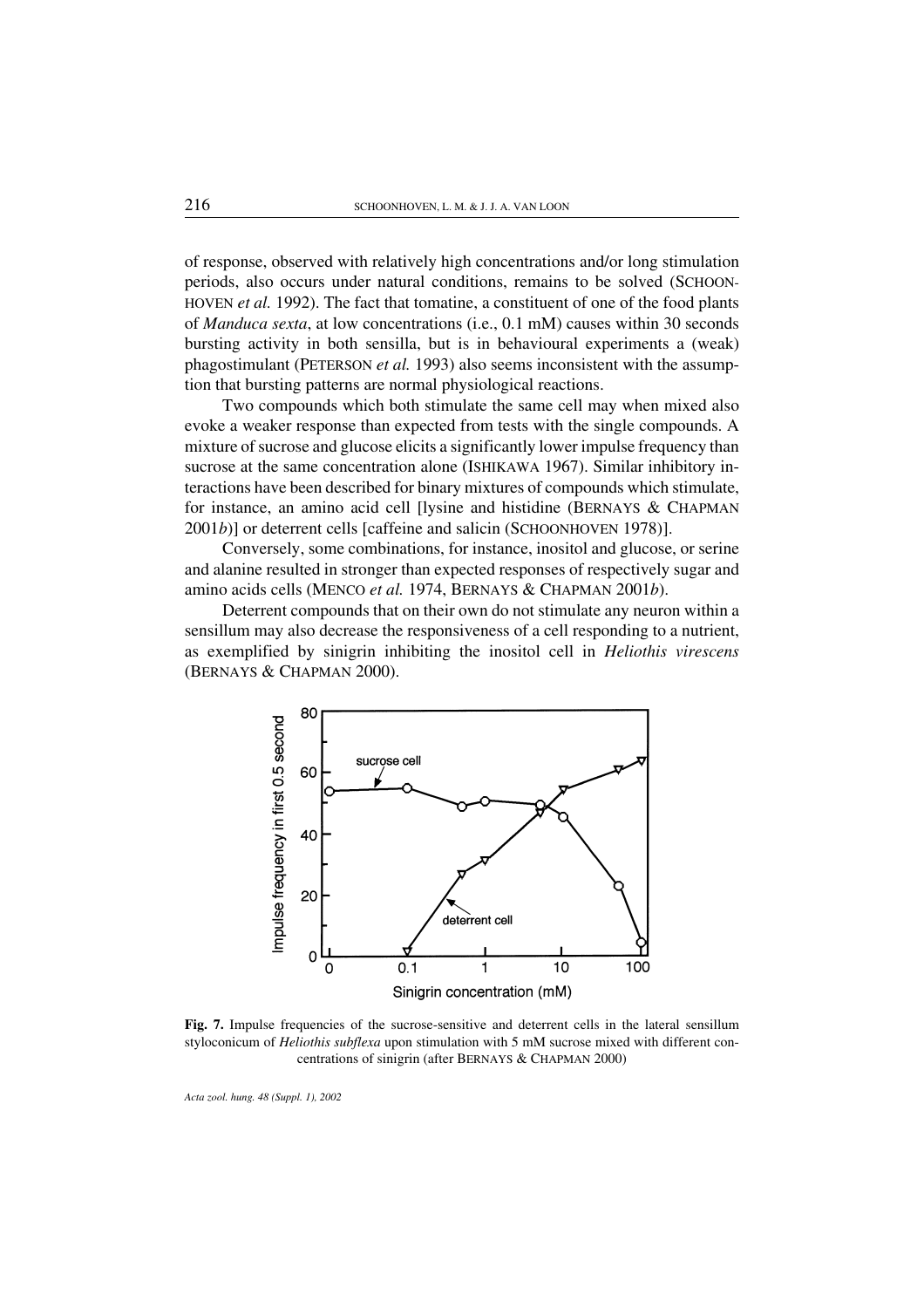Two compounds may also interact via a synergistic mechanism and induce a stronger neural response than each compound on its own would have done. Thus, the presence of sucrose greatly increased the response of the cell that in *Isia isabella* preferentially responds to sinigrin (DETHIER & KUCH 1971). Interestingly, a synergistic interaction between two chemicals at low concentrations may with increasing concentrations become reversed to an antagonistic interaction. This happens in the silkworm when strychnine at a fixed concentration is mixed with NaCl at varying concentrations. Increasing NaCl levels up till 40 mM NaCl induce an increase in firing frequency of the D cell in response to strychnine, whereas NaCl at a concentration of 100 mM and above inhibit the D cell (ISHI-KAWA 1966).

The physiological mechanism underlying inhibitory (or excitatory) interactions when two cells are stimulated simultaneously is unknown. Mutual electrotonic influences may be involved, since in a dipterous insect direct contacts have been observed between chemosensory cell somata (ISIDORO *et al.* 1994). Direct physiological interactions between receptor cells occur in tibial chemosensilla of a grasshopper (WHITE *et al.* 1990).

The phenomenon of stimulus interactions resulting in inhibitions of one or more cells is reminiscent of lateral inhibition known from visual systems (HART-LINE *et al.* 1961). Likewise, inhibitory (and synergistic) relationships between chemicals may serve to sharpen the chemical image, the *Gestalt*, of a complex stimulus, thus providing the central nervous system (CNS) a partly pre-treated message.

The examples presented in this paragraph serve to stress the widespread occurrence of interaction between two or more chemicals, which probably take place at the receptor level. These mixture effects obviously hamper the analysis of responses to natural stimuli by the caterpillar's taste system because of the unpredictability of direction and degree of interplay between all contributing chemicals.

### TASTE CELL CATEGORIES

Our approach of an analysis of taste cells in animals is coloured by the traditional concept of the four primary taste qualities: sweet, sour, salty, and bitter. The kinds of stimuli first chosen to investigate insect chemoreceptors and the denomination of cells responding to them reflect this background. Deterrent cells in caterpillars are still called by some researchers 'bitter' cells, since they often respond to compounds which taste bitter to humans.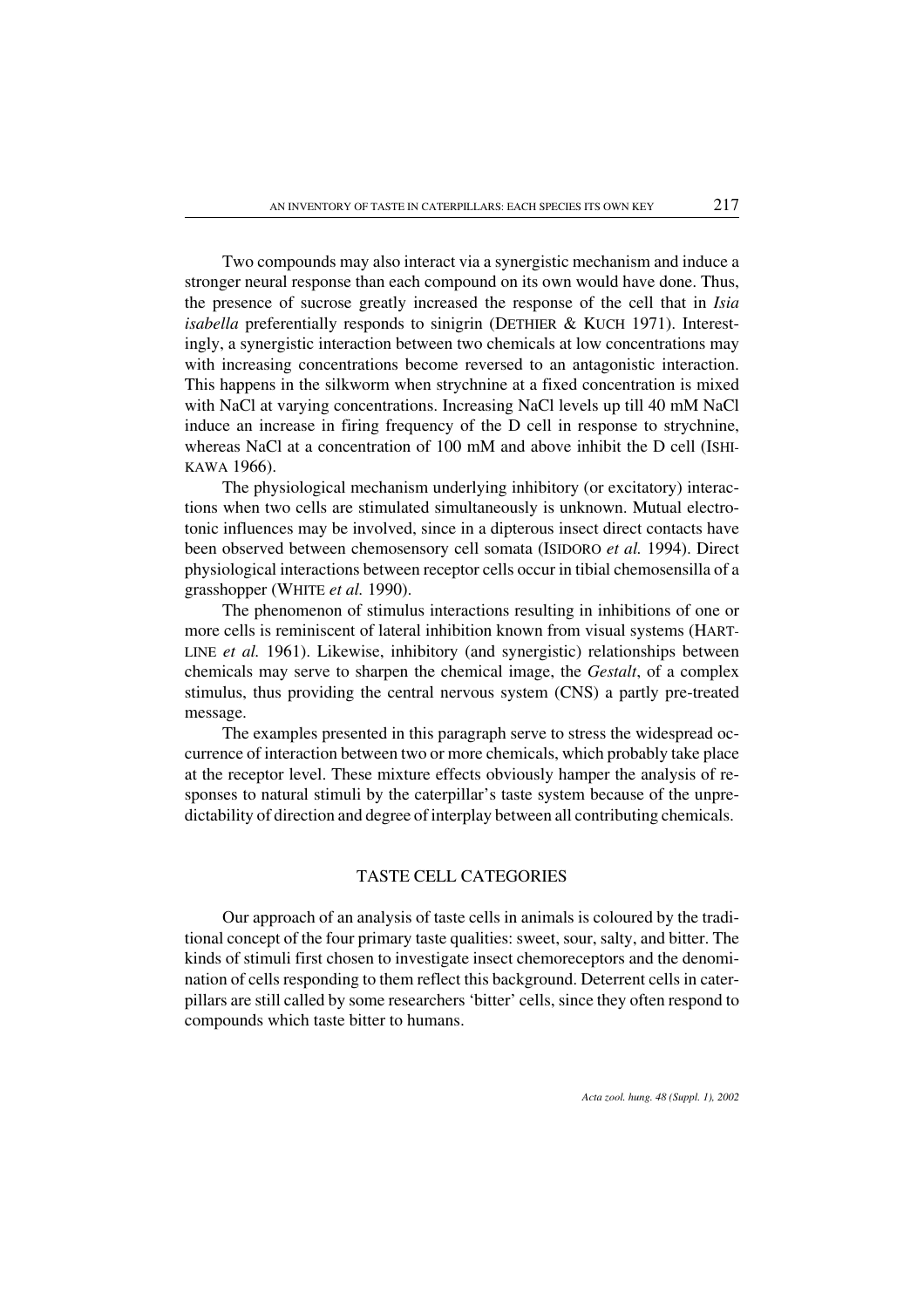In the foregoing paragraphs an attempt was made to categorize taste cells in lepidopterous larvae based on their responses to various ranges of chemicals (c.f. Table 1). Two distinct features of the caterpillar's gustatory apparatus have emerged. (1) Many more cell types can be distinguished than the four taste categories commonly recognized in man. Cells responding to a number (but not all) sugars have been found, but also cells narrowly tuned to glucose, or fructose, or sucrose, or inositol. Cells responding to many feeding deterrents occur side by side with cells responding to only some deterrents. Cation, anion, and water cells have been identified, as well as amino acid cells and glucosinolate cells. Though some of these types may on further analysis turn out to be equivalents, the perception of a multitude of taste cells remains. It thus appears impossible to classify caterpillar taste cells into a few discrete types, though the other extreme with each taste cell being unique in its properties defies our notion of phyletic relationships between caterpillars. (2) There is a pronounced variability of cell types across caterpillar species, the relevance of which may be appreciated especially in the context of sensory coding principles and evolutionary origins, both topics to be discussed later.

It should be noticed that the response specificity of even well-studied cells in most cases have not been tested exhaustively with a wide diversity of compounds. Examples of cells responding to apparently unusual stimuli underline the importance of testing ideally a broad range of chemicals on each cell. There is, as mentioned before, the cell responding to some sugars, several amino acids, and catalpol (BERNAYS & CHAPMAN 2001*a*). The observation of ribose stimulating the inositol cell in *Spodoptera exempta* (DEN OTTER 1992) contrasts with the generally found high specificity of inositol cells. Deterrent cells in particular may be stimulated by very differently structured compounds. Therefore, each gustatory receptor responds to a variety of compounds in a manner that is not constrained by chemical relationships. Nevertheless, the often used and convenient categorization is probably generally valid, although it clearly should not be regarded as implying an absolute and rigid classification.

Taste cells respond primarily to their specific stimuli, but are also affected by compounds which modulate receptor activity, as discussed in the previous section. These modulating compounds are to be regarded as 'latent' stimuli, which form a hidden fraction of the specificity range of a taste cell. Influences of these compounds come to the surface only during tasting complex stimuli as when contacting plant contents (SCHOONHOVEN 1987).

There is evidence that plant volatiles may also stimulate caterpillar taste cells (STÄDLER & HANSON 1975). Because the maxillae move rhythmically in coordination with mandible movements, the sensilla styloconica may be exposed several times per second to the surrounding air in alternation with contacts with plant ma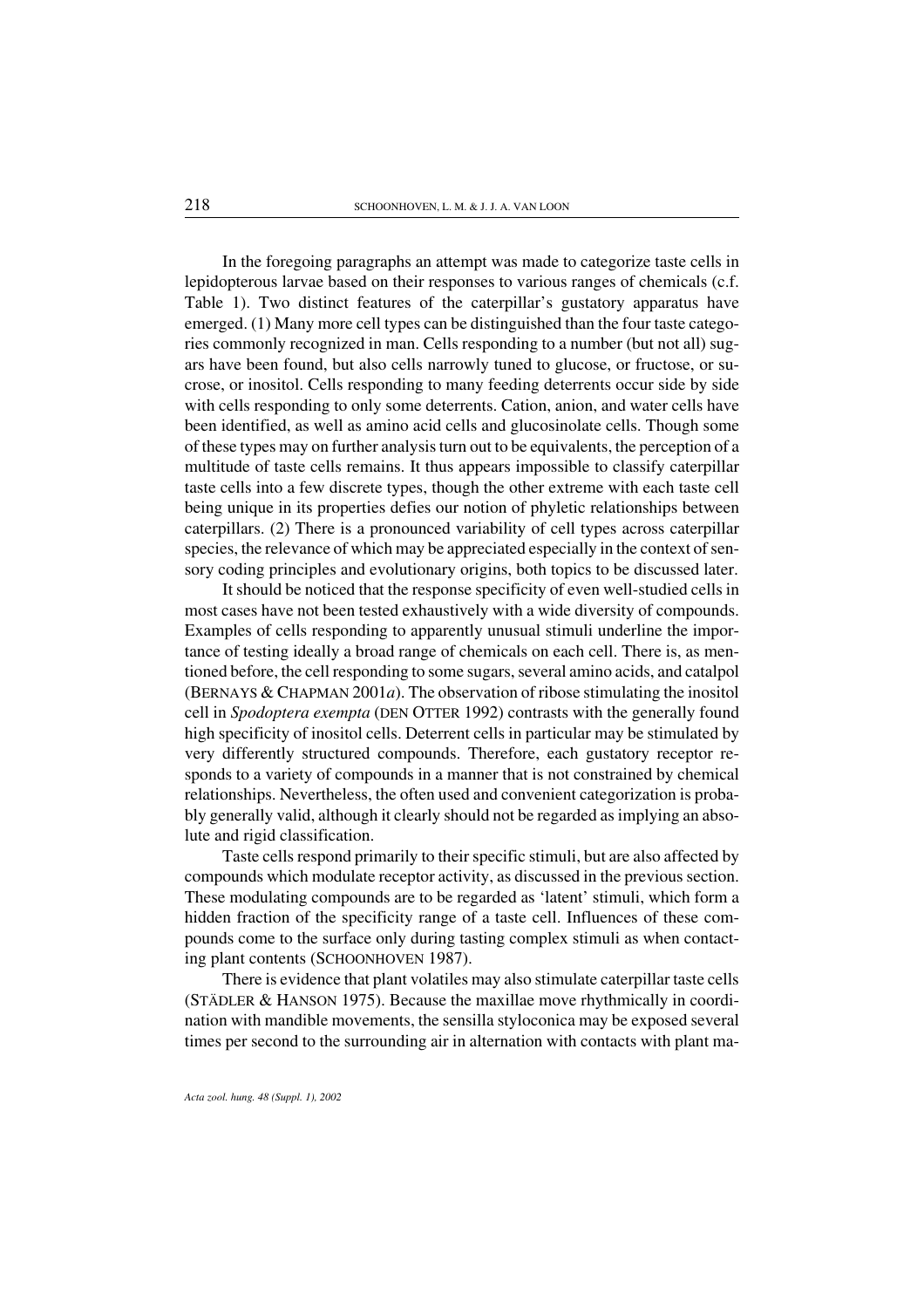terial. Plant volatiles conceivably modulate the sensory pattern elicited by the extruding leaf sap. This aspect needs further investigation to assess its significance for sensory coding.

| <b>Species</b> |   | Control<br>food    | Experimental food                      | Stimulus                              | Sensitivity<br>change $(\%)^a$ | Referenceb |
|----------------|---|--------------------|----------------------------------------|---------------------------------------|--------------------------------|------------|
| M. sexta       | M | Tomato<br>foliage  | Art. diet                              | Tomato leaf<br>sap                    | $+35$                          | (1)        |
|                | М | Art. diet          | Art. diet $+10$ mM<br>inositol         | $50 \text{ mM}$<br>inositol           | $-42$                          | (1)        |
|                | L | Art. diet          | Art. diet $+10$ mM<br>salicin          | 10 mM salicin                         | $-34$                          | (1)        |
|                | L | Art. diet          | Art. diet $+5$ mM<br>caffeine (2 days) | 5 mM caffeine                         | $-70$                          | (2)        |
|                | L | Solanum<br>foliage | Tomato foliage                         | Solanum leaf<br>sap                   | $+72b$                         | (3)        |
| S. littoralis  | M | Art. diet          | Art. diet $+20$ mM<br>nicotine         | 20 mM nico-<br>tine                   | $-50b$                         | (4)        |
|                | L | Art. diet          | Art. diet $+20$ mM<br>nicotine         | 20 mM nico-<br>tine                   | $-42b$                         | (4)        |
|                | M | Art. diet          | Art. diet $+0.01$<br>mM azad. (2 days) | $0.01$ mM<br>azadirachtin             | $-41b$                         | (5)        |
|                | L | Art. diet          | Sugar-free art. diet<br>$(4-12 h)$     | $100$ mM su-<br>crose                 | $+170$                         | (6)        |
|                | M | Cabbage            | Art. diet                              | 1 mM sinigrin                         | $-56b$                         | (7)        |
| S. exempta     | M | Art. diet          | Art. diet $+0.01$<br>mM azad. (2 days) | $0.01$ mM<br>azadirachtin             | $-52b$                         | (5)        |
| P. brassicae M |   | Cabbage            | Art. diet                              | $5 \text{ mM}$<br>chlorogenic<br>acid | $-36$                          | (8)        |
|                | L | Cabbage            | Art. diet                              | $5 \text{ mM}$<br>chlorogenic<br>acid | $-32$                          | (8)        |
|                | L | Cabbage            | Art. diet                              | 5 mM proline                          | $-16$                          | (8)        |

Table 10. Effects of dietary history on sensitivity of maxillary taste cells.  $M =$  medial and  $L =$  lateral sensillum styloconicum  $\overline{a}$ 

a Based on total impulse frequencies per sensillum

b Data from (1) SCHOONHOVEN 1969*b*; (2) GLENDINNING *et al.* 1999a; (3) STÄDLER & HANSON 1976; (4) BLANEY & SIMMONDS 1987a; (5) SIMMONDS & BLANEY 1983; (6) SIMMONDS *et al*. 1992; (7) SCHOONHOVEN *et al*. 1987; (8) VAN LOON 1990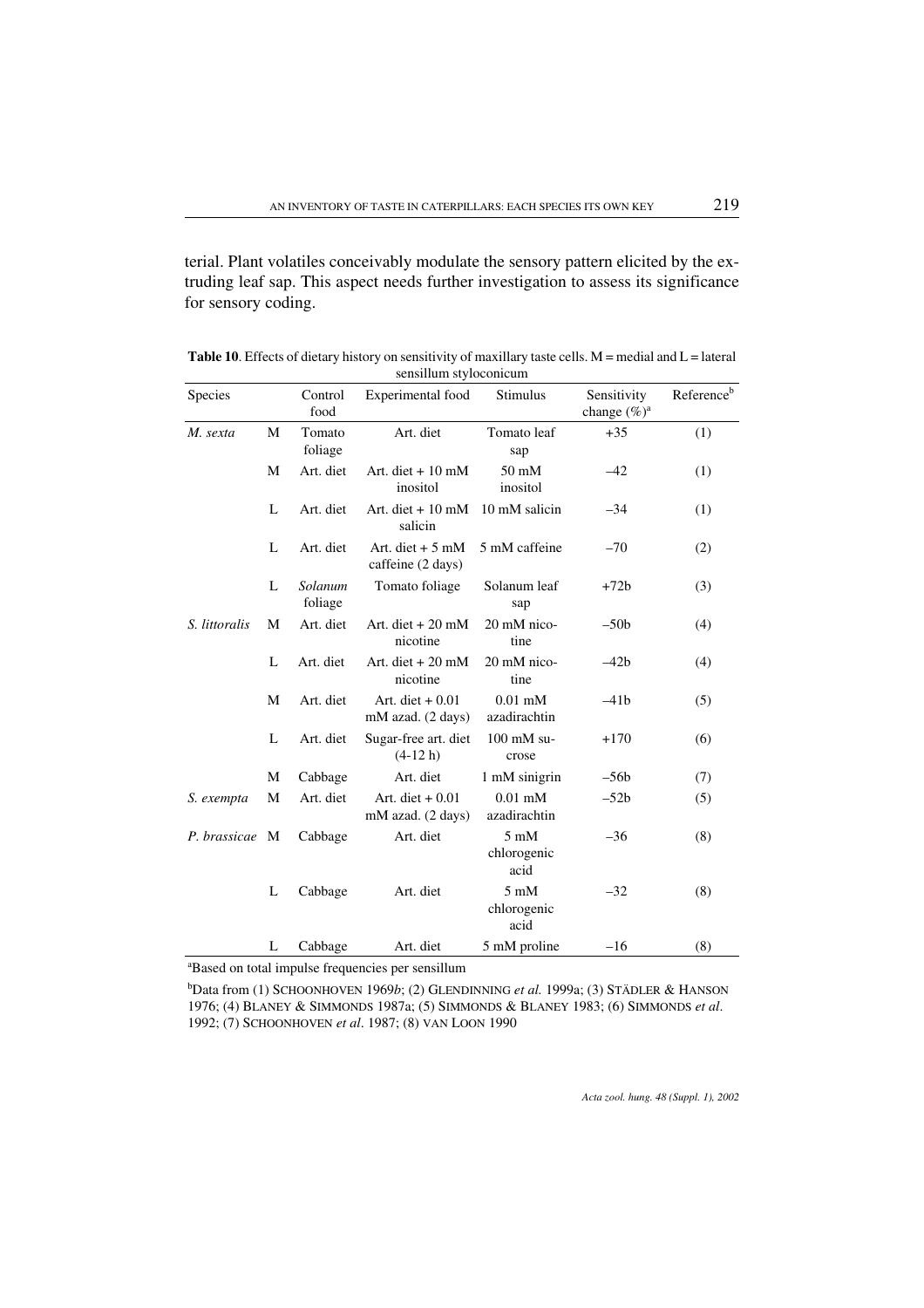#### CHANGES IN RECEPTOR SENSITIVITY

Chemoreceptors encode stimulus intensity in frequency of impulses which are propagated to the CNS. Curiously, in lepidopteran taste cells this frequency control process does not reflect a fixed and constant sensitivity, but appears to vary with the insect's feeding history. Table 10 summarizes some salient results of experiments in which the sensitivity of one identifiable cell or an assembly of cells has been compared between groups of caterpillars which were fed different food types. Insects reared on different host plants showed highly significant differences in their total impulse frequencies to plant saps. Also insects fed a standard artificial diet containing low levels of a feeding deterrent or phagostimulant (inositol) show desensitisation of the specific receptors for these compounds, whereas conditioning on a phagostimulant-deficient diet sensitised the, in this case, sugar receptor. Apparently this phenomenon is a general property of taste cells in caterpillars since it occurs across species and cell types. Sensitivity changes develop within periods of hours to days. A more detailed analysis of this process in the D cell of *Manduca sexta* revealed that exposure to caffeine reduced its sensitivity to caffeine as well as salicin, but not to aristolochic acid (SCHOONHOVEN 1969*b*, GLENDINNING *et al.* 1999*a*), indicating that different transduction pathways are involved.

In addition to an influence of feeding history many other variables may also alter taste cell sensitivity (BLANEY *et al.* 1986), including age (BLANEY & SIM-MONDS 1987*a*), time of day (SIMMONDS *et al.* 1991), satiety level (SCHOONHOVEN *et al.* 1987), and nutritional requirements. Caterpillars which were fed protein-free food showed an increased sensitivity to stimulation with an amino acid mixture, while in insects fed carbohydrate-free food sensitivity to sucrose stimulation was increased (SIMMONDS *et al.* 1992). Obviously, nutrient-specific feedback mechanisms exist which render deprived insects more sensitive to specific food components, a form of 'specific hunger'. Probably nutrients in the receptor lymph, supposedly reflecting haemolymph composition, modulate taste cell responsiveness, as is the case foramino acids in locusts (SIMPSON & SIMPSON 1992) and sugars in blow flies (AMAKAWA 2001).

The phenomenon of sensitivity modulation in response to previous experience or physiological condition, though complicating the search for the sensory code, reveals a new perspective of sensory function. Rather than transmitting a constant and predictable message, the receptors modify the sensory input to the CNS in such a way that several factors, which need to be considered by the CNS when preparing its instruction for behavioural response, have already been taken into account. Evidently, decision processes are not restricted to the CNS, but in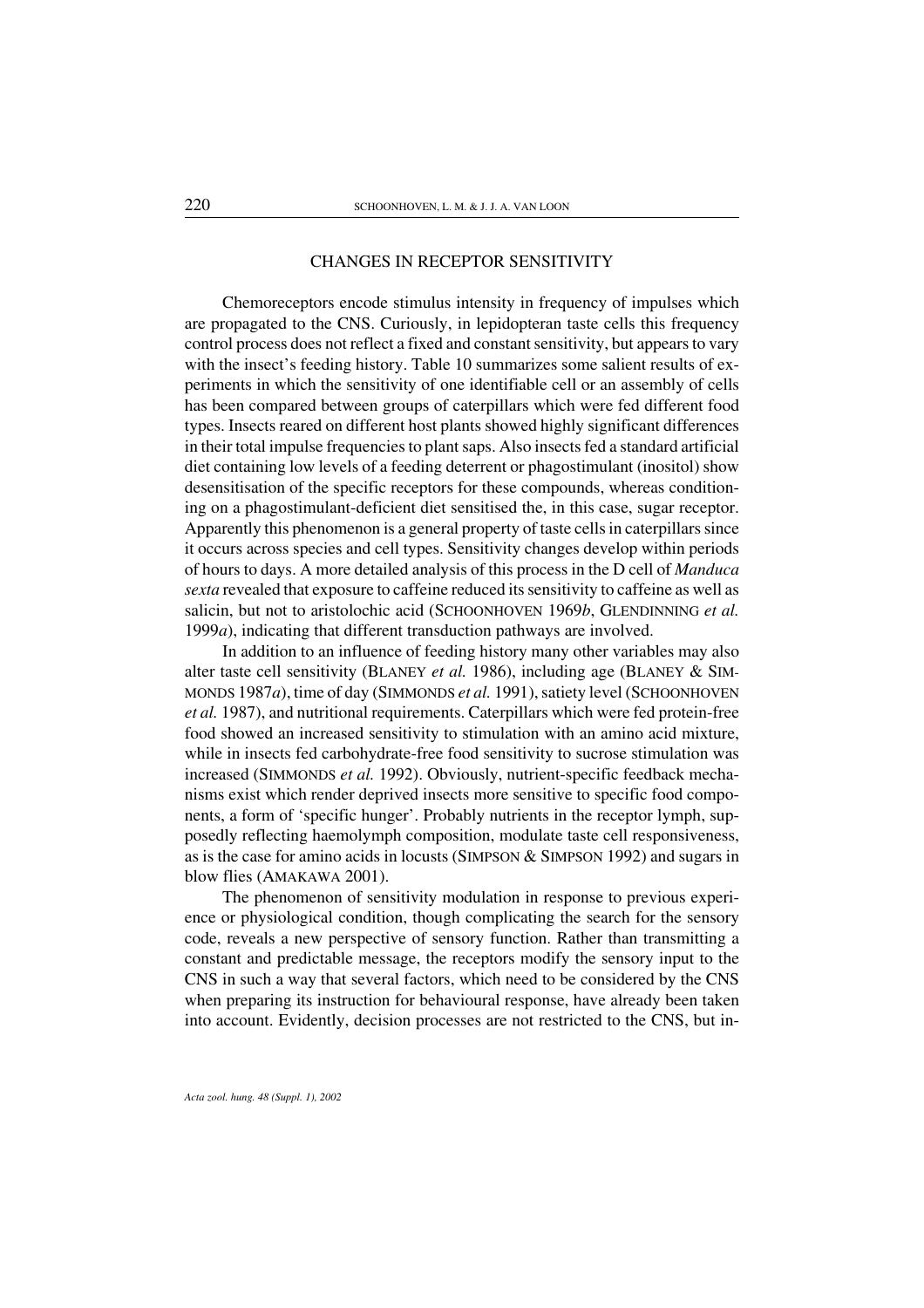volve also other components of the neural system, i.e., receptors. This results in a more efficient use of the total neural assembly an insect possesses.

#### NEURAL INTEGRATION OF SENSORY INPUT

As may be concluded from the previous sections we have good information on sensory input to the CNS and a fair knowledge of behavioural output. This logically raises the question where and how chemosensory input is processed and integrated with other central neuronal activity, such as that associated with satiety level, prior to the initiation of motor output which drives feeding behaviour.

The axons of all maxillary taste receptors project directly without synapsing, into the suboesophageal ganglion (SOG) (KENT & HILDEBRAND 1987, MITCHELL *et al.* 1999). The SOG also provides motor output to those mouthparts immediately involved in the feeding process (BLANEY & SIMMONDS 1987*b*, GRISS *et al.* 1991, ROHRBACHER 1994). It is inferred that much of the central processing of various types of input (including that of the taste cells) takes place in the SOG. However, since inputs from other parts of the CNS, e.g., the frontal ganglion and olfactory lobes, also contribute to feeding behaviour including host-plant recognition, the assumption that a 'feeding centre' is situated in the SOG is still premature. Experimental evidence is badly needed.

The maxillary taste cells show, with the notable exception of the generalist D cells, rather narrow specificity ranges. Most cells generate a neural output that can be correlated in a dose-dependent manner with either acceptance or rejection of their adequate stimuli. Thus chemosensory input guiding feeding preferences consists of positive and negative signals from various chemical stimuli, and changes in the balance of these chemicals may change preference. (It is not *a priori* to be excluded that some cell types have a bimodal effect on food intake: low impulse frequencies lead to phagostimulation and high impulse frequencies cause feeding inhibition). This conflict between positive and negative input is in principle resolved in the CNS, though peripheral interactions have already contributed to the outcome. Thus 10 mM inositol totally counteracts the inhibitory effect of 10 mM caffeine in *Manduca sexta* through a central evaluation of gustatory input (in this case the compounds do not interact at the periphery) (GLENDINNING *et al.* 2000).

From experiments on different caterpillar species it may be concluded that information (as number of spikes per unit of time) from various cells reaching the CNS is here summated algebraically (SCHOONHOVEN & BLOM 1988, SIMMONDS *et al.* 1991). Presumably the cells signalling rejection are connected to a circuit with inhibitory synapses whereas acceptance signals enter circuits with excitatory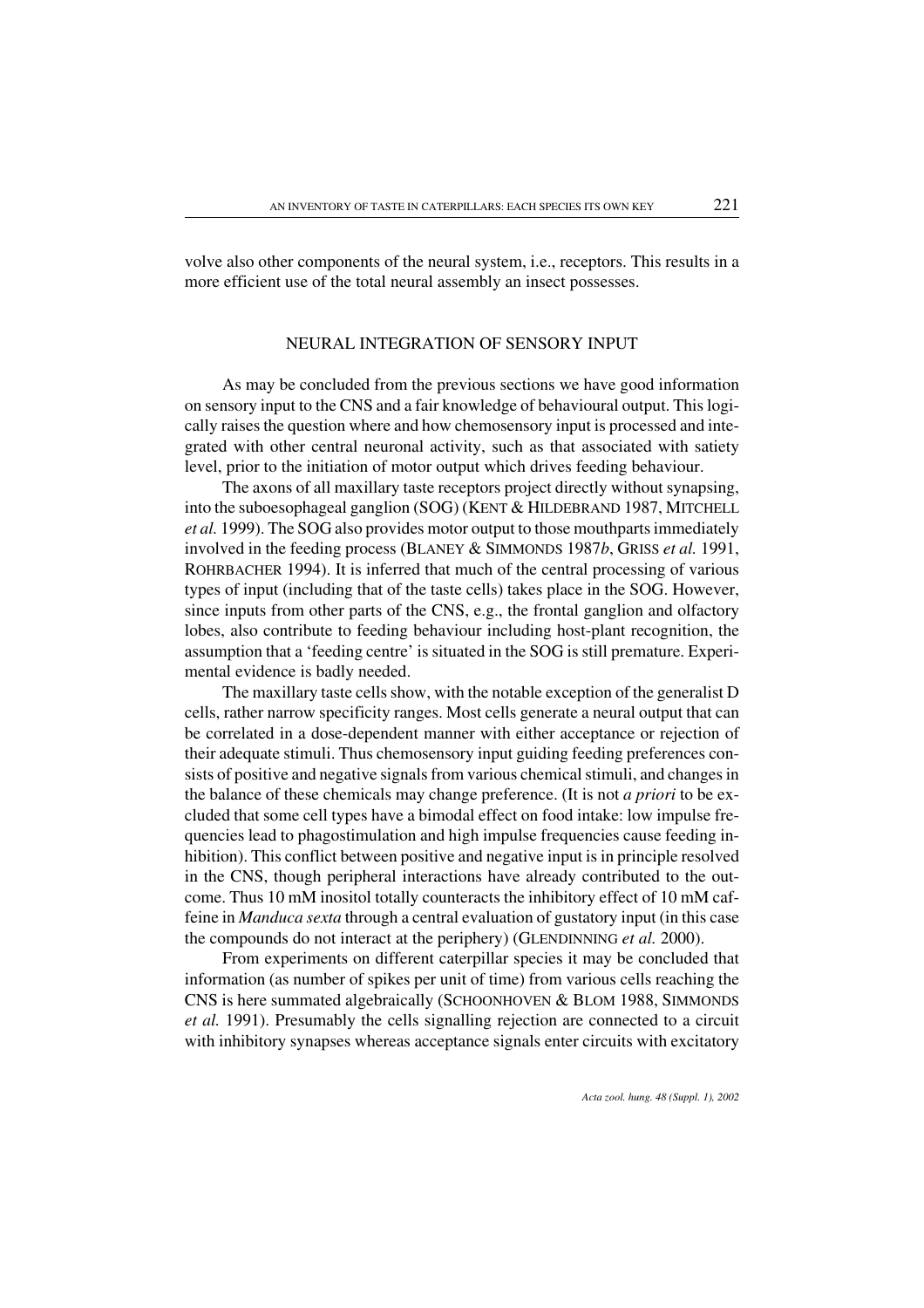synapses. Such a simple model of sensory integration, based on electrophysiological and behavioural data obtained on *Pieris brassicae* larvae (BLOM 1978), appears to explain quite nicely the results of experiments with single chemicals (Fig. 8). When peripheral interactions occur, as commonly observed for mixtures of chemicals or plant saps, the input from different cells will be modified quantitatively, but this will not alter the principle of simple central summation, which still can lead to an appropriate response. In contrast, DE BOER (1993) concludes from behavioural studies employing selective ablations of various sensilla, that feeding on plant material involves a central processing mechanism based on differentially weighting of sensory inputs via different channels, instead of a simple additive procedure. The different opinions are probably due to differences in the methodol-



Fig. 8. Model of integration of sensory inputs from taste cells located in the lateral (lat) and medial (med) sensilla styloconica and the epipharyngeal organs (epi) as it might occur in the CNS of *Pieris brassicae* caterpillars. Inputs from the D cells would have negative effects and tend to inhibit feeding. One impulse reaching the CNS from the D cells neutralizes 2.5 impulses originating in one of the phagostimulatory receptors. Satiety has also an inhibitory effect. The balance between negative (inhibitory) and positive (stimulatory) inputs determines whether or not the insect will feed (after SCHOONHOVEN & BLOM 1988)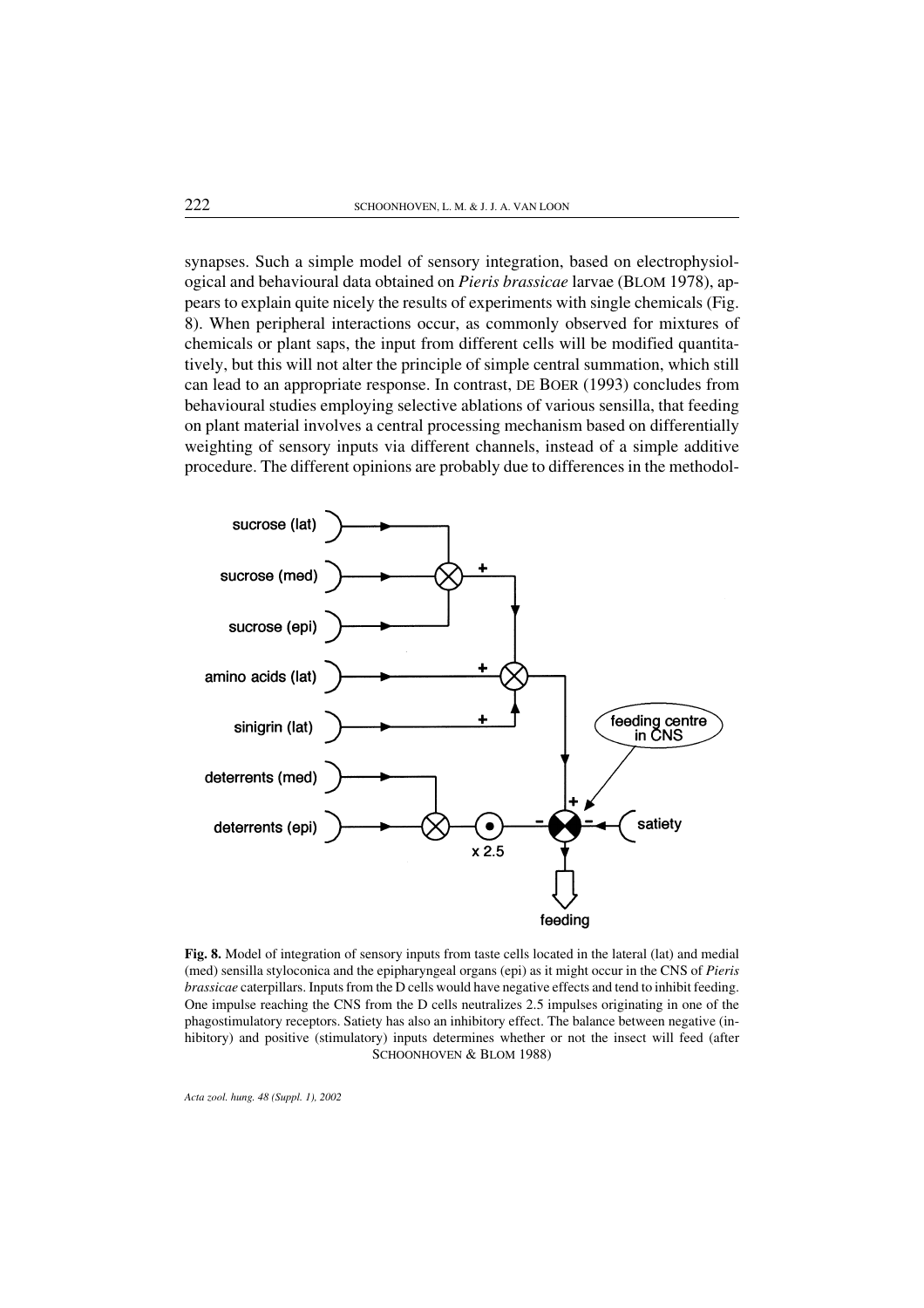ogy used. The results from *Pieris brassicae* were based on experiments with single compounds, which are known to stimulate specific cells. The results from *Manduca sexta* were obtained with complex stimuli, i.e., plant material. Conceivably, neural integration depends on a simple arithmetic process, but when additional information via other lines is superimposed on the basic response, the origin of this information becomes important. This would explain the discrepant conclusions reached by BLOM (1978) and DE BOER (1993)

Another approach to unravelling the sensory code starts from impulse patterns evoked by plant saps. A simple comparison of total impulse frequencies in both sensilla styloconica showed that in *Manduca sexta* saps from acceptable plants stimulate the medial sensillum more strongly than the lateral sensillum, in contrast to unacceptable plants, which show a reversed ratio of neural activity (SCHOONHOVEN & DETHIER 1966). A more refined method employing computer techniques was chosen by DETHIER and CRNJAR (1982). These authors detected different temporal patterns in the responses of six receptors when stimulated by three different host-plant species. They suggest that these temporal response characteristics hold additional information for processing by the CNS, and eventual host discrimination.

Food-plant discrimination is submaximal or even absent for some plant combinations after unilateral removal of all chemoreceptors in *Manduca sexta*. DE BOER (1991) deduced from this observation that feeding decisions are based on both quantitative and qualitative aspects of chemosensory input. Unilateral maxillectomy in *Spodoptera exempta* larvae, likewise, produces an intermediate response in length of time before a non-food plant will be accepted, as compared to bilaterally or sham operated insects (MA 1976*b*). Apparently bilateral chemosensory input, rather than representing functional redundancy, provides useful information which is taken into account in the central decision process. The fact that some chemosensory pathways cross over to the contralateral side of the CNS (KENT & HILDEBRAND 1987) may result in the 'feeding centre' in unilaterally ablated insects receiving distorted or incomplete information.

Clearly our insight into the central integration process is still very primitive. It can only be expressed in rather general terms, for instance by saying that insects possess an innate profile of host-plant taste, or by using the metaphor of a 'key-lock' system, in which the key stands for a complex sensory pattern and the lock for an innate profile shaped to only accept neural patterns as elicited by host plants (SCHOONHOVEN 1987). This symbolization is incongruent with the model of simple algebraic summation of impulse frequencies, as this neglects their origins in specific cells. It seems unlikely that information on impulse origin will not be used in central decision processes. Further analysis of total response patterns to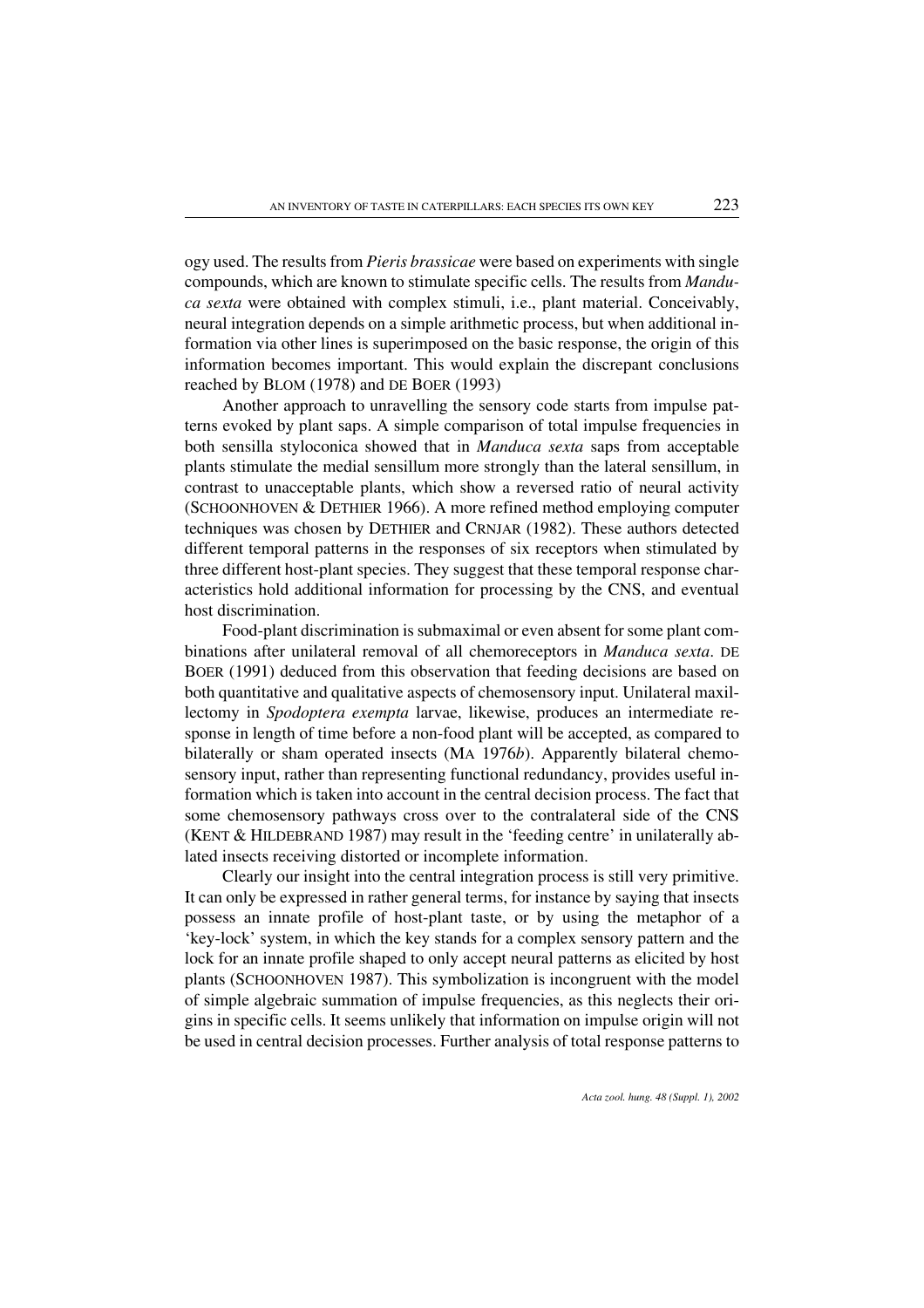simple mixtures and plant saps, as begun by DETHIER and CRNJAR (1982), in conjunction with behavioural studies, may prove to be a fruitful approach to understanding the mode of operation of the caterpillar's 'feeding centre'.

Discussions on coding in chemosensory systems often focus on three hypothetical codes for the representation of chemical messages sent to the CNS. They are (1) primary tastes exist, (2) taste and smells are represented in an analytical or labelled-line pattern, and (3) taste and smells are represented as a synthetic or across-fibre pattern of neural activity (FRAZIER 1992). It should be realized that these three models are not mutually exclusive and thus may operate within the same gustatory system. From the data presented on taste cells in caterpillars the labelled-line concept is applicable to several identified cell types, e.g., the D cells and sign stimulus cells. However, the coding mode based on across-fibre patterns seems also to operate to some extent in caterpillars and might help to better understand the roles of, for instance, the water and salt cells. Because olfactory cells in *Manduca sexta* larvae have very broad and overlapping response specificities (DETHIER & SCHOONHOVEN 1969, ITAGAKI & HILDEBRAND 1990), here acrossfibre patterning must be the operative mechanism.

#### EVOLUTION

Of all organisms, the insects show the greatest diversity of diets. Among herbivorous species even generalists have marked preferences in diet (BRUES 1946, SCHOONHOVEN *et al.* 1998) and specialists are notorious for the most rigid restrictions. Their feeding habits have evolved amidst an unsurpassed diversity of green plants which harbour, unseen to the human eye, a still vaster diversity of chemicals. This could only happen when the gustatory sense is sufficiently versatile to adapt to the needs of each insect species. Conceivably, differences in food-plant selection between species are based on different central processing principles of invariable sensory inputs, or, alternatively, different feeding habits between species depend on differences in their gustatory systems, each adapted to a particular diet. Both models may also be combined to a third model, which appears to reflect the situation in caterpillars. The sense of taste (and smell), in close interplay with the central processing mechanism, is finely tuned to recognizing a specific insect's host plant(s). The decisive role of the CNS is strikingly illustrated in a comparative study of two sister species, *Heliothis virescens*, a generalist feeding on plants from many families, and *H. subflexa*, which is restricted to one plant genus. The differences in diet breadth between the two species could in this case not be attributed to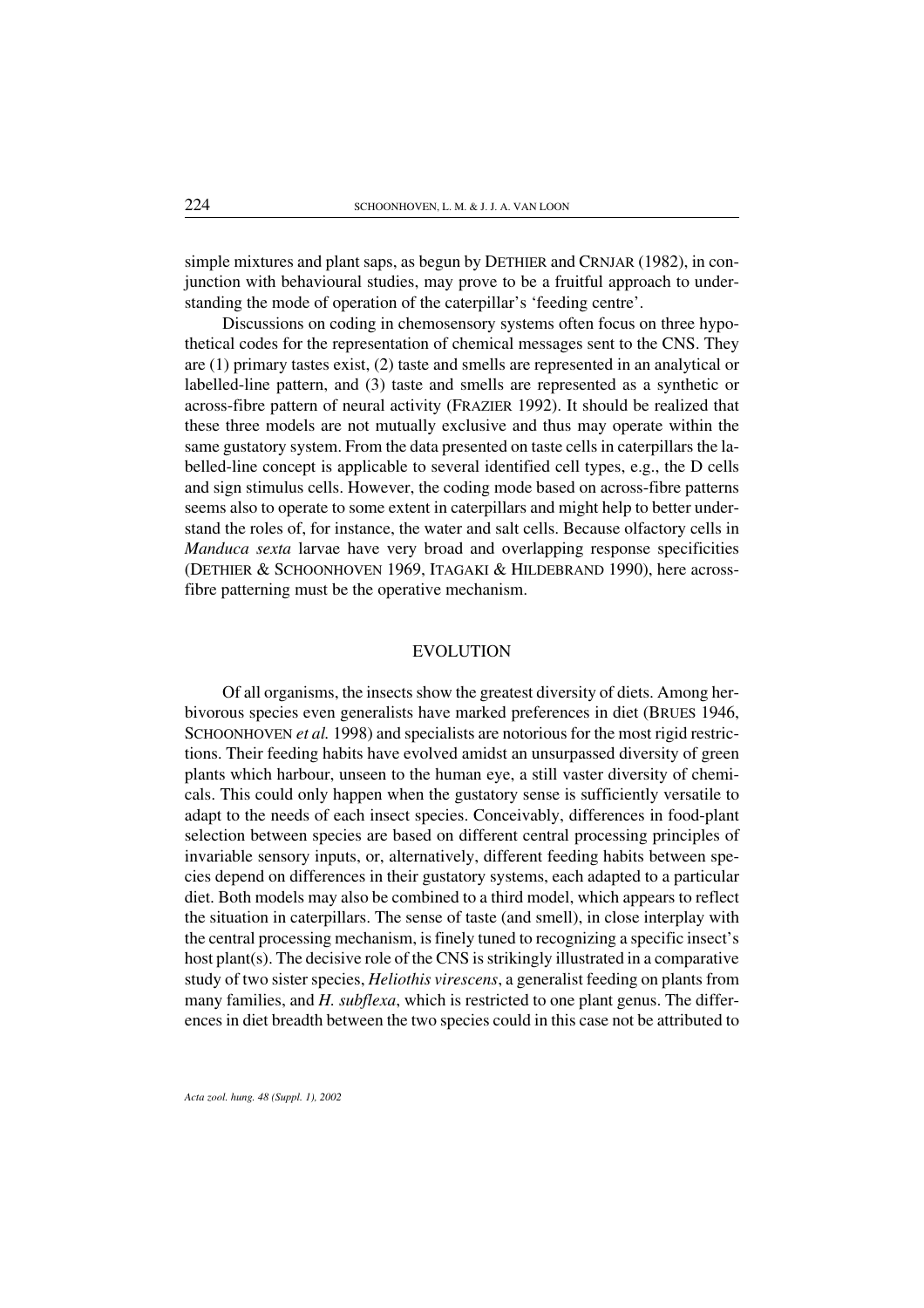different properties of their styloconic taste cells and thus must be due to differences in the central processing of sensory input (BERNAYS & CHAPMAN 2000).

The variation in gustatory profiles across species, as exemplified in Table 1, indicates great evolutionary flexibility of the sensory apparatus, which would make it relatively easy for a herbivore to switch to a new food source (provided this is not impeded by other constraints, e.g., nutritional inadequacy). The great interindividual variation in both sensory responses and behavioural reactions observed under strict standardized experimental conditions, even if this variability is only partly genetic, provides ample opportunity for the evolution of new feeding preferences. The exploitation of new food sources could then result in the development of a new species. There is irrefutable evidence for speciation according to this scenario (MENKEN & ROESSINGH 1998, ROESSINGH *et al.* 1999).

The role of the D cells merits special attention, because host recognition is often primarily determined by the absence of deterrents, as the pioneering studies by JERMY (1958, 1966, 1984) have shown. In silkworms, a classic case of a strictly monophagous insect, mutant strains have been selected with a broader diet than parent lines. The D cell in these strains have lost their sensitivity to some, but not all deterrent compounds tested (ASAOKA 2000). The broad specificity ranges of D cells supposedly depend on the presence at the dendritic membrane of different receptor sites for the perception of different compounds (reviewed in FRAZIER 1992, SCHOONHOVEN *et al.* 1992).

Host-plant switching must be accompanied by a loss of sensitivity of the D cells to compounds which typically occurin the new host plant. This is nicely illustrated in *Yponomeuta rorellus* larvae, which are restricted feeders on *Salix* spp. Their D cells are significantly less sensitive to salicin than those of their sister species. Likewise, *Yponomeuta malinellus*, occurring on *Malus*, is insensitive to the *Malus*-specific compound phloridzin, that stimulates the D cell in eight related *Yponomeuta* species, which reject *Malus* (VAN DRONGELEN 1979). When *Y. cagnagellus* (host: *Euonymus*) was experimentally crossed with *Y. malinellus* (host: *Malus*) the D cells of their offspring showed an intermediate sensitivity to phloridzin (VAN DRONGELEN & VAN LOON 1980).

ASAOKA's (2000) observation of partial insensitivity of the D cell in the silkworm ties in with the demonstration of two excitatory transduction pathways in the D cells of *Manduca sexta* (GLENDINNING & HILLS 1997). In vertebrates, cells responding to bitter substances contain a large repertoire of different taste receptors, linked to gustducin, a G protein implicated in bitter signalling. Some gustducinlinked receptors have also been identified in insect cells (CHANDRASHEKAR *et al.* 2000) and may be operative in the systems just mentioned.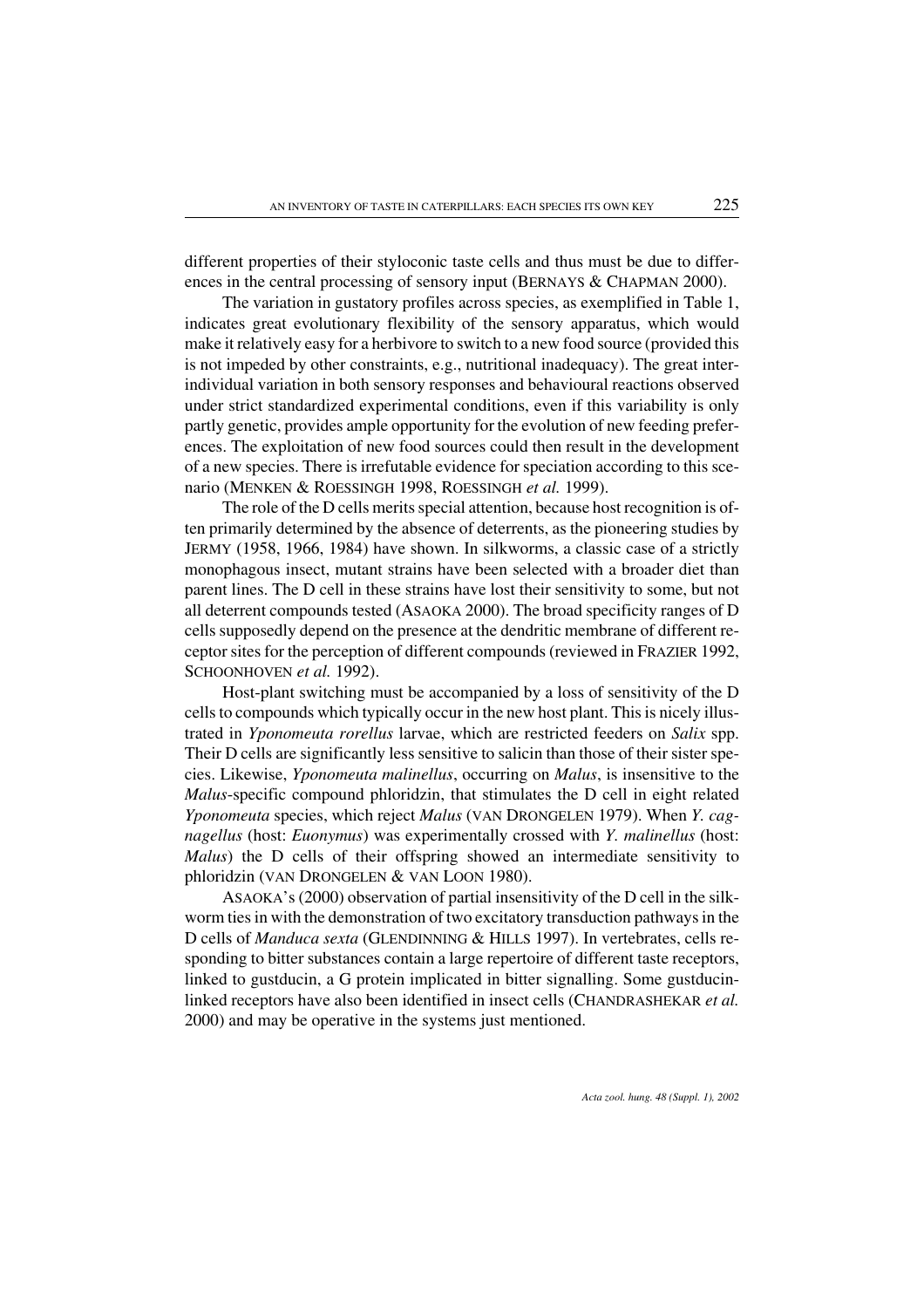Loss of sensitivity to certain feeding deterrents is one aspect of a change in food-plant preference. Another step is developing a preference for a host-plant compound that usually acts as a deterrent (Fig. 9). Glucosinolates present a well-defined example. These compounds are general feeding deterrents to many insects which do not feed on cruciferous plants. Some polyphagous species which do feed on e.g., cabbage have deterrent cells which respond to sinigrin, but in the presence of sucrose and inositol these cells may be sufficiently inhibited to allow the insect to unreservedly feed on this plant (SHIELDS & MITCHELL 1995). In insects specialized on crucifers the D cell has become fully unresponsive to glucosinolates. Instead separate cells are now sensitive to these host-plant specific chemicals (SCHOONHOVEN 1967). Were the latter cells at one time D cells whose input in the CNS underwent a sign transformation at the synaptic level? Or did "loose receptor sites" (TALLAMY *et al.* 1999) on glucose-sensitive cells begin to accept glucosinolates as novel stimuli? With respect to the possibility of central nervous sign transformation, changes at the integrative level are known to occur. There is a silkworm strain that has normally functioning D cells, but nevertheless exhibits an expanded food-plant range (ISHIKAWA *et al.* 1963). There is no *a priori*



Fig. 9. Evolution of gustatory receptors in specialist herbivores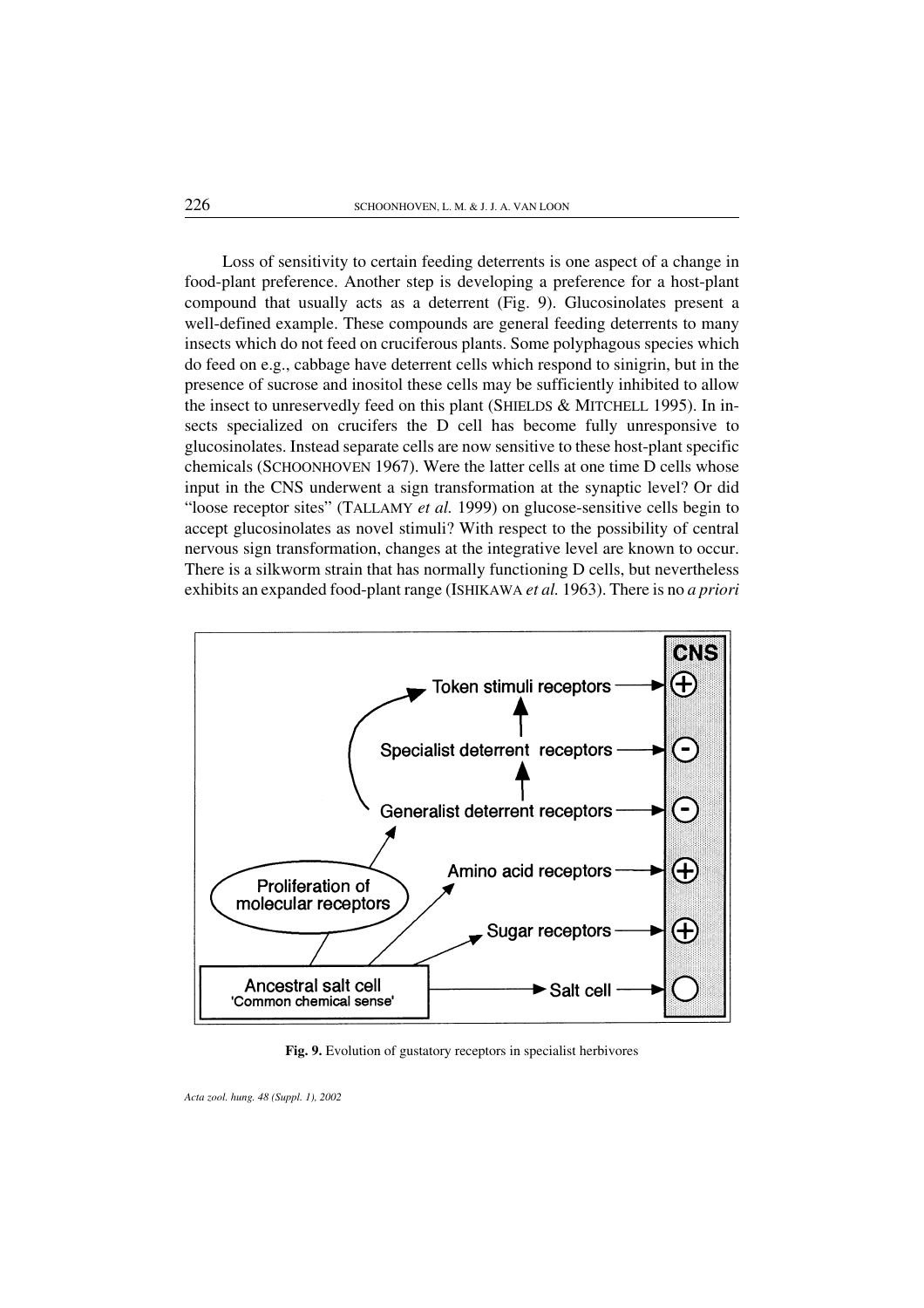reason to expect that changes in the central processing mechanism are more difficult to realize than peripheral changes.

JERMY, in a thought-provoking review, stresses the prime role of heritable changes of chemoreceptors in insect evolution. He points out that evolution of host-plant specialization is not primarily due to ecological selective forces, but rather to a behavioural change governed by the insect's ability to recognize new potential food plants as a result of mutations (*sensu lato*) that change the function of an insect's sensory system. Only then selection starts and the new genotype may become successful if it can tolerate the many ecological and physiological constraints to which it will be subjected (JERMY 1993). The importance of this type of evolutionary mechanisms may once more be stressed by citing the concluding sentences of BERNAYS and CHAPMAN's book on host-plant selection by phytophagous insects (1994, p. 284): "The evolution of behavioural patterns is an evolution of properties of the nervous system. The precise details of how insects perceive the plant world, how they channel and integrate information, and finally how they behave in response to the information, will provide the details necessary to develop ideas further on how the behaviour of host-plant choice in insects may have evolved."

# CONCLUSIONS AND FUTURE DIRECTIONS

Lepidopterous larvae with their relatively simple gustatory sense offer an ideal system to analyse peripheral and central mechanisms governing feeding behaviour. Considering the bilateral eight-neuron taste system it is striking that subtle taste discrimination, evidently present in many caterpillar species, is allowed by so few cells. The lateral and medial sensilla have similar functionalities but yet show differentiation in their specificity ranges for both stimulant and deterrent receptors. In only few cases have the consequences for discrimination capacity been studied in detail (VAN LOON & SCHOONHOVEN 1999). Here we focussed on the maxillary sensilla styloconica, but it must be stressed that maxillary palp receptors as well as epipharyngeal sensilla undoubtedly contribute to even more subtle discrimination power (DE BOER & HANSON 1987, DE BOER 1993, GLENDINNING *et al.* 1998, VAN LOON unpubl.). The striking diversity of taste cell types, reflecting a great adaptability to the many plant substances nature offers, forms a crucial aspect of the role of herbivorous insects in terrestrial ecosystems.

The multitude of plant compounds acting as deterrents and recognized by JERMY (*in litt.*) as pivotal in many insect-plant interactions, stimulate some taste cells with broad, though well-defined specificity ranges. A molecular analysis of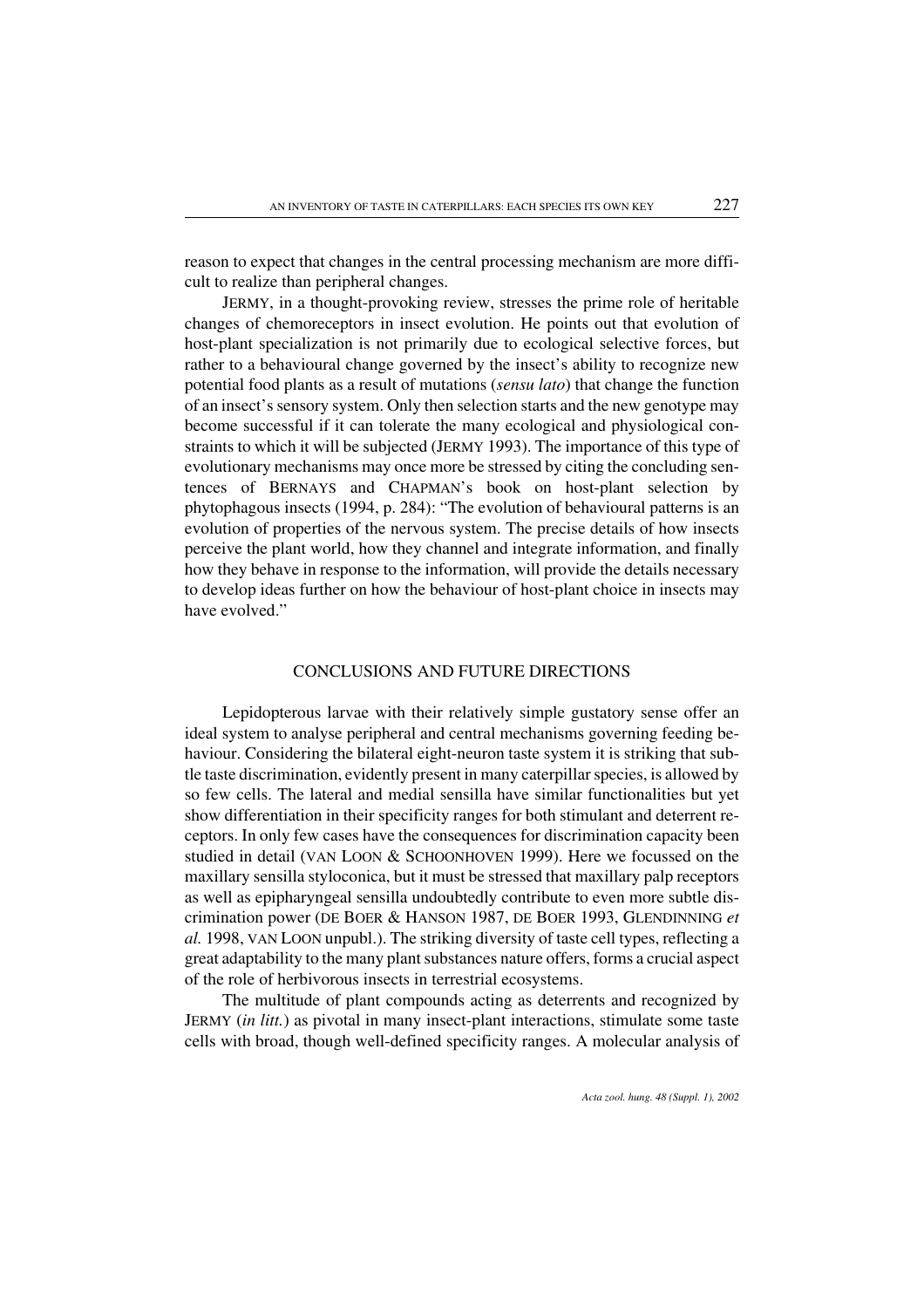their receptor sites is within sight, which aims at clarifying how these cells practise their impressive chemosensory repertoire, as is now being made in *Caenorhabditis elegans*, a nematode which with 20–30 chemosensory neurons can detect hundreds of chemicals (TROEMEL 1999).

Although the sense of taste in caterpillars has been studied during the past 40 years by just a few research groups, a clear picture has emerged, as the information presented in this paper shows. Of course intriguing and important questions remain to be solved. For instance, it is difficult to understand why inositol receptors receive the conspicuous position exhibited in most caterpillar species. These cells, from which recording is usually remarkably easy, merit further attention. Deterrent cells, in view of their clear-cut role in preference and rejection behaviour, are also most interesting elements of caterpillar taste systems. A comparative study on sensitivity thresholds in phylogenetically related monophagous and polyphagous species could answer the question whether diet breadth is related to receptor sensitivity (cf. Table 9) or depends on central decision-making processes in food-plant acceptance behaviour. Deciphering sensory codes from recordings of stimulations with plant saps is another line of research which will shed light on the mechanism of food selection behaviour; if the caterpillar brain can decode the sensory message, our computers should be able to do it as well.

The beguiling simplicity of chemoreception in caterpillars shrouds a captivating complexity of receptor diversity, neural interactions, temporal characteristics, and peripheral memory. The rich harvest of some decades of research opens exciting vistas on behavioural analysis in an ecological and evolutionary context, as well as on the molecular basis of the most universal sense in animals: chemoreception.

Acknowledgements – We thank P. ROESSINGH for helpful comments on an earlier version of the manuscript and E. A. BERNAYS for linguistic corrections.

\*

#### **REFERENCES**

- ALBERT, P. J. (1980) Morphology and innervation of mouthpart sensilla in larvae of the spruce budworm, Choristoneura fumiferana (Clem.) (Lepidoptera: Tortricidae). *Can. J. Zool.* 58: 842–851.
- ALBERT, P. J. & PARISELLA, S. (1988*a*) Physiology of a sucrose-sensitive cell on the galea of the eastern spruce budworm larva, Choristoneura fumiferana. *Physiol. Entomol.* 13: 243–247.

ALBERT, P. J. & PARISELLA, S. (1988*b*) Feeding preferences of eastern spruce budworm larvae in two-choice tests with extracts of mature foliage and with pure amino acids. *J. Chem. Ecol.* 14: 1649–1656.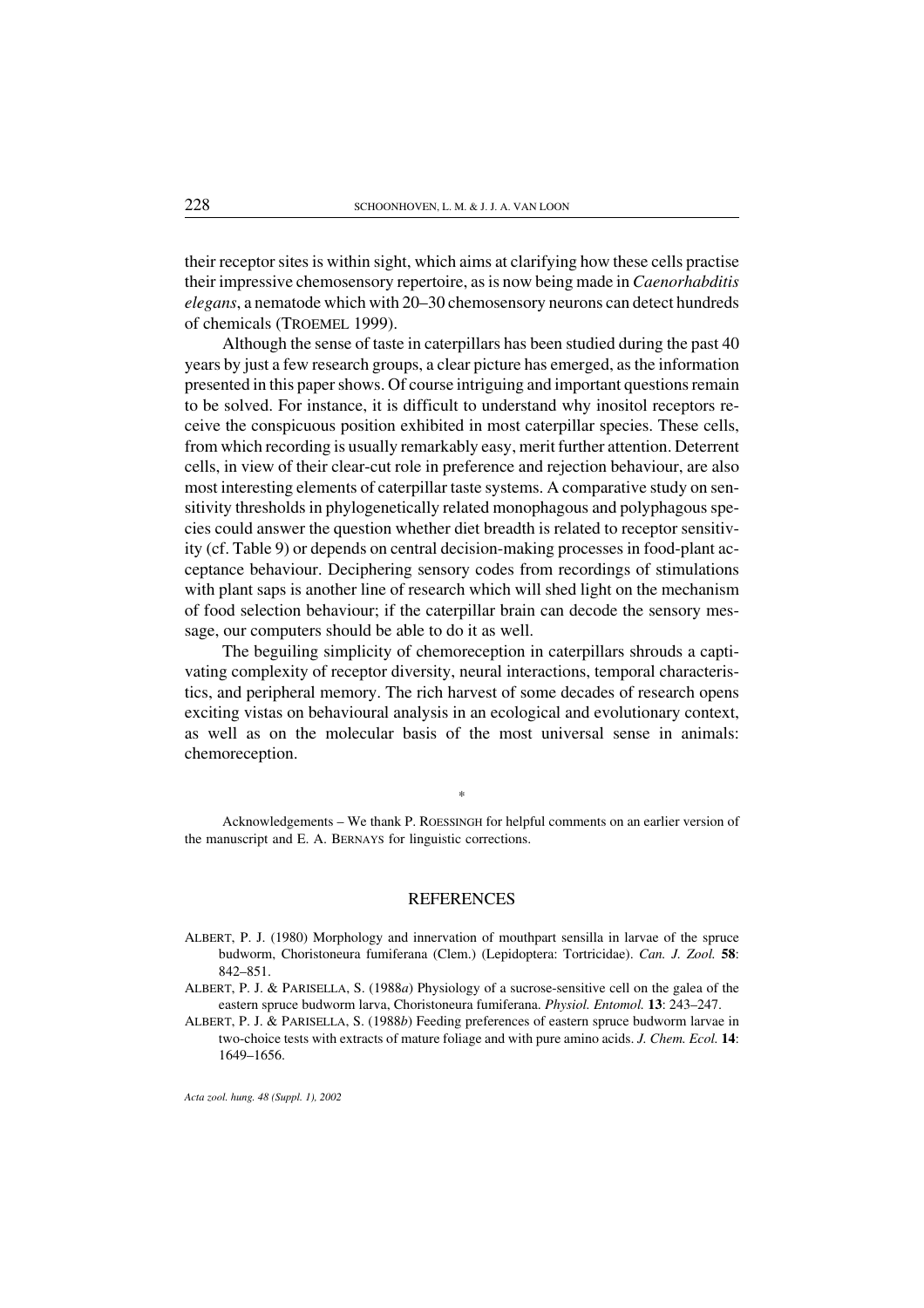- AMAKAWA, T. (2001) Effects of age and blood sugarlevels on the proboscis extension of the blowfly Phormia regina. *J. Insect Physiol.* 47: 195–203.
- ASAOKA, K. (2000) Deficiency of gustatory sensitivity to some deterrent compounds in "polyphagous" mutant strains of the silkworm, Bombyx mori. *J. Comp. Physiol. A* 186: 1011–1018.
- ASAOKA, K. & AKAI, H. (1991) Morphology of the larval taste organs of Antheraea yamamai and their spike responses to stimulation with certain sugars and alkaloids. Pp. 35–42. *In* AKAI, H. & KIUCHI, M. (eds) *Wild silkmoths '89-'90*, Int. Soc. Wild Silkmoths, Tsukuba.
- ASAOKA, K. & SHIBUYA, T. (1995) Morphological and electrophysiological characteristics of the epipharyngeal sensilla of the silkworm, Bombyx mori. *Entomol. Exp. Appl.* 77: 167–176.
- BERNAYS, E. A. & SIMPSON, S. J. (1982) Control of food intake. *Adv. Insect Physiol.* 16: 59–116.
- BERNAYS, E. A. & CHAPMAN, R. F. (1994) *Host-plant selection byphytophagous insects.* Chapman and Hall, New York.
- BERNAYS, E. A. & CHAPMAN, R. F. (2000) A neurophysiological study of sensitivity to a feeding deterrent in two sister species of Heliothis with different diet breadths. *J. Insect Physiol.* 46: 905–912.
- BERNAYS, E. A. & CHAPMAN, R. F. (2001*a*) Taste cell responses in a polyphagous arctiid: towards a general pattern for caterpillars. *J. Insect Physiol.* (in press)
- BERNAYS, E. A. & CHAPMAN, R. F. (2001*b*) Electrophysiological responses to nutrient mixtures by a polyphagous caterpillar. *J. Comp. Physiol.* (in press)
- BERNAYS, E. A., GLENDINNING, J. I. & CHAPMAN, R.F. (1998) Plant acids modulate chemosensory responses in Manduca sexta larvae. *Physiol. Entomol.* 23: 193–201.
- BERNAYS, E. A., CHAPMAN, R. F. & SINGER, M. S. (2000*a*) Sensitivity to chemically diverse phagostimulants in a single gustatory neuron of a polyphagous caterpillar. *J. Comp. Physiol. A* 186: 13–19.
- BERNAYS, E. A., OPPENHEIM, S., CHAPMAN, R. F., KWON, H. & GOULD, F. (2000*b*) Taste sensitivity of insect herbivores to deterrents is greater in specialists than in generalists: a behavioral test of the hypothesis with two closely related caterpillars. *J. Chem. Ecol.* 26: 547–564.
- BERNHARDT, S. J., NAIM, M., ZEHAVI, U. & LINDEMANN, B.  $(1996)$  Changes in IP<sub>3</sub> and cytosolic Ca<sup>2+</sup> in response to sugars and non-sugar sweeteners in transduction of sweet taste in the rat. *J*. *Physiol.* 490: 325–336.
- BLANEY, W. M. & SIMMONDS, M. S. J. (1987a). Experience: a modifier of neural and behavioural sensitivity. Pp. 237–241. *In* LABEYRIE, V. *et al.* (eds) *Insects–plants*. Proc. 6th Int. Symp. Insect–Plant Relationships, Pau 1–5 July 1986. W. Junk, Dordrecht.
- BLANEY, W. M. & SIMMONDS, M. S. J. (1987b) Control of mouthparts by the subesophageal ganglion. Pp. 303–322. *In* GUPTA, A. P. (ed.) *Arthropod brain.* Wiley, New York.
- BLANEY, W. M., SCHOONHOVEN, L. M. & SIMMONDS, M. S. J. (1986) Sensitivity variations in insect chemoreceptors: a review. *Experientia* 42: 13–19.
- BLOM, F. (1978) Sensory activity and food intake: a study of input-output relationships in two phytophagous insects. *Neth. J. Zool.* 28: 277–340.
- BRUES, C. T. (1946) *Insect dietary,* Harvard University Press, Massachusetts.
- CHANDRASHEKAR, J., MUELLER, K. L., HOON, M. A., ADLER, E., FENG, L. X., GUO, W., ZUKER, C. S. & RYBA, N. J. P. (2000) T2Rs function as bitter taste receptors. *Cell* 100: 703–711.
- CYR, D. R., BUXTON, G. F., WEBB, D. P. & DUMBROFF, E. B. (1990) Accumulation of free amino acids in the shoots and roots of three northern conifers during drought. *Tree Physiol.* 6: 293–303.
- DE BOER, G. (1991) Role of bilateral chemosensory input in food discrimination by Manduca sexta larvae. *Entomol. Exp. Appl.* 61: 159–168.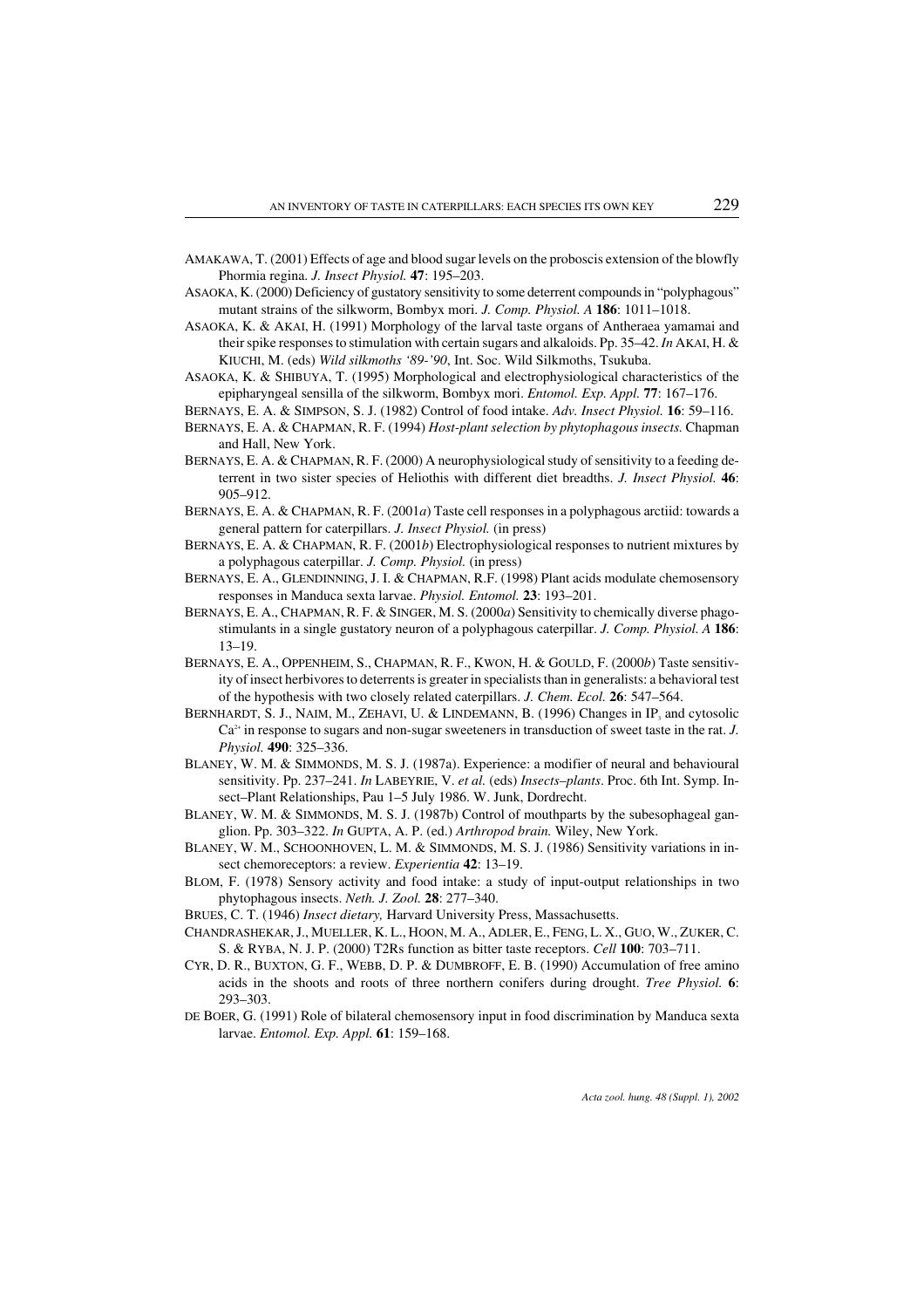- DE BOER, G. (1993) Plasticity in food preference and diet-induced differential weighting of chemosensory information in larval Manduca sexta*. J. Insect Physiol.* 39: 17–24.
- DE BOER, G., DETHIER, V. G. & SCHOONHOVEN, L. M. (1977) Chemoreceptors in the preoral cavity of the tobacco hornworm, Manduca sexta, and their possible function in feeding behaviour. *Entomol. Exp. Appl.* 21: 287–298.
- DE BOER, G. & HANSON, F. E. (1987) Differentiation of roles of chemosensory organs in food discrimination among hosts and non-host plants by larvae of the tobacco hornworm, Manduca sexta. *Physiol. Entomol*. 12: 387–398.
- DEN OTTER, C.J. (1992) Responses of the African armyworm and three species of borers to carbohydrates and phenolic substances: an electro- and behavioural physiological study. *Entomol. Exp. Appl.* 63: 27–37.
- DESCOINS, C., JR. & MARION-POLL, F. (1999) Electrophysiological responses of gustatory sensilla of Mamestra brassicae (Lepidoptera, Noctuidae) larvae to three ecdysteroids: ecdysone, 20-hydroxyecdysone and ponasterone A. *J. Insect Physiol.* 45: 871–876.
- DETHIER, V. G. (1937) Gustation and olfaction in lepidopterous larvae. *Biol. Bull.* 72: 7–23.
- DETHIER, V. G. (1973) Electrophysiological studies of gustation in lepidopterous larvae. II. Taste spectra in relation to food-plant discrimination. *J. Comp. Physiol.* 82: 103–134.
- DETHIER, V. G. (1975) The monarch revisited. *Kansas Entomol. Soc.* 48: 129–140.
- DETHIER, V. G. (1980) Evolution of receptor sensitivity to secondary plant substances with special reference to deterrents. *Am. Nat.* 115: 45–66.
- DETHIER, V. G. & CRNJAR, R. (1982) Candidate codes in the gustatory system of caterpillars. *J. Gen. Physiol.* 79: 549–569
- DETHIER, V. G. & KUCH, J. H. (1971) Electrophysiological studies of gustation in lepidopterous larvae. I. Comparative sensitivity to sugars, amino acids, and glycosides. *Z. Vergl. Physiol.* 72: 343–363.
- DETHIER, V. G. & SCHOONHOVEN, L. M. (1969) Olfactory coding by lepidopterous larvae. *Entomol. Exp. Appl.* 12: 535–543.
- DEVITT, B. D. & SMITH, J. J. B. (1982) Morphology and fine structure of mouthpart sensilla in the dark-sided cutworm Euxoa messoria (Harris) (Lepidoptera: Noctuidae). *Int. J. Insect Morphol. Embryol.* 11: 255–270.
- EGER, H. (1937) Über den Geschmackssinn von Schmetterlingsraupen. *Biol. Zentrbl.* 57: 293–308.
- FRAZIER, J. L. (1986) The perception of plant allelochemicals that inhibit feeding. Pp. 1–42. *In* BRATTSTEN, L. B. & AHMAD, S. (eds) *Molecular aspects of insect-plant associations,* Plenum Press, New York.
- FRAZIER, J. L. (1992) How animals perceive secondary plant compounds. Pp. 89–134. *In* ROSEN-THAL, G. A. & BERENBAUM, M. R. (eds) *Herbivores: their interactions with secondaryplant metabolites,* vol. 2, 2nd ed. Academic Press, New York.
- GLENDINNING, J. I., ENSSLEN, S., EISENBERG, M. E. & WEISKOPF, P. (1999*a*) Diet-induced plasticity in the taste system of an insect: localization to a single transduction pathway in an identified taste cell. *J. Exp. Biol.* 202: 2091–2102.
- GLENDINNING, J. I. & HILLS, T. T. (1997) Electrophysiological evidence for two transduction pathways within a bitter-sensitive taste receptor. *J. Neurophysiol.* 78: 734–745.
- GLENDINNING, J. I., NELSON, N. & BERNAYS, E. A. (2000) How do inositol and glucose modulate feeding in Manduca sexta caterpillars? *J. Exp. Biol.* 203: 1299–1315.
- GLENDINNING J. I., VALCIC, S. & TIMMERMANN, B. N. (1998) Maxillary palps can mediate taste rejection of plant allelochemics by caterpillars. *J. Comp. Physiol. A* 183: 35–43.
- GLENDINNING, J. I., TARRE, M. & ASAOKA, K. (1999*b*) Contribution of different bitter-sensitive taste cells to feeding inhibition in a caterpillar (Manduca sexta). *Behav. Neurosci.* 113: 840–854.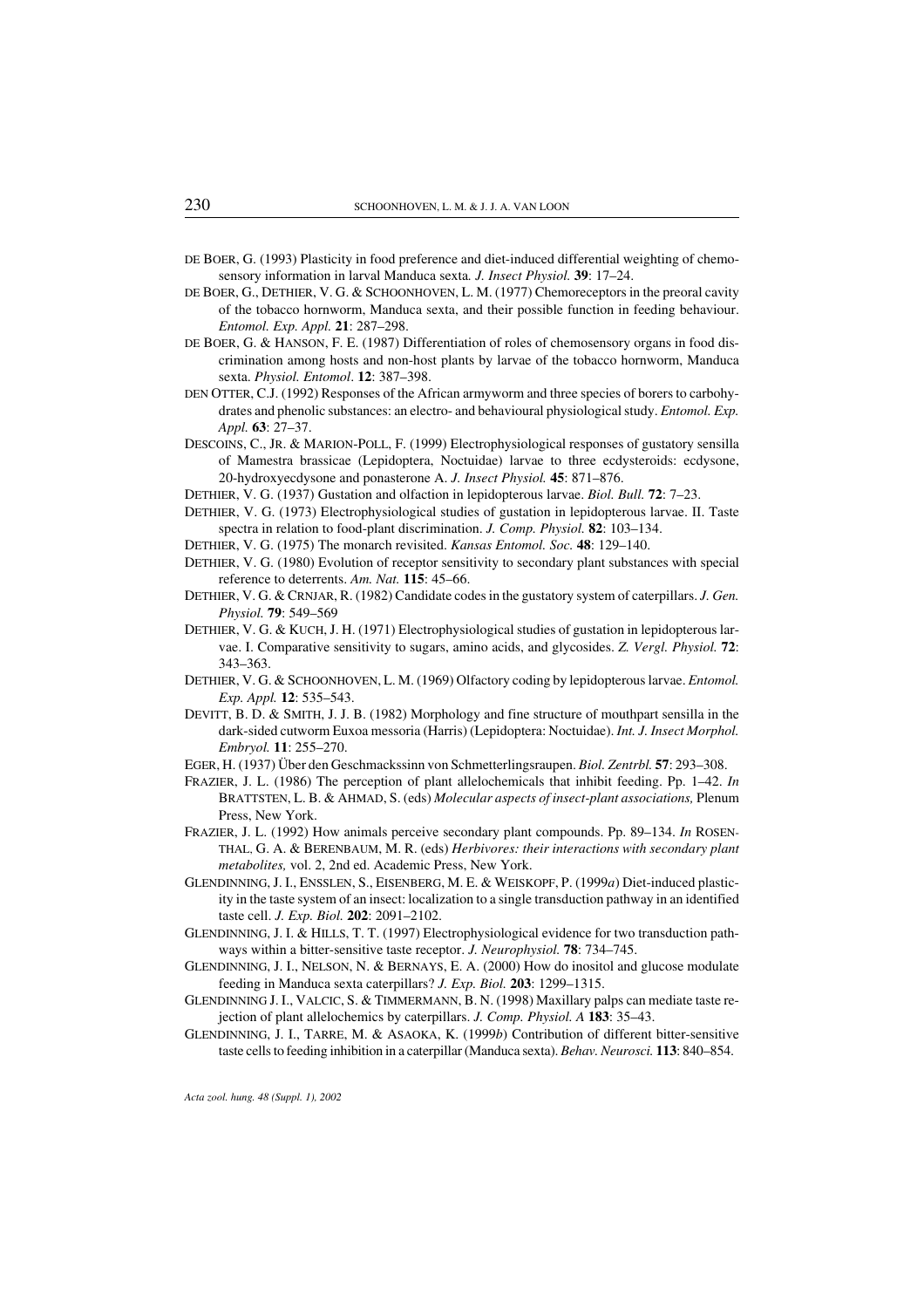- GOTHILF, S. & HANSON, F. E. (1994) A technique for electrophysiologically recording from chemosensory organs of intact caterpillars. *Entomol. Exp. Appl.* 72: 305–310.
- GRANDI, G. (1922) Studi sullo sviluppo postembrionale delle varie razze del Bombyx mori L. I. L'evoluzione larvale della razza (bivoltina) bianca giapponese Nipponnishiki. *Boll. Lab. Zool. Gen. Agraria, Portici* 16: 137–205.
- GRANDI, G. (1923) Studi sullo sviluppo postembrionale delle varie razze del Bombyx mori L. II. L'evoluzione larvale della razza Treotti dello Schensi econsiderazioni generali. *Boll. Lab. Zool. Gen. Agraria, Portici* 17: 3–39.
- GRIMES, L. R. & NEUNZIG, H. H. (1986a) Morphological survey of the maxillae in last stage larvae of the suborder Ditrysia (Lepidoptera): mesal lobes (Laciniogaleae). *Ann. Entomol. Soc. Am.* 79: 510–526.
- GRIMES, L. R. & NEUNZIG, H. H. (1986b) Morphological survey of the maxillae in last stage larvae of the suborder Ditrysia (Lepidoptera): palpi. *Ann. Entomol. Soc. Am.* 79: 491–509.
- GRISS, C., SIMPSON, S. J., ROHRBACHER, J. & ROWELL, C. H. F. (1991) Localization in the central nervous system of larval Manduca sexta (Lepidoptera: Sphingidae) of areas responsible for aspects of feeding behaviour. *J. Insect Physiol.* 37: 477–482.
- HAMAMURA, Y. (1970) The substances that control the feeding behavior and the growth of the silkworm Bombyx mori. Pp. 55–80. *In* WOOD, D. L. *et al.* (eds) *Control of insect behavior bynatural products,* Academic Press, New York.
- HARTLINE, H.K., RATLIFF, F. & MILLER, W. H. (1961) Inhibitory interaction in the retina and its significance in vision. Pp. 241–284. *In* FLOREY, E. (ed.) *Nervous inhibition,* Pergamon, New York.
- HIRAO, T. & ARAI, N. (1990) Gustatory and feeding responses to amino acids in the silkworm, Bombyx mori. *Jap. J. Appl. Entomol. Zool.* 34: 73–76.
- HIRAO, T. & ARAI, N. (1991) On the role of gustatory recognition in host-plant selection by the silkworm, Bombyx mori L. *Jap. J. Appl. Entomol. Zool.* 35: 197–206.
- HIRAO, T., ARAI, N., SHIMUZU, T. & YAZAWA, M. (1992) Sensilla styloconica on the maxillary lobe of Bombyx mori and Spodoptera litura*. Sericologia* 32: 559–563.
- ISHIKAWA, S. (1963) Responses of maxillary chemoreceptors in the larva of the silkworm, Bombyx mori, to stimulation by carbohydrates. *J. Cell. Comp. Physiol.* 61: 99–107.
- ISHIKAWA, S. (1966) Electrical response and function of bitter substance receptor associated with the maxillary sensilla of the larva of the silkworm, Bombyx mori L. *J. Cell. Comp. Physiol.* 67:  $1 - 12$ .
- ISHIKAWA, S. (1967) Maxillary chemoreceptors in the silkworm. Pp. 761–777. *In* HAYASHI, T. (ed.) *Olfaction and taste* 2. Pergamon Press, Oxford.
- ISHIKAWA, S. & HIRAO, T. (1963) Electrophysiological studies of taste sensation in the larvae of the silkworm, Bombyx mori. Responsiveness of sensilla styloconica on the maxilla. *Bull. Sericult. Exp. Sta. Tokyo* 18: 297–357.
- ISHIKAWA, S., HIRAO, T. & ARAI, N. (1969) Chemosensory basis of hostplant selection in the silkworm. *Entomol. Exp. Appl.* 12: 544–554.
- ISHIKAWA, S., TAZIMA, Y. & HIRAO, T. (1963) Responses of the chemoreceptors of maxillary sensory hairs in a "non-preference" mutant of the silkworm. *J. Seric. Sci. Jpn.* 32: 125–129.
- ISIDORO, N., SOLINAS, M., BAUR, R., ROESSINGH, P. & STÄDLER, E. (1994) Ultrastructure of a tarsal sensillum of Delia radicum L. (Diptera: Anthomyiidae) sensitive to important host-plant compounds. *Int. J. Insect Morphol. Embryol.* 23: 115–125.
- ITAGAKI, H. & HILDEBRAND, J. G. (1990) Olfactory interneurons in the brain of the larval sphinx moth Manduca sexta. *J. Comp. Physiol. A* 167: 309–320.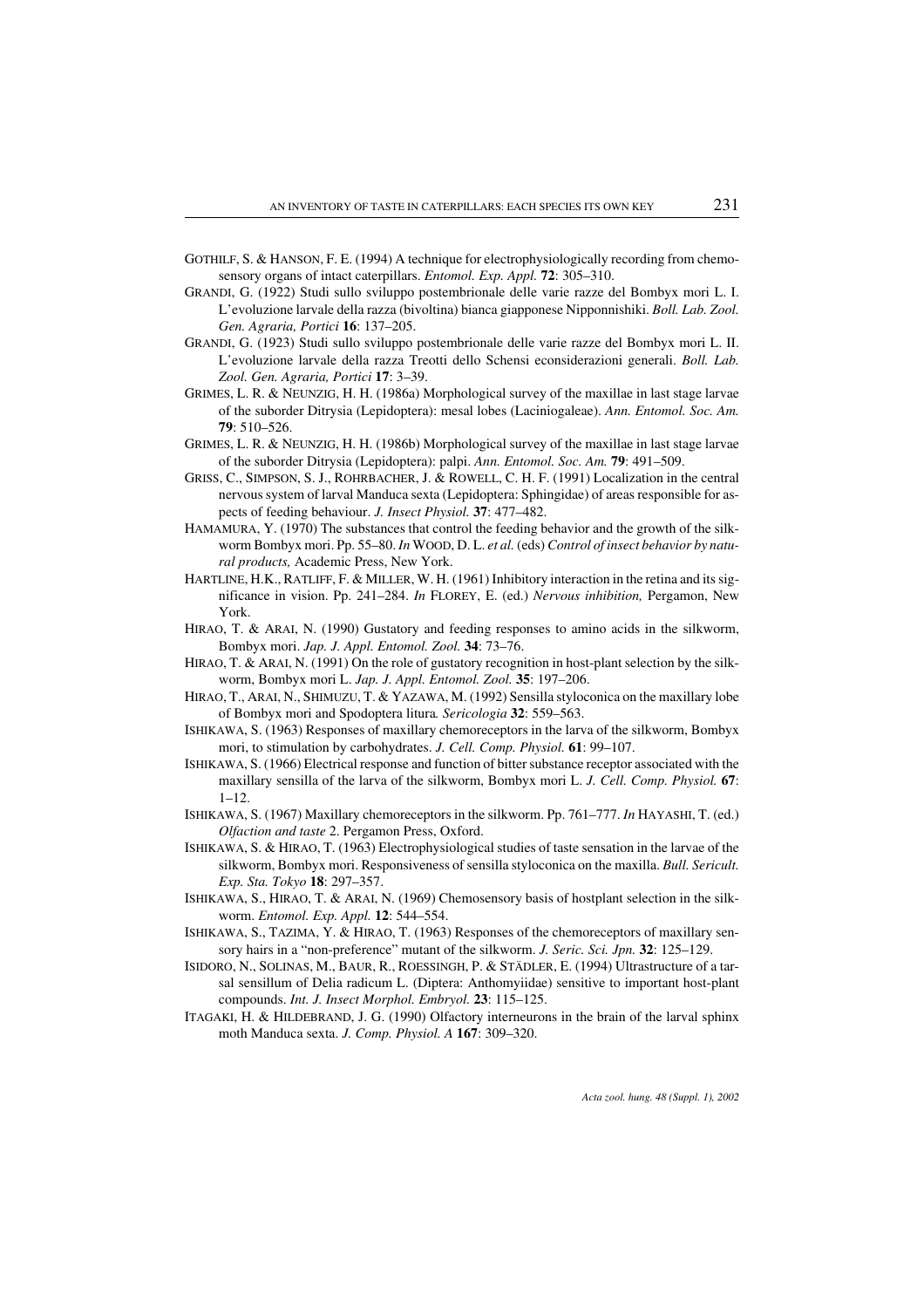- JAKINOVICH, W. & AGRANOFF, B. W. (1971) The stereospecificity of the inositol receptor of the silkworm, Bombyx mori. *Brain Res.* 33: 73–180.
- JAKINOVICH, W. & AGRANOFF, B. W. (1972) Taste receptor responses to carbohydrates. *Olfaction and Taste* 4: 371–377.
- JERMY, T. (1958) Untersuchungen über Auffinden und Wahl der Nahrung beim Kartoffelkäfer (Leptinotarsa decemlineata Say). *Entomol. Exp. Appl.* 1: 179–208.
- JERMY, T. (1966) Feeding inhibitors and food preference in chewing phytophagous insects. *Entomol. Exp. Appl.* 9: 1–12.
- JERMY, T. (1984) Evolution of insect/host plant relationships. *Am. Nat.* 124: 609–630.
- JERMY, T. (1993) Evolution of insect–plant relationships a devil's advocate approach. *Entomol. Exp. Appl.* 66: 3–12.
- KENT, K. S. & HILDEBRAND, J.G. (1987) Cephalic sensory pathways in the central nervous system of larval Manduca sexta (Lepidoptera: Sphingidae). *Phil. Trans. R. Soc. Lond*. *B* 315: 1–36.
- LAM, P. Y-S. & FRAZIER, J. L. (1991) Rational approach to glucose taste chemoreceptor inhibitors as novel insect antifeedants. *ACS Symp.* 443: 400–412.
- LOEWUS, F. A. & MURTHY, P. P. N. (2000) *myo*-Inositol metabolism in plants. *Plant Sci.* 150: 1–19.
- LUO, L. E., VAN LOON, J. J. A. & SCHOONHOVEN, L. M. (1995) Behavioural and sensory responses to some neem compounds by Pieris brassicae larvae. *Physiol. Entomol.* 20: 134–140.
- MA, W. C. (1972) Dynamics of feeding responses in *Pieris brassicae* Linn. as a function of chemosensory input: a behavioural, ultrastructural and electrophysiological study. *Meded. Landbouwhogeschool Wageningen* 72–11: 1–162.
- MA, W. C. (1976*a*) Mouth parts and receptors involved in feeding behaviour and sugar perception in the African armyworm, Spodoptera exempta (Lepidoptera, Noctuidae). *Symp. Biol. Hung.* 16: 139–151.
- MA, W. C. (1976*b*) Experimental observations of food–aversive responses in larvae of Spodoptera exempta (Wlk.) (Lepidoptera, Noctuidae). *Bull. Entomol. Res.* 66: 87–96.
- MA, W. C. (1977*a*) Electrophysiological evidence for chemosensitivity to adenosine, adenine and sugars in Spodoptera exempta and related species. *Experientia* 33: 356–357.
- MA, W.C. (1977*b*) Alterations of chemoreception function in armyworm larvae (Spodoptera exempta) by a plant-derived sesquiterpenoid and by sulfhydryl reagents. *Physiol. Entomol.* 2: 199–207.
- MA, W. C. & KUBO, I. (1977) Phagostimulants for Spodoptera exempta: identification of adenosine from Zea mays. *Entomol. Exp. Appl.* 22: 107–112.
- MENCO, B. P. M., SCHOONHOVEN, L. M. & VISSER, J. (1974) Qualitative and quantitative analyses of electrophysiological responses of an insect taste receptor. *Proc. Kon. Ned. Akad. Wet., Amsterdam, Ser. C* 77: 157–170.
- MENKEN, S. B. J. & ROESSINGH, P. (1998) Evolution of insect–plant associations: sensory perception and receptor modifications direct food specialization and host shifts in phytophagous insects. Pp. 145–156. *In* HOWARD, D. & BERLOCHER, S. H. (eds) *Endless forms: species and speciation.* Oxford University Press, Oxford.
- MESSCHENDORP, L., VAN LOON, J. J. A. & GOLS, G. J. Z. (1996) Behavioural and sensory responses to drimane antifeedants in Pieris brassicae Iarvae. *Entomol. Exp. Appl.* 79: 195–202.
- MITCHELL, B. K., ITAGAKI, H. & RIVET, M. P. (1999) Peripheral and central structures involved in insect gustation. *Microsc. Res. Techn.* 47: 401–415.
- MORRÉ, D. J., BOSS, W. F. & LOEWUS, F. A. (1990) *Inositol metabolism in plants.* J. Wiley, New York.
- MÜLLER, C. & RENWICK, J. A. A. (2001) Different phagostimulants in potato foliage for Manduca sexta and Leptinotarsa decemlineata. *Chemoecology* 11: 37–41.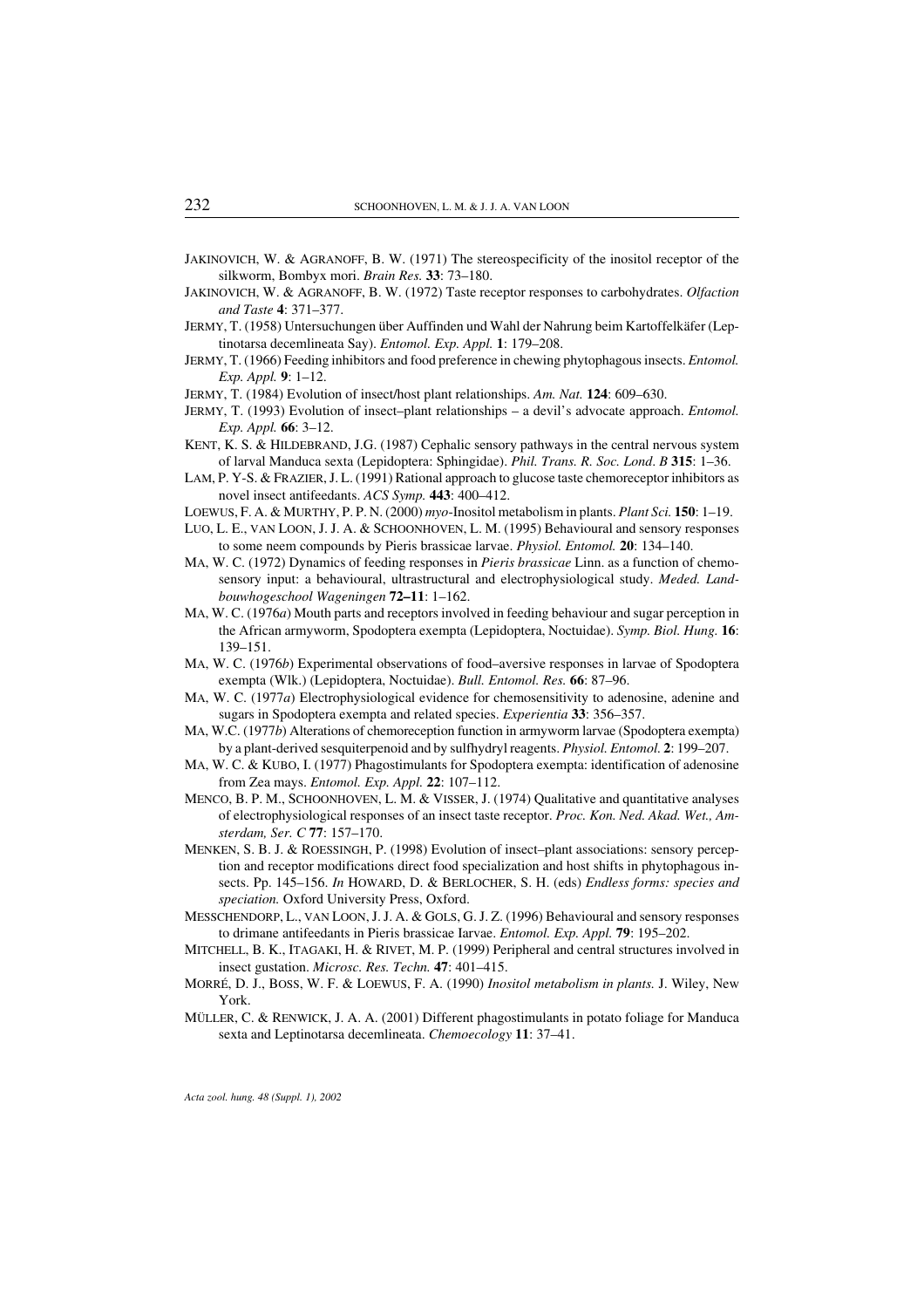- NELSON, N. & BERNAYS, E. A. (1998) Inositol in two host plants of Manduca sexta. *Entomol. Exp. Appl.* 88: 189–193.
- PANZUTO, M. & ALBERT, P. J. (1997) Different sensitivities of the sugar receptor of the lateral styloconic sensillum in fourth- and sixth-instar larvae of the spruce budworm Choristoneura fumiferana. *Entomol. Exp. Appl.* 82: 335–340.
- PANZUTO, M. & ALBERT, P. J. (1998) Chemoreception of amino acids by female fourth- and sixth-instar larvae of the spruce budworm. *Entomol. Exp. Appl.* 86: 89–96.
- PETERSON, S. C., HANSON, F. E. & WARTHEN, J. D. (1993) Deterrence coding by a larval Manduca chemosensory neurone mediating rejection of a non-hostplant, Canna generalis L. *Physiol. Entomol.* 18: 285–295.
- ROESSINGH, P., HORA, K. H., VAN LOON, J. J. A. & MENKEN, S. B. J. (1999) Evolution of gustatory sensitivity in Yponomeuta caterpillars: sensitivity to the stereo-isomers dulcitol and sorbitol is localised in a single sensory cell. *J. Comp. Physiol. A* 184: 119–126.
- ROHRBACHER, J. (1994) Fictive chewing activity in motor neurons and interneurons of the suboesophageal ganglion of Manduca sexta larvae. *J. Comp. Physiol. A* 175: 629–637.
- SCHIFFMAN, S. S. (1997) Receptors that mediate sweetness: Inferences from biochemical, electrophysiological and psychological data. *Pure Appl. Chem.* 69: 701–708.
- SCHOONHOVEN, L. M. (1967) Chemoreception of mustard oil glucosides in larvae of Pieris brassicae. *Proc. Kon. Ned. Akad. Wetensch. Amsterdam, Ser. C* 70: 556–568.

SCHOONHOVEN, L. M. (1969*a*) Amino-acid receptor in larvae of Pieris brassicae. *Nature* 221: 1268.

- SCHOONHOVEN, L. M. (1969*b*) Sensitivity changes in some insect chemoreceptors and their effect on food selection behaviour. *Proc. Kon. Ned. Akad. Wet. Amsterdam, Ser. C* 72: 491–498.
- SCHOONHOVEN, L. M. (1969*c*) Gustation and foodplant selection in some lepidopterous larvae. *Entomol. Exp. Appl.* 12: 555–564.
- SCHOONHOVEN, L. M. (1973) Plant recognition by lepidopterous larvae. *Symp. Roy. Ent. Soc., London* 6: 87–99.
- SCHOONHOVEN, L. M. (1974) Comparative aspects of taste receptor specificity. Pp. 189–201. *In* POYNDER, T. M. (ed.) *Transduction mechanisms in chemoreception.* Information Retrieval Ltd., London.
- SCHOONHOVEN, L. M. (1976) On the variability of chemosensory information. *Symp. Biol. Hung.* 16: 261–266.
- SCHOONHOVEN, L. M. (1977) On the individuality of insect feeding behaviour. *Proc. Kon. Ned. Akad. Wet., Amsterdam, Ser. C* 80: 341–350.
- SCHOONHOVEN, L. M. (1978) Long-term sensitivity changes in some insect taste receptors. *Drug Res.* 28 (II): 2377.
- SCHOONHOVEN, L. M. (1987) What makes a caterpillar eat? The sensory code underlying feeding behavior. Pp. 69–97. *In* CHAPMAN, R. F. *et al.* (eds) *Perspectives in chemoreception and behavior.* Springer, New York.
- SCHOONHOVEN, L. M., BLANEY, W. M. & SIMMONDS, M. S. J. (1987) Inconstancies of chemoreceptor sensitivities. Pp.141–145. *In* LABEYRIE, V. *et al.* (eds) *Insects-plants.* Proc. 6th Int. Symp. Insect-Plant Relationships, Pau 1–5 July 1986. W. Junk, Dordrecht.
- SCHOONHOVEN, L. M. & BLOM, F. (1988) Chemoreception and feeding behaviour in a caterpillar: towards a model of brain functioning in insects. *Entomol. Exp. Appl.* 49: 123–129.
- SCHOONHOVEN, L. M. & DETHIER, V. G. (1966) Sensory aspects of host-plant discrimination by lepidopterous larvae. *Arch. Néerl. Zool.* 16: 497–530.
- SCHOONHOVEN, L. M. & YAN FU-SHUN (1989) Interference with normal chemoreceptor activity by some sesquiterpenoid antifeedants in an herbivorous insect Pieris brassicae. *J. Insect Physiol.* 35: 725–728.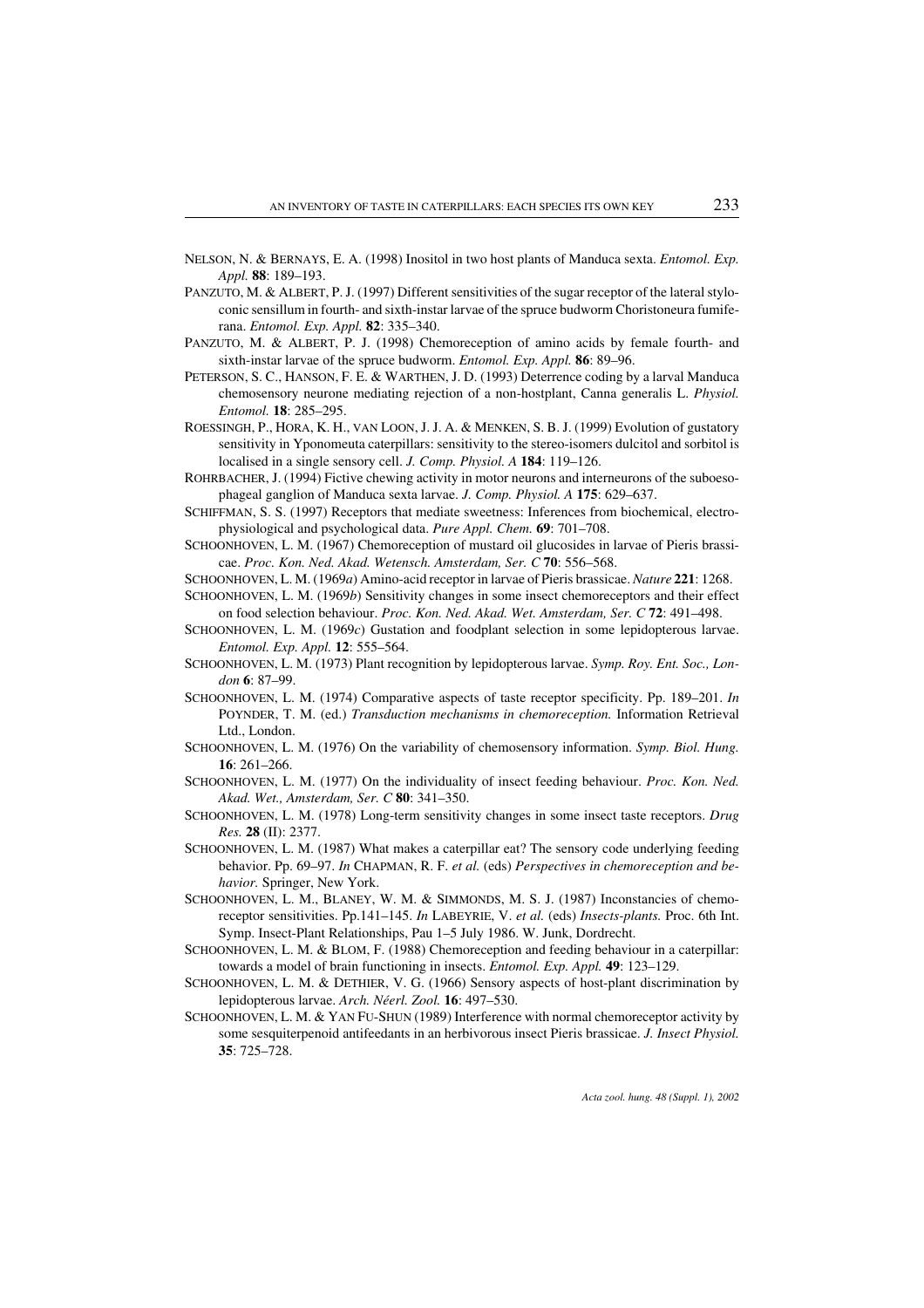- SCHOONHOVEN, L. M., SIMMONDS, M. S. J. & BLANEY, W. M. (1991) Changes in responsiveness of the maxillary styloconic sensilla of Spodoptera littoralis to inositol and sinigrin correlate with feeding behaviour during the final larval stadium. *J. Insect Physiol.* 37: 261–268.
- SCHOONHOVEN, L. M., BLANEY, W. M. & SIMMONDS, M. S. J. (1992) Sensory coding of feeding deterrents in phytophagous insects. Pp. 59–79. *In* BERNAYS, E. A. (ed.) *Insect-plant interactions*. Vol. 4. CRC Press, Boca Raton, FL.
- SCHOONHOVEN, L. M., JERMY, T. & VAN LOON, J. J. A. (1998) *Insect-plant biology. From physiology to evolution.* Chapman and Hall, London.
- SHIELDS, V. D. C. (1994) Ultrastructure of the uniporous sensilla on the galea of larval Mamestra configurata (Walker) (Lepidoptera: Noctuidae). *Can. J. Zool.* 72: 2016–2031.
- SHIELDS, V. D. C. & MITCHELL, B. K. (1995) Responses of maxillary styloconic receptors to stimulation by sinigrin, sucrose and inositol in two crucifer-feeding, polyphagous lepidopterous species. *Phil. Trans. R. Soc. Lond. B* 347: 447–457.
- SIMMONDS, M. S. J. & BLANEY, W. M. (1983) Some neurophysiological effects of azadirachtin on lepidopterous larvae and their feeding responses. Pp. 163–180. *In* SCHMUTTERER, H. & ASCHER, K. R. S. (eds) *Proceedings of the second international neem conference,* G.T.Z., Eschborn.
- SIMMONDS, M. S. J. & BLANEY, W. M. (1991) Gustatory codes in lepidopterous larvae. *Symp. Biol. Hung.* 39: 17–27.
- SIMMONDS, M. S. J., SCHOONHOVEN, L. M. & BLANEY, W. M. (1991) Daily changes in the responsiveness of taste receptors correlate with feeding behaviour in larvae of Spodoptera littoralis. *Entomol. Exp. Appl.* 61: 73–81.
- SIMMONDS, M. S. J., SIMPSON, S. J. & BLANEY, W. M. (1992) Dietary selection behaviour in Spodoptera littoralis: the effects of conditioning diet and conditioning period on neural responsiveness and selection behaviour. *J. Exp. Biol.* 162: 73–90.
- SIMPSON, S. J. & SIMPSON, C. L. (1992) Mechanisms controlling modulation by haemolymph amino acids of gustatory responsiveness in the locust. *J. Exp. Biol.* 168: 269–287.
- SLANSKY, F. & FEENY, P. (1977) Stabilization of the rate of nitrogen accumulation by larvae of the cabbage butterfly on wild and cultivated food plants. *Ecol. Monogr.* 47: 209–228.
- STÄDLER, E. (1992) Behavioral rsponses of insects to plant secondary compounds. Pp. 45–88. *In* ROSENTHAL, G. A. & BERENBAUM, M. R. (eds) *Herbivores, their interactions with secondary plant metabolites*, vol. 2, 2nd ed. Academic Press, New York.
- STÄDLER, E. & HANSON, F. E. (1975) Olfactory capabilities of the "gustatory" chemoreceptors of the tobacco hornworm larvae. *J. Comp. Physiol.* 104: 97–102.
- STÄDLER, E. & HANSON, F. E. (1976) Influence of induction of host preference on chemoreception of Manduca sexta: behavioral and electrophysiological studies. *Symp. Biol. Hung.* 16: 267–273.
- SWAIN, T. (1972) The significance of comparative phytochemistry in medical botany. Pp. 125–160. *In* SWAIN, T. (ed.) *Plants in the development of modern medicine.* Harvard Univ. Press, Cambridge, Ma.
- TALLAMY, D. W., MULLIN, C. A. & FRAZIER, J. L. (1999) An alternate route to insect pharmacophagy: the loose receptor theory. *J. Chem. Ecol.* 25: 1987–1997.
- TROEMEL, E. R. (1999) Chemosensory signaling in C. elegans. *BioEssays* 21: 1011–1020.
- TORII, K. & MORII, K. (1948) Studies on the feeding habit of silkworms. *Bull. Res. Inst. Sericult. Sci.*  $2: 3 - 12$ .
- VAN DRONGELEN, W. (1979) Contact chemoreception of host plant specific chemicals in larvae of various Yponomeuta species (Lepidoptera) *J. Comp. Physiol.* 134: 265–279.
- VAN DRONGELEN, W. & VAN LOON, J. J. A. (1980) Inheritance of gustatory sensitivity in F1 progeny of crosses between Yponomeuta cagnagellus and Y. malinellus (Lepidoptera). *Entomol. Exp. Appl.* 28: 199–203.